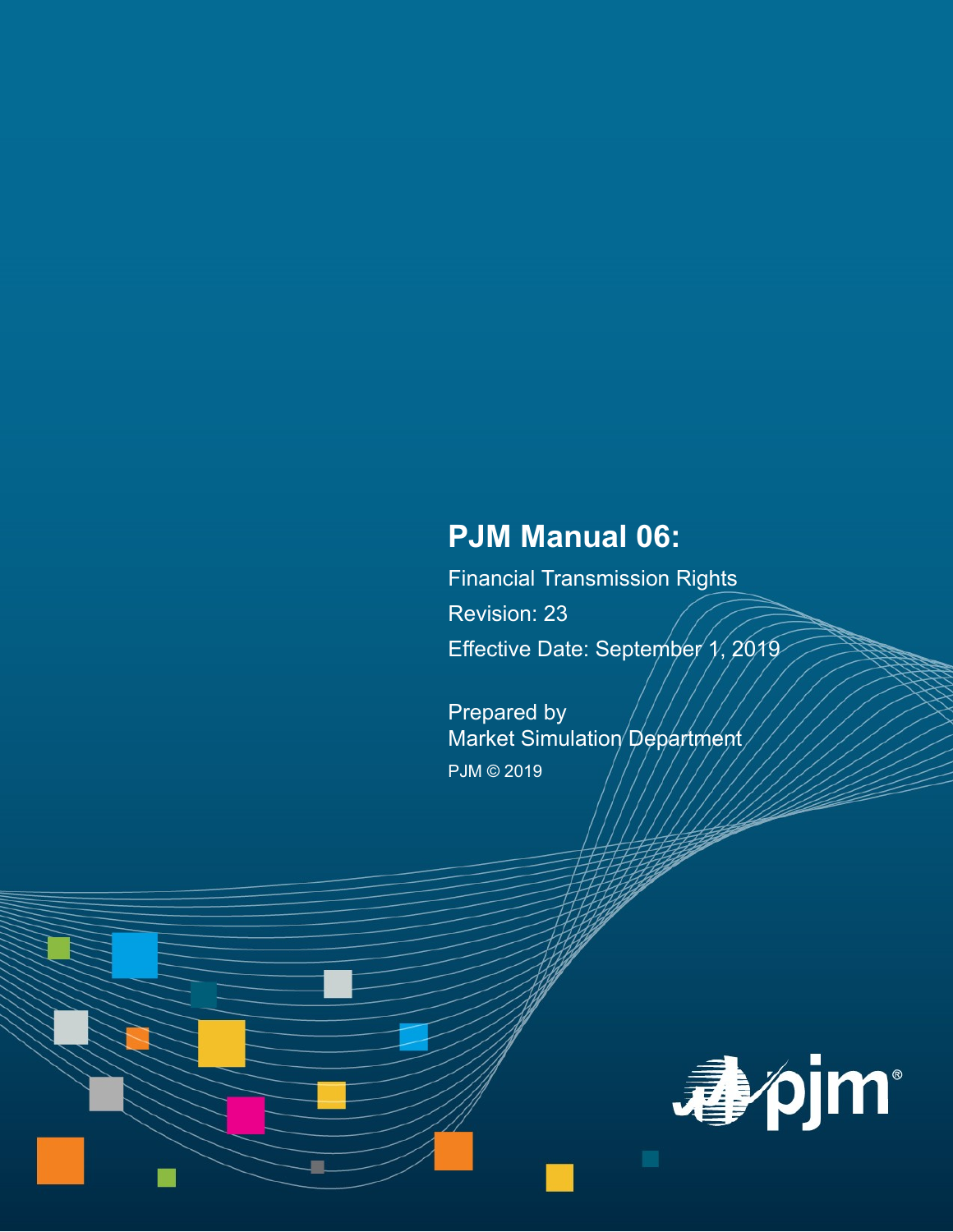

# **Table of Contents**

| Section 1: Financial Transmission Rights Overview 10                  |  |
|-----------------------------------------------------------------------|--|
|                                                                       |  |
|                                                                       |  |
|                                                                       |  |
|                                                                       |  |
|                                                                       |  |
|                                                                       |  |
|                                                                       |  |
|                                                                       |  |
|                                                                       |  |
|                                                                       |  |
|                                                                       |  |
|                                                                       |  |
|                                                                       |  |
| Section 3: Auction Revenue Rights Request and Approval Process 16     |  |
|                                                                       |  |
|                                                                       |  |
| 3.2 Firm Point-to-Point Transmission Auction Revenue Rights (ARRs) 16 |  |
|                                                                       |  |
|                                                                       |  |
|                                                                       |  |
| 4.2 Annual Allocation of Auction Revenue Rights (ARRs) - Stage 1A20   |  |
| 4.3 Annual Allocation of Auction Revenue Rights (ARRs) - Stage 1B24   |  |
|                                                                       |  |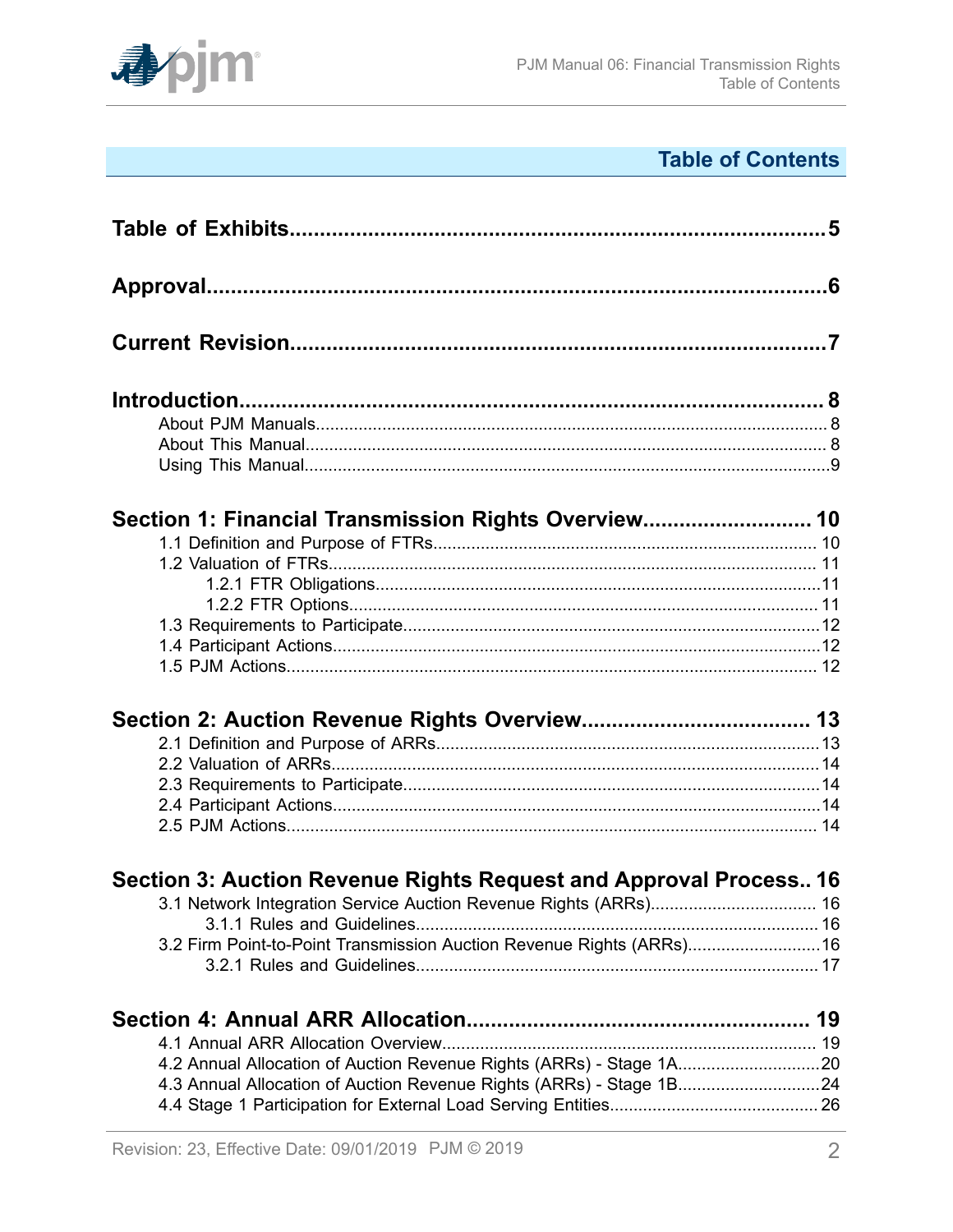

| 4.9.2 Regional Transmission Expansion Plan (RTEP) IARRs33                             |  |
|---------------------------------------------------------------------------------------|--|
|                                                                                       |  |
|                                                                                       |  |
|                                                                                       |  |
|                                                                                       |  |
| Section 5: Financial Transmission Rights (FTRs) for New Load in                       |  |
|                                                                                       |  |
| 5.1 FTR Allocation Process for New Load in Zones Associated with Market Growth 36     |  |
| 5.2 Network Integration Service Financial Transmission Rights (FTRs)37                |  |
|                                                                                       |  |
| 5.3 Firm Point-to-Point Transmission Financial Transmission Rights (FTRs) 37          |  |
|                                                                                       |  |
|                                                                                       |  |
|                                                                                       |  |
|                                                                                       |  |
|                                                                                       |  |
|                                                                                       |  |
|                                                                                       |  |
|                                                                                       |  |
|                                                                                       |  |
|                                                                                       |  |
|                                                                                       |  |
|                                                                                       |  |
|                                                                                       |  |
|                                                                                       |  |
|                                                                                       |  |
|                                                                                       |  |
|                                                                                       |  |
|                                                                                       |  |
|                                                                                       |  |
| 8.3 FTR Settlement - Calculating Transmission Congestion Credit Target Allocations 50 |  |
| 8.4 FTR Settlement - Calculating Day-Ahead Transmission Congestion Credits51          |  |
|                                                                                       |  |
|                                                                                       |  |
|                                                                                       |  |
|                                                                                       |  |
|                                                                                       |  |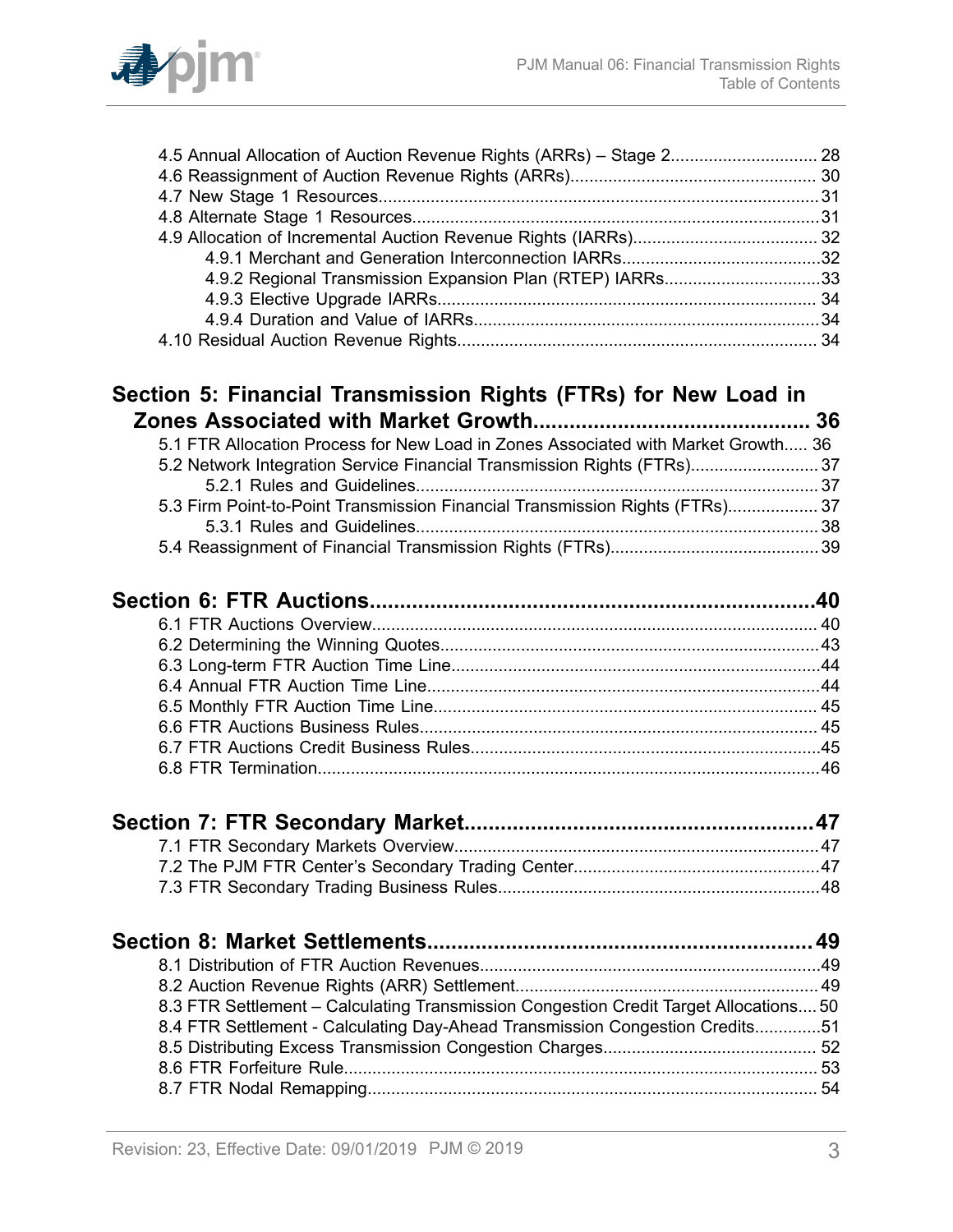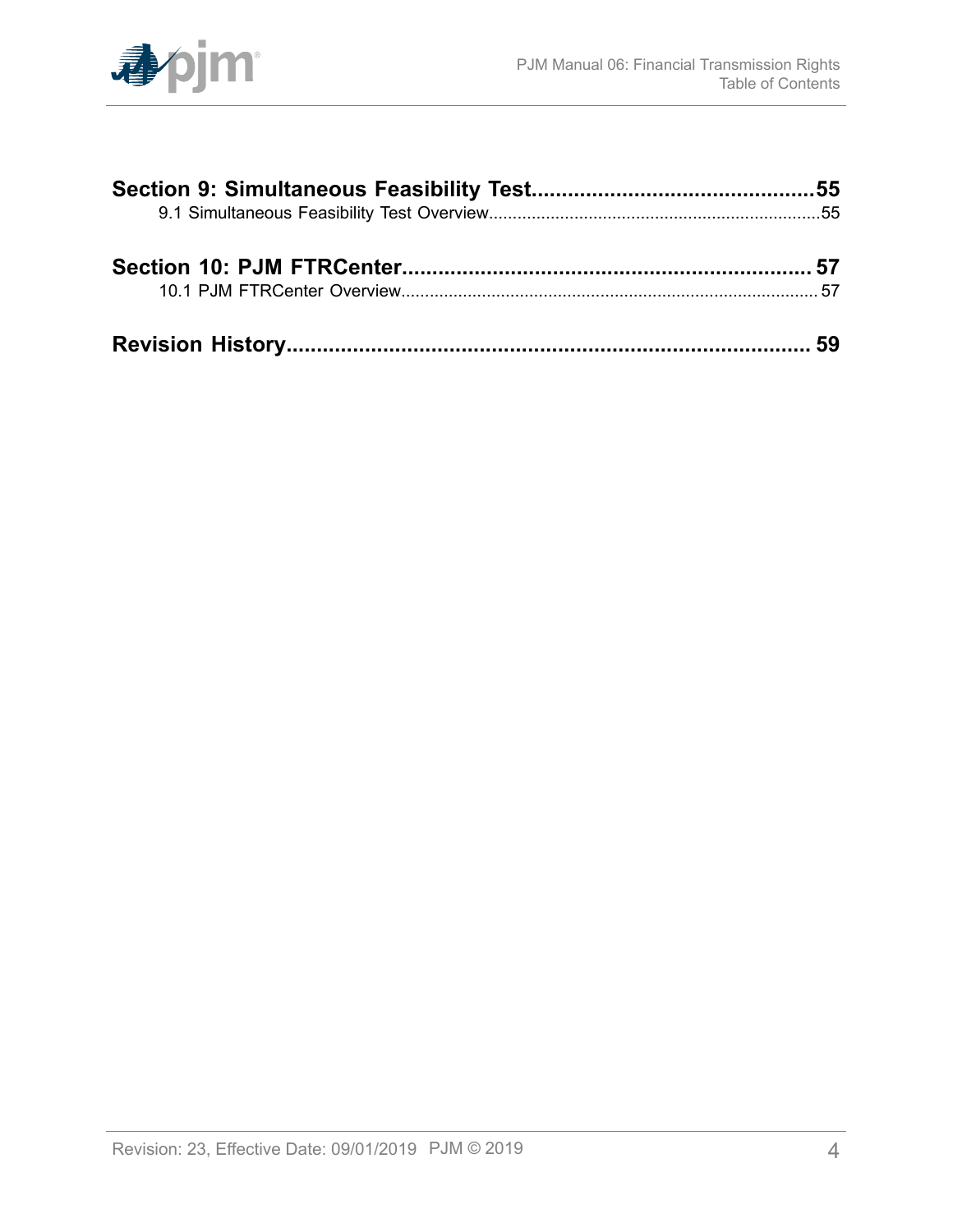

# **Table of Exhibits**

<span id="page-4-0"></span>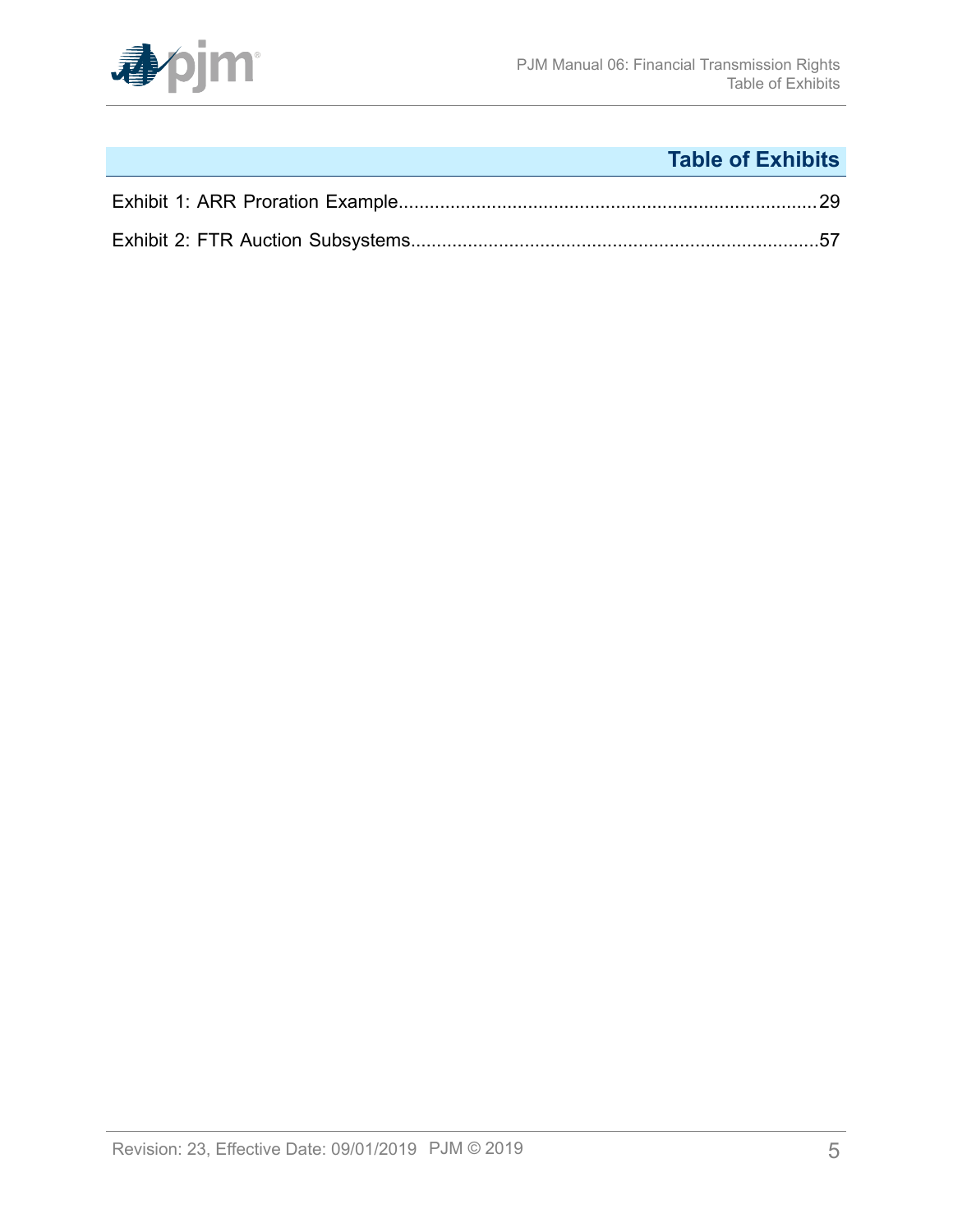

## <span id="page-5-0"></span>**Approval**

Approval Date: 08/26/2019 Effective Date: 09/01/2019

Brian Chmielewski, Manager

Market Simulation Department

Ray Fernandez, Manager

Market Settlements Development Department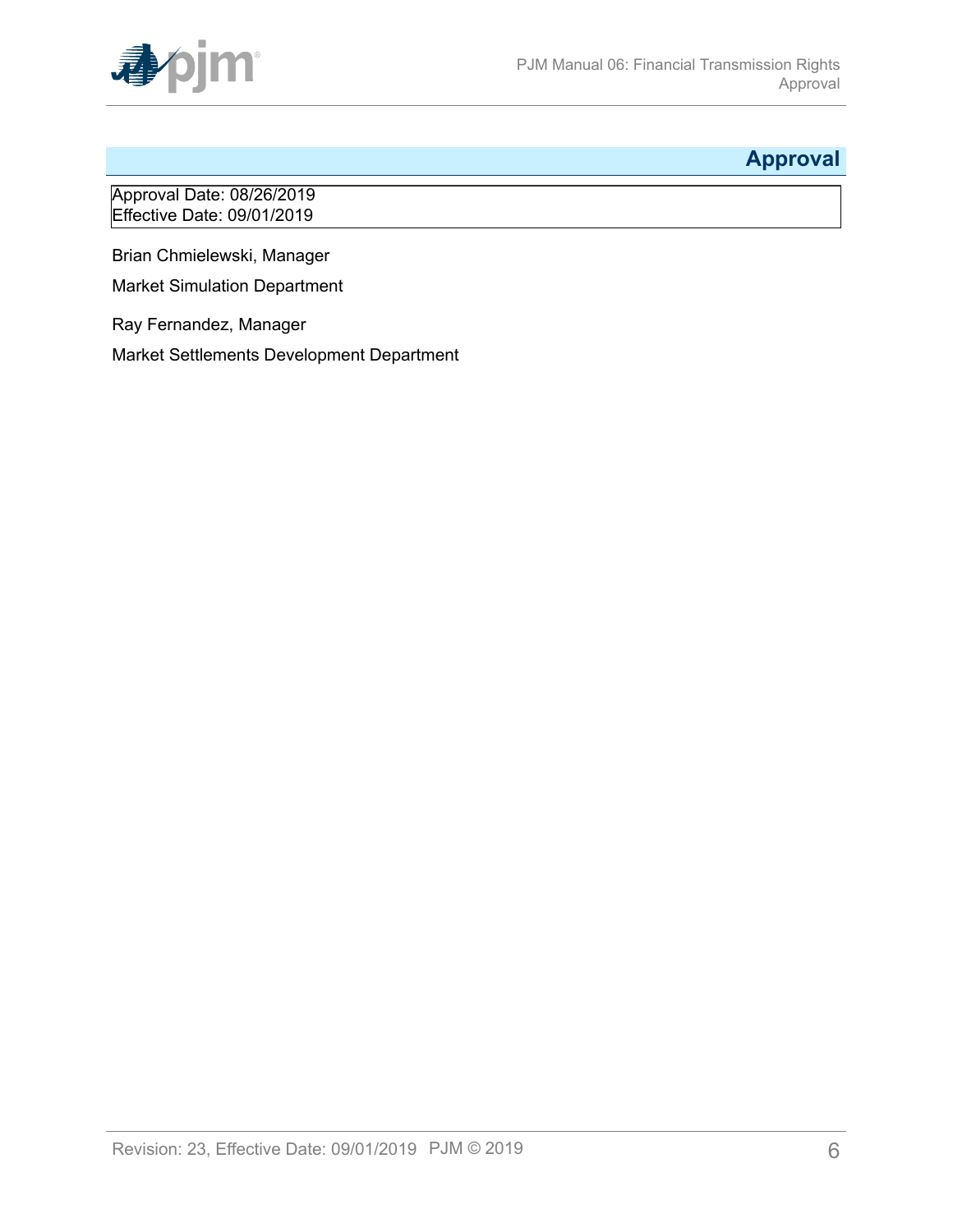

# <span id="page-6-0"></span>**Current Revision**

### **Revision 23 (09/01/2019):**

• Added conforming changes to section 8.6 to account for FTR Forfeiture Rule calculation change from month to period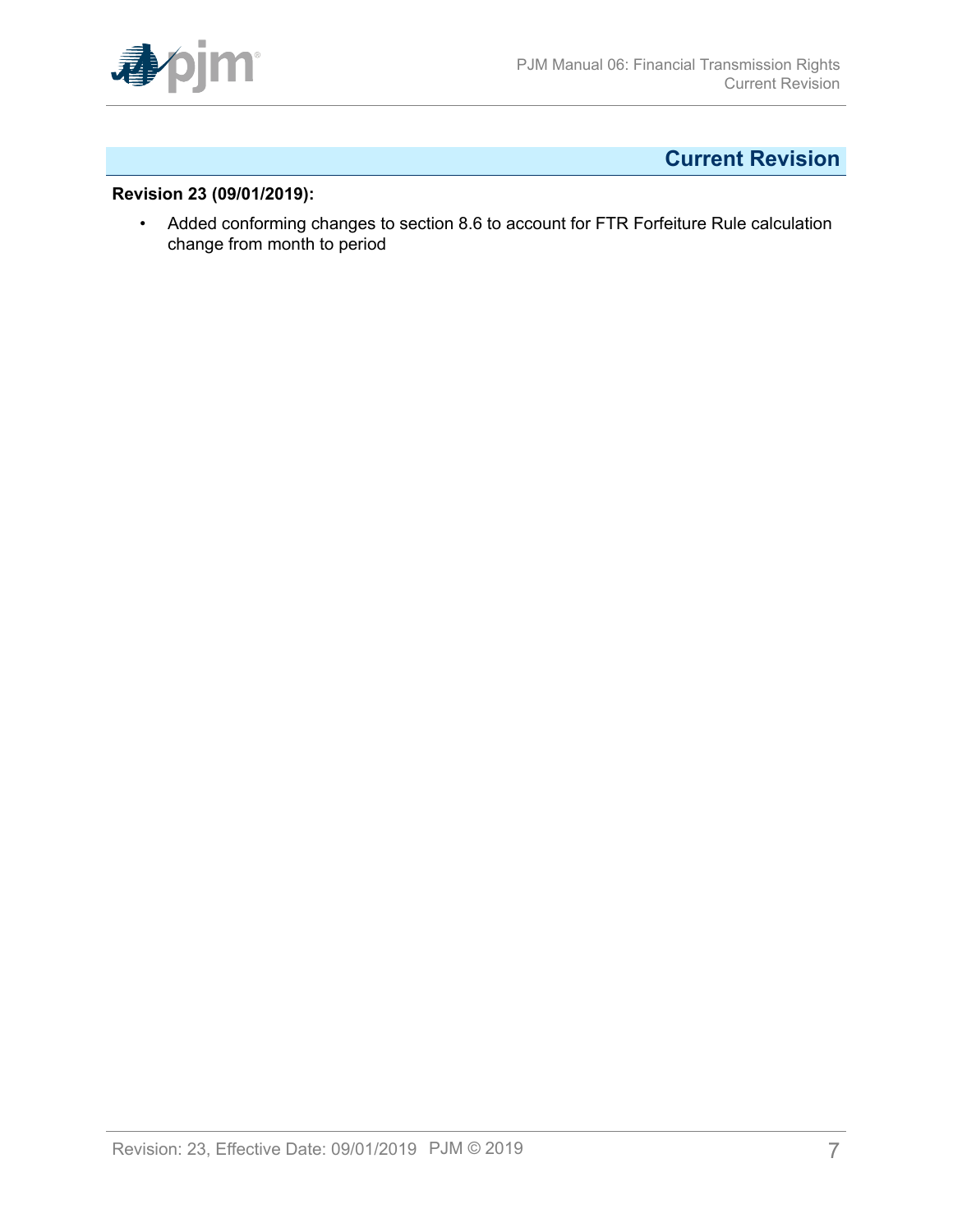

### <span id="page-7-0"></span>**Introduction**

Welcome to the *PJM Manual for Financial Transmission Rights*. In this Introduction, you will find the following information:

- What you can expect from the PJM Manuals in general (see "About PJM Manuals").
- What you can expect from this PJM Manual (see "About This Manual").
- How to use this manual (see "Using This Manual").

### <span id="page-7-1"></span>**About PJM Manuals**

The PJM Manuals are the instructions, rules, procedures, and guidelines established by PJM for the operation, planning, and accounting requirements of PJM and the PJM Energy Market.

- **Transmission**
- PJM Energy Market
- Generation and transmission interconnection
- Reserve
- Accounting and Billing
- PJM administrative services

For a complete list of all PJM manuals, go to the Library section on PJM.com.

### <span id="page-7-2"></span>**About This Manual**

The PJM Manual for *Financial Transmission Rights* is one of a series of manuals within the Transmission Owners group. This manual focuses on how Auction Revenue Rights (ARRs) are acquired, how Financial Transmission Rights (FTRs) are traded, in the FTR auctions or the secondary market, and on how the value of ARRs and FTRs are determined.

The *PJM Manual for Financial Transmission Rights* consists of ten sections. These sections are listed in the table of contents beginning on page 2.

#### **Intended Audience**

The intended audiences for the PJM Manual for Financial Transmission Rights are:

- Transmission Customers Transmission Customers submit requests to PJM for ARRs, and buy/sell FTRs in the FTR auctions and secondary market.
- PJM Members PJM Members buy and sell FTRs in the FTR auctions and secondary market.
- PJM Market Settlement Department The PJM Market Settlement Department uses information from the FTR database to calculate transmission congestion credits for the monthly billing statements and to settle the FTR auctions including ARR Credits.
- PJM Market Services Division The PJM Market Services Division processes requests for ARRs from Transmission Customers, facilitates the Annual ARR Allocation, runs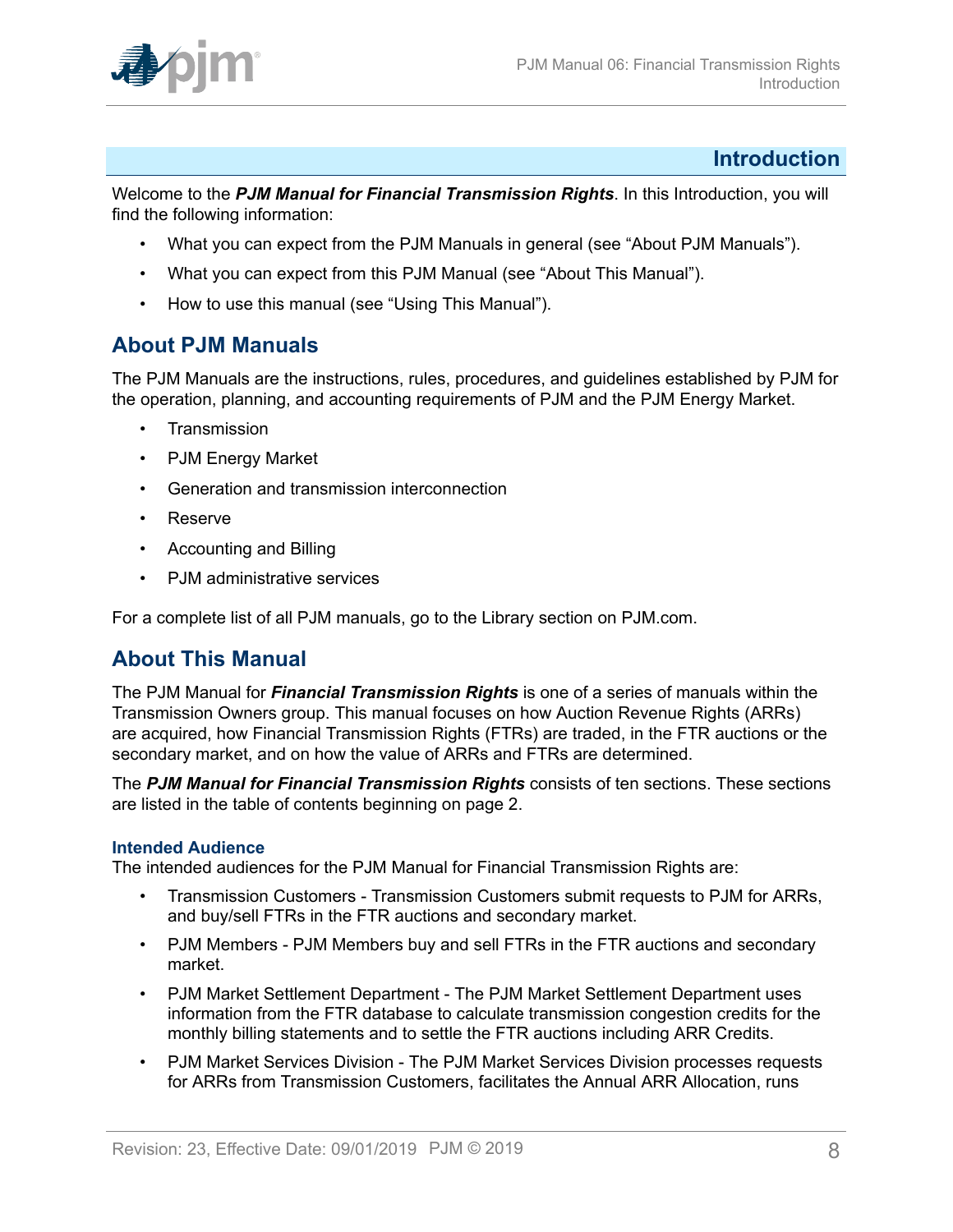

Simultaneous Feasibility Tests to verify that the Transmission System can support the requested set of ARRs and FTRs, and conducts the FTR auctions.

#### **References**

The references to other documents that provide background or additional detail directly related to the *PJM Manual for Financial Transmission Rights* are:

- PJM Manual for *[Transmission](http://www.pjm.com/~/media/documents/manuals/m02.ashx) Service Request (M-02)*
- PJM OASIS Users Guide
- PJM Manual for *[Operating Agreement Accounting \(M-28\)](http://www.pjm.com/~/media/documents/manuals/m28.ashx)*
- PJM Manual for *[Billing \(M-29\)](http://www.pjm.com/~/media/documents/manuals/m29.ashx)*
- FTR Auction User's Guide
- FTRCenter

### <span id="page-8-0"></span>**Using This Manual**

We believe that explaining concepts is just as important as presenting the procedures. This philosophy is reflected in the way we organize the material in this manual. We start each section with an overview. Then, we present details, procedures or references to procedures found in other PJM manuals.

#### **What You Will Find In This Manual**

- A table of contents that lists two levels of subheadings within each of the sections
- An approval page that lists the required approvals and a brief outline of the current revision
- Sections containing the specific guidelines, requirements, or procedures including PJM actions and PJM Member actions
- A section at the end detailing all previous revisions of this PJM manual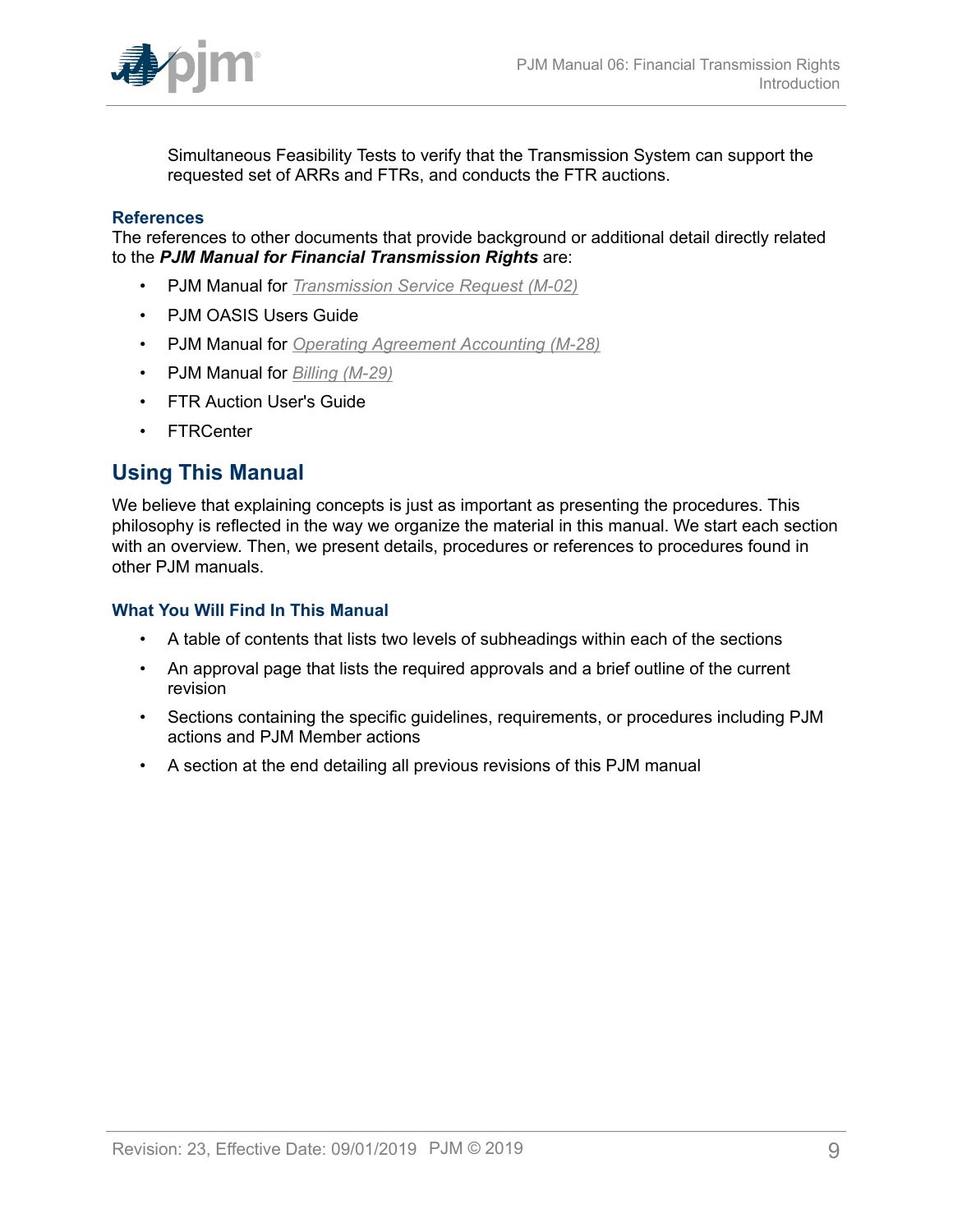

### <span id="page-9-0"></span>**Section 1: Financial Transmission Rights Overview**

Welcome to the *Financial Transmission Rights Overview* section of the *PJM Manual for Financial Transmission Rights*. In this section, you will find the following information:

- A definition of Financial Transmission Rights (FTRs) and their purpose (see "Definition and Purpose of FTRs").
- How the economic value of FTRs is calculated (see "Valuation of FTRs").
- Requirements to participate in buying/selling of FTRs in the FTR auctions or in the secondary market (see "Requirements to Participate").
- An overview of the FTR-related actions performed by Market Participants (see "Participant Actions").
- An overview of the FTR-related actions performed by PJM (see "PJM Actions").

### <span id="page-9-1"></span>**1.1 Definition and Purpose of FTRs**

A Financial Transmission Right (FTR) is a financial instrument that entitles the holder to receive compensation for Transmission Congestion Charges that arise when the transmission grid is congested in the Day-ahead Market and differences in Day-ahead Congestion Prices result from the dispatch of generators out of merit order to relieve the congestion. Each FTR is defined from a point of receipt (where the power is injected onto the PJM grid) to a point of delivery (where the power is withdrawn from the PJM grid). For each hour in which congestion exists on the Transmission System between the receipt and delivery points specified in the FTR, the holder of the FTR is awarded a share of the Transmission Congestion Charges collected from the Market Participants.

One purpose of FTRs is to protect Firm Transmission Service Customers from increased cost due to Transmission Congestion when their energy deliveries are consistent with their firm reservations. Essentially, FTRs are financial instruments that entitle the holder to rebates of congestion charges paid by the Firm Transmission Service Customers. Market Participants are able to acquire financial transmission rights in the form of options or obligations. They do not represent a right for physical delivery of power.

The holder of the FTR is not required to deliver energy in order to receive a congestion credit. If a constraint exists on the Transmission System in the Day-ahead Market, the holders of FTRs receive a credit based on the FTR MW reservation and the Congestion Price difference between point of delivery and point of receipt. This credit is paid to the holder regardless of who delivered energy or the amount delivered across the path designated in the FTR.

You can acquire FTRs in four market mechanisms: the Long-term FTR Auction, Annual FTR Auction, the Monthly FTR Auction or the FTR Secondary market.

• *Long-term FTR Auction* – PJM conducts a Long-term FTR process of selling and buying FTRs through a multi-round process for FTRs for three consecutive planning periods immediately subsequent to the planning period during which the Long-term FTR Auction is conducted. The capacity offered for sale in Long-term FTR Auctions shall be the residual system capability after the assumption that all Auction Revenue Rights allocated in the immediately prior Annual Auction Revenue Rights allocation process are self-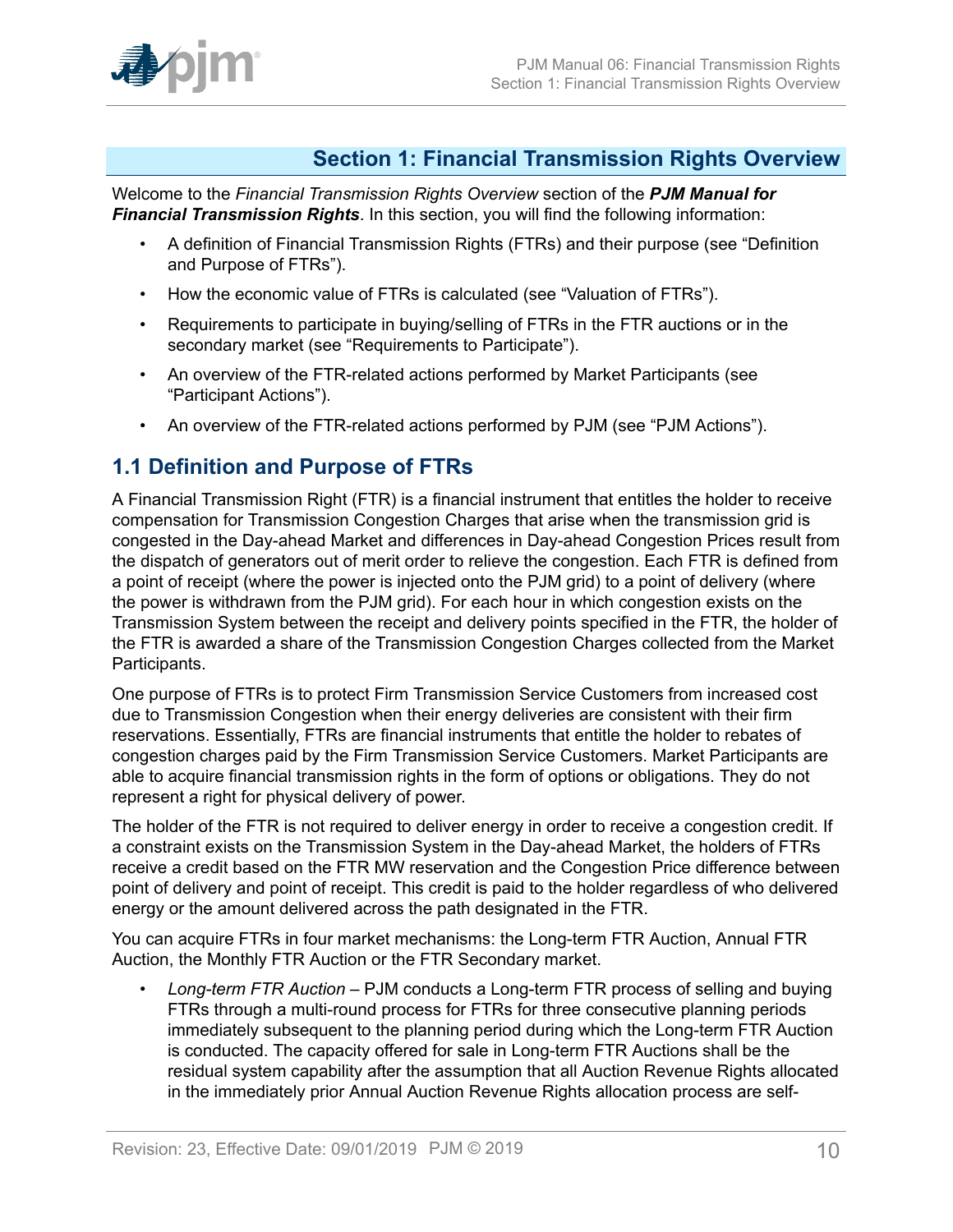

scheduled into FTRs, which shall be modeled as fixed injections and withdrawals in the Long-term FTR Auction, as further described in Section 6 of this manual

- *Annual FTR Auction –* PJM conducts an annual process of selling and buying FTRs through a multi-round auction. The Annual FTR Auction offers for sale the entire transmission entitlement that is available on the PJM system on an annual basis. The clearing mechanism of the Annual FTR Auction will maximize the quote-based value of FTRs awarded in the auction. Auction Revenue Rights (ARRs) are the mechanism by which the proceeds from the Annual FTR Auction are allocated.
- *Monthly FTR Auction –* PJM conducts a monthly process of selling and buying FTRs through an auction. The FTR auction offers for sale any residual transmission entitlement that is available after FTRs are awarded from the Annual and Long-term FTR Auctions. The auction also allows Market Participants an opportunity to sell FTRs that they are currently holding. Market Participants offer to sell or request to buy FTRs through an Internet computer application called *FTRCenter*.
- *Secondary Market –* The FTR secondary market is a bilateral trading system that facilitates trading of existing FTRs between PJM Members through an Internet computer application called *FTRCenter*.

## <span id="page-10-0"></span>**1.2 Valuation of FTRs**

The hourly economic value of an FTR is based on the FTR MW reservation and the difference between Day-ahead Congestion Prices at the sink point (point of delivery) and the source point (point of receipt) designated in the FTR. Therefore, it is important to note that an FTR can provide financial benefit, but it can also be a financial liability resulting in a charge to the holder.

### <span id="page-10-1"></span>**1.2.1 FTR Obligations**

- The hourly economic value of an FTR Obligation is based on the FTR MW reservation and the difference between Day-ahead Congestion Prices at the sink point (point of delivery) and the source point (point of receipt) designated in the FTR.
- The hourly economic value of an FTR Obligation is positive (a benefit) when the path designated in the FTR is in the same direction as the congested flow. (The Day-ahead Congestion Price at the sink point (point of delivery) is higher than the Day-ahead Congestion Price at the source point (point of receipt).)
- The hourly economic value of an FTR Obligation is negative (a liability) when the designated path is in the direction opposite to the congested flow. (The Day-ahead Congestion Price at the point of receipt is higher than the Day-ahead Congestion Price at the point of delivery.); however, if the holder were to actually deliver energy along the designated path, they would receive a congestion credit that would offset the FTR charge.

### <span id="page-10-2"></span>**1.2.2 FTR Options**

The hourly economic value of an FTR Option is based on the FTR MW reservation and the difference between Day-ahead Congestion Prices at the sink point (point of delivery)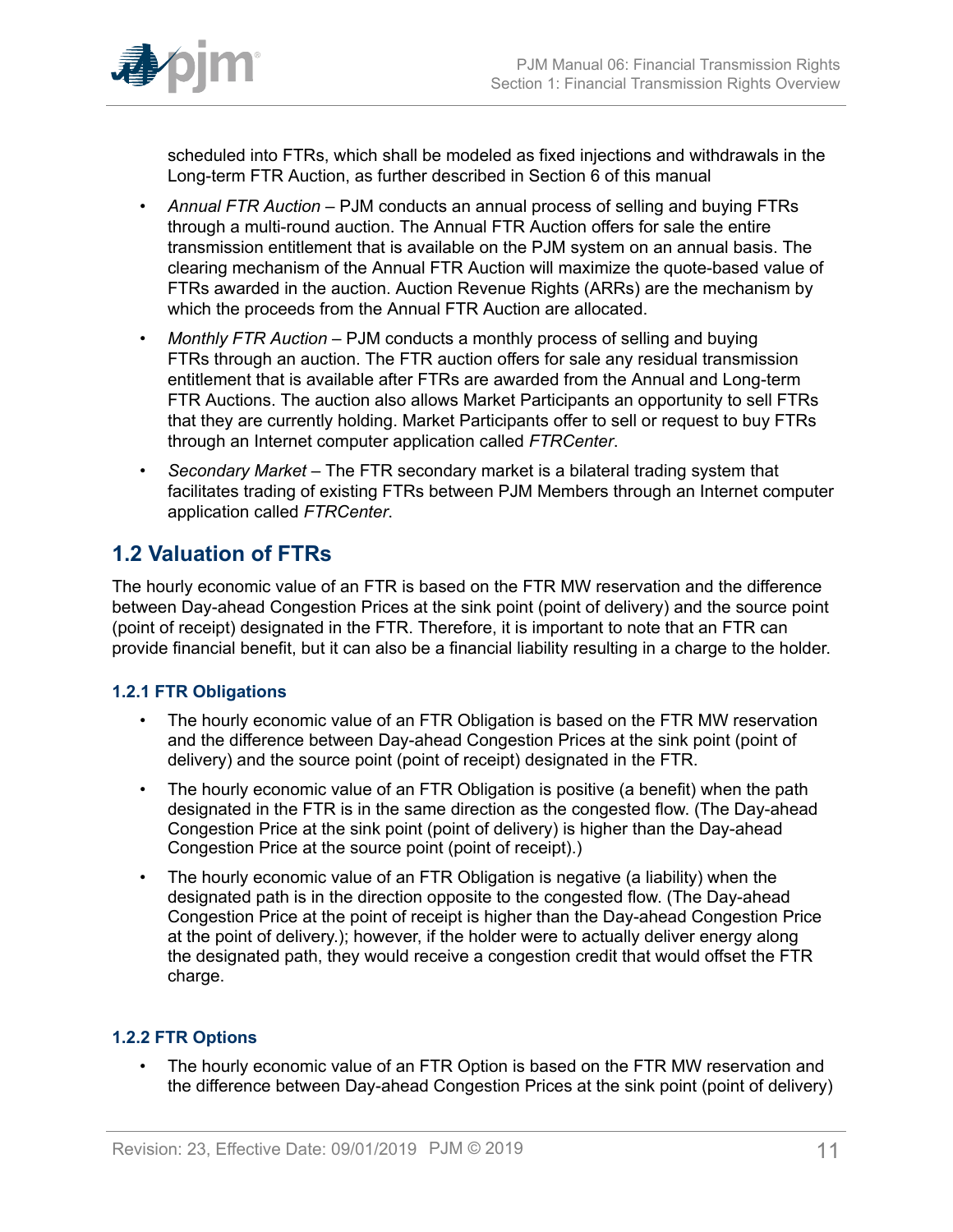

and the source point (point of receipt) designated in the FTR when that difference is positive.

- The hourly economic value of an FTR Option is positive (a benefit) when the path designated in the FTR is in the same direction as the congested flow. (The Day-ahead Congestion Price at the sink point (point of delivery) is higher than the Day-ahead Congestion Price at the source point (point of receipt).)
- The hourly economic value of an FTR Option is zero (neither a benefit nor a liability) when the designated path is in the direction opposite to the congested flow. (The Dayahead Congestion Price at the source point (point of receipt) is higher than the Dayahead Congestion Price at the sink point (point of delivery).)

## <span id="page-11-0"></span>**1.3 Requirements to Participate**

To be able to buy and sell FTRs in the PJM FTR Auctions, or in FTR secondary trading, you must be a PJM Member. Anyone may buy and sell FTRs on the secondary market outside of FTRCenter, however, PJM Market Settlements makes the proper billing adjustments only for FTRCenter transactions.

# <span id="page-11-1"></span>**1.4 Participant Actions**

As a participant in the FTR process, you are required to perform the following actions:

- for those FTRs you wish to sell in any of the auctions through FTRCenter, enter the required information and submit offers for sale
- for those FTRs you wish to buy in any of the auctions through FTRCenter, enter the required information and submit the bids to purchase
- if you are an FTR trader in the secondary market, post, accept or reject quotes made through FTRCenter

# <span id="page-11-2"></span>**1.5 PJM Actions**

PJM performs the following actions:

- conducts Simultaneous Feasibility Tests (SFTs) on FTRs
- notifies customers of SFT results and FTRs awarded in the FTR Auctions
- initiates, directs, and oversees the FTR Auctions
- incorporates FTRs into market settlements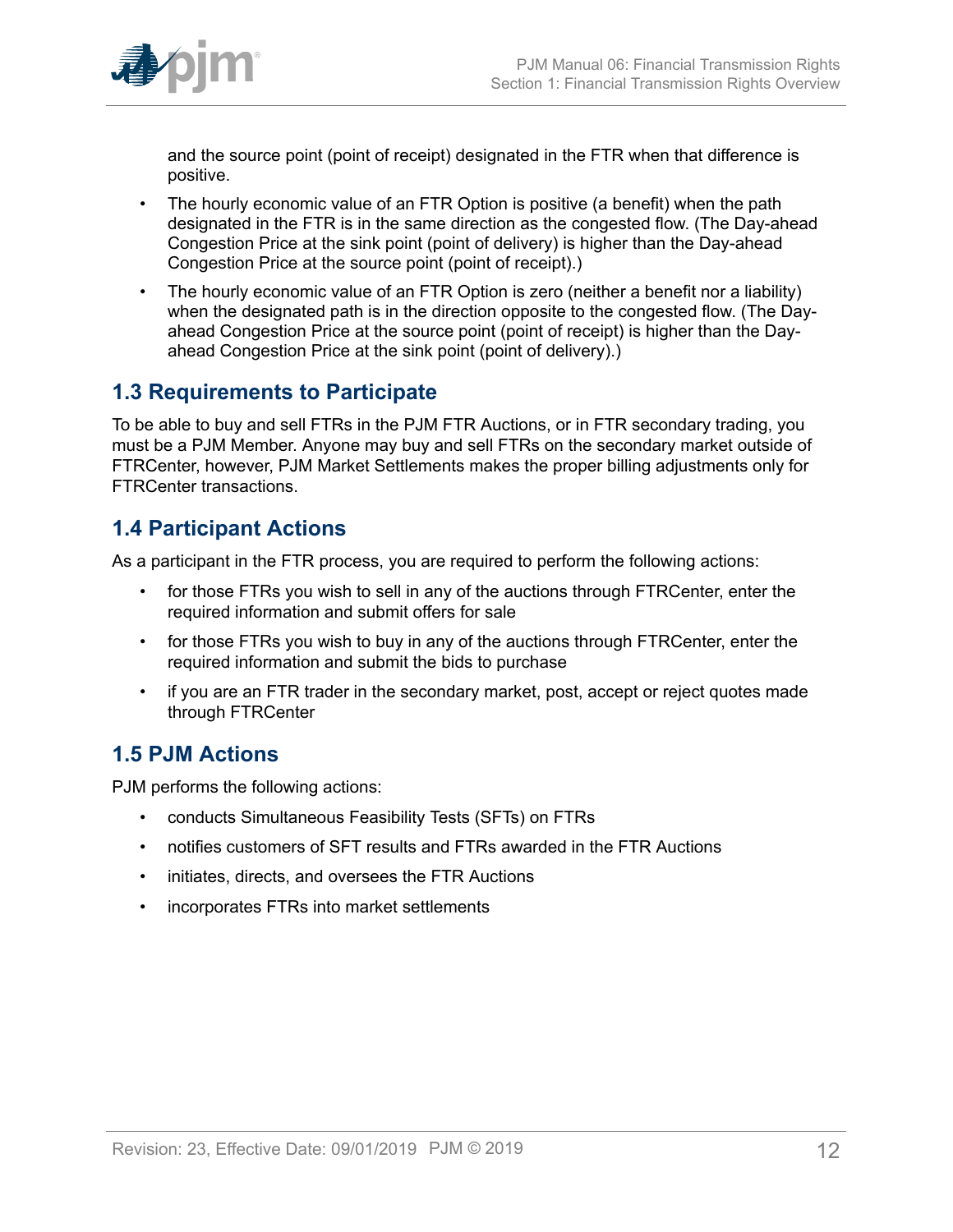

### <span id="page-12-0"></span>**Section 2: Auction Revenue Rights Overview**

Welcome to the *Auction Revenue Rights Overview* section of the *PJM Manual for Financial Transmission Rights*. In this section, you will find the following information:

- A definition of Auction Revenue Rights (ARRs) and their purpose (see "Definition and Purpose of ARRs").
- How the economic value of ARRs is calculated (see "Valuation of ARRs").
- Requirements to participate in the acquisition and allocation of ARRs (see "Requirements to Participate").
- An overview of the ARR-related actions performed by Market Participants (see "Participant Actions").
- An overview of the ARR-related actions performed by PJM (see "PJM Actions").

### <span id="page-12-1"></span>**2.1 Definition and Purpose of ARRs**

Auction Revenue Rights (ARRs) are the mechanism by which the proceeds from the Annual FTR Auction are allocated. Auction Revenue Rights are entitlements allocated annually to Firm Transmission Service Customers that entitle the holder to receive an allocation of the revenues from the Annual FTR Auction.

Auction Revenue Rights will be allocated to Network Transmission Service Customers and Firm Point-to-Point Transmission Customers. Market Participants will request ARRs, and PJM will approve all, part or none of the request based on the results of the Simultaneous Feasibility Test. At the beginning of each Annual Planning Period, ARRs are allocated to Network Transmission customers and to Firm Point to Point Transmission customers for the duration of the Annual Planning Period.

- Network Integration Service Network Integration Service ARRs are designated along paths from specific generation resource(s) to the customer's aggregated load. The Network Service Customer has the option to request ARRs for all or any portion of an active historic generation resource or Qualified Replacement Resource (QRR). A Network Service Customer's total ARR designation to a zone cannot exceed the customer's total network load in that zone. Network Service Customers make ARR requests through FTRCenter.
- Firm Point-to-Point Service PJM allocates ARRs to Firm Point-to-Point Service customers for approved service requests, subject to passing the Simultaneous Feasibility Test. The point of receipt is either a generation resource within the PJM RTO or the interconnection point with the sending Control Area. The point of delivery is the set of load buses designated in OASIS or the point of interconnection with the receiving Control Area. The duration of the ARR is the same as for the associated Transmission Service Request (TSR). The Point-to-Point Customer has the option to request ARRs consistent with the transmission reservation.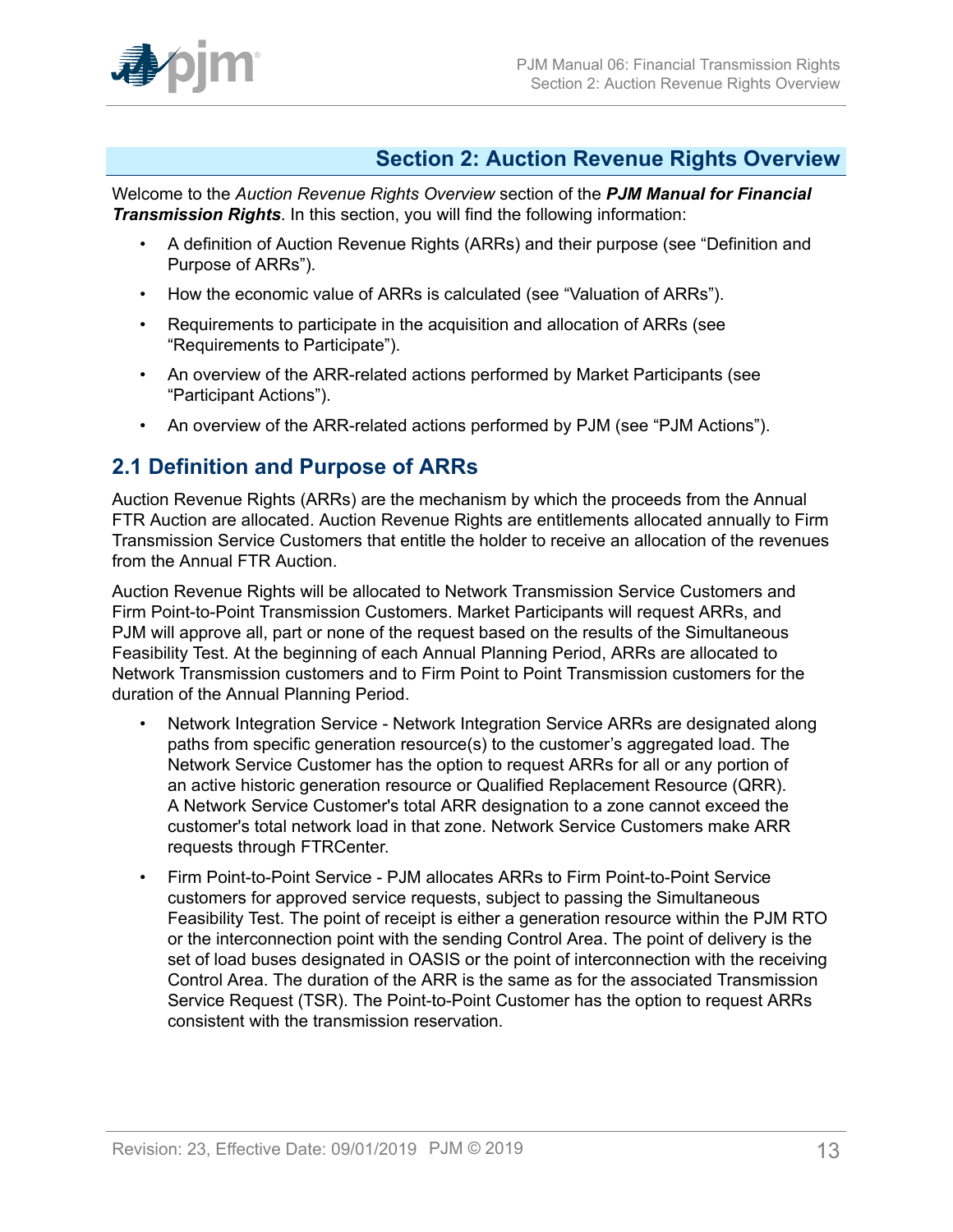

# <span id="page-13-0"></span>**2.2 Valuation of ARRs**

Auction Revenue Rights are defined from a source Price Node to a sink Price Node for a specific MW amount.

The economic value of each ARR is based on the MW amount and on the Locational Price differences between the source and sink node for FTR Obligations resulting from the Annual FTR Auction. The economic value of an Auction Revenue Right can either be positive (a benefit) or negative (a liability).

Annual FTR Auction revenue is distributed to Auction Revenue Rights holders in proportion to, but not to exceed, the economic value of the ARRs when compared to the clearing prices for FTR Obligations in each round of the Annual FTR Auction proportionally.

The settlements for Auction Revenue Rights will be based on the clearing prices from each round of the Annual FTR Auction. The amount of the credit that the ARR holder should receive for each round is equal to the MW amount of the ARR (divided by the number of rounds) times the price difference from the ARR sink point (delivery point) to the ARR source point as shown in the following formula:

ARR Target Allocation = (ARR MW/ # of rounds) \* (LMP<sub>Sink</sub> - LMP<sub>Source</sub>)

#### **Note:**

The LMP values in the above equation are results for FTR Obligations from the appropriate round of the Annual FTR auction.

Holders of Auction Revenue Rights may retain allocated ARRs, and receive associated allocations of revenues from the Annual FTR Auction. ARR holders may also utilize the revenues from allocated ARRs to purchase FTRs by "self-scheduling" an ARR into an FTR in the first round of the Annual FTR Auction. When "self-scheduled", an FTR must have the same path as the associated ARR. Additionally, holders of ARRs may bid into the Annual FTR Auction to acquire an FTR on an alternative path or for an alternative product.

### <span id="page-13-1"></span>**2.3 Requirements to Participate**

In order to be granted an ARR by PJM, you must be a PJM Firm Transmission Service customer – that is, you are using either Network Integration Service or Firm Point-to-Point Transmission Service. Network Integration Service and Firm Point-to-Point Transmission Service is available to Market Participants who have fulfilled the requirements defined in the *PJM Manual for Transmission Service Request (M-02)*.

# <span id="page-13-2"></span>**2.4 Participant Actions**

As a participant in the ARR process, you are required to perform the following actions:

- submit requests for Network Integration Service ARRs
- submit Transmission Service Requests (TSRs) for Firm Point-to-Point Service

# <span id="page-13-3"></span>**2.5 PJM Actions**

PJM performs the following actions: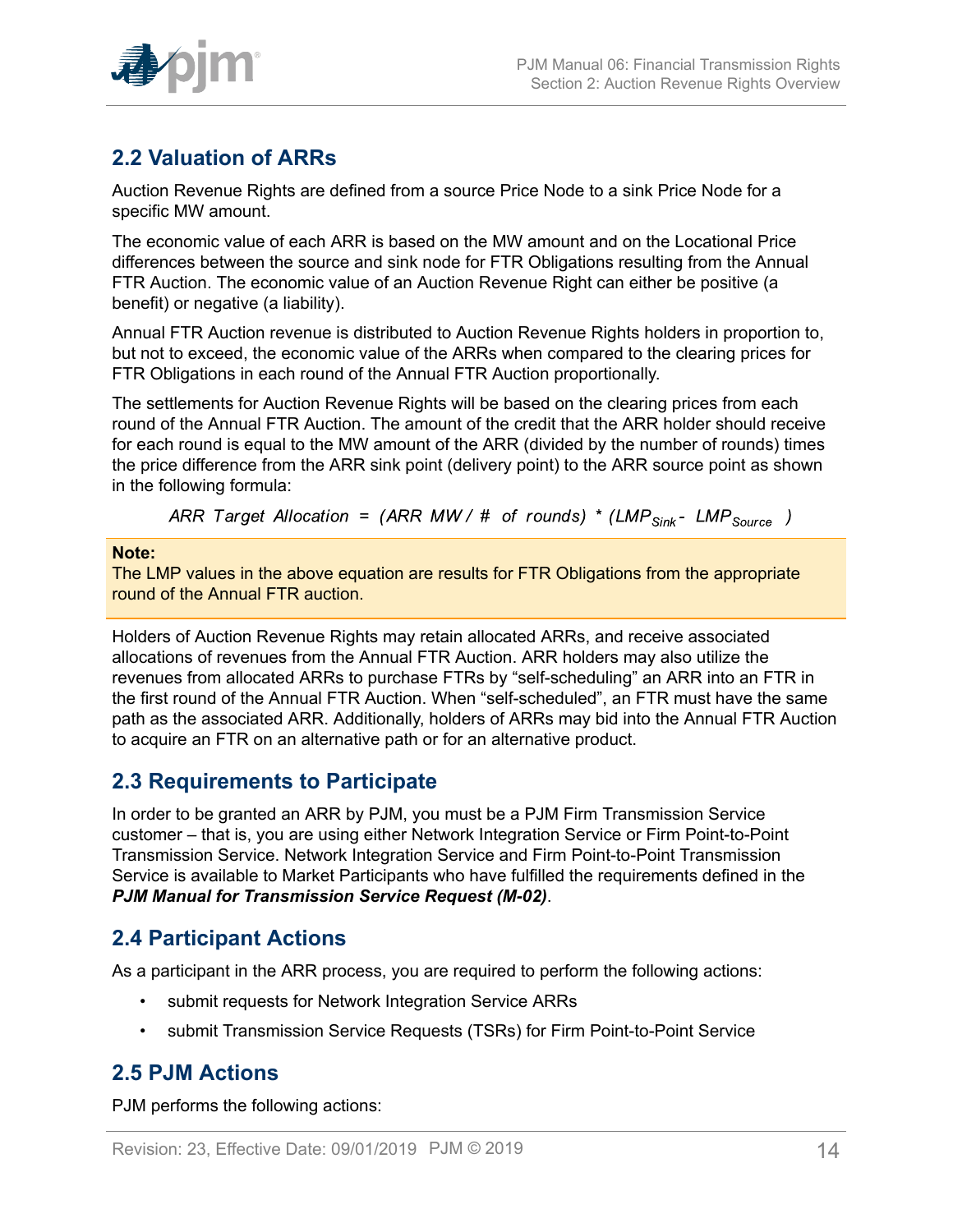

- confirms receipt of all TSRs and Network Integration Service ARR requests
- conducts Simultaneous Feasibility Tests (SFTs) on ARRs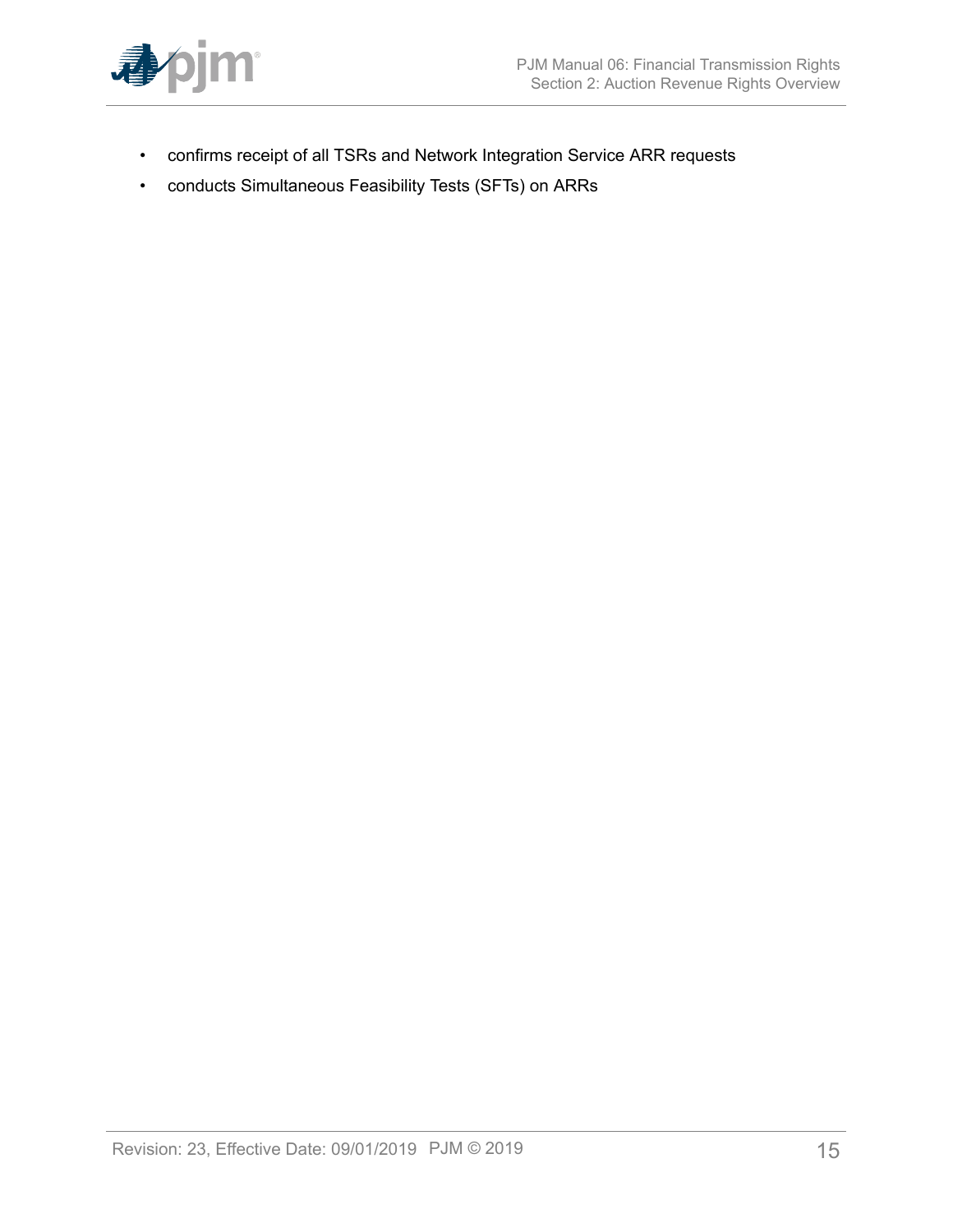

### <span id="page-15-0"></span>**Section 3: Auction Revenue Rights Request and Approval Process**

Welcome to the Auction Revenue Rights Request & Approval Process section of the **PJM Manual for Financial Transmission Rights.** In this section, you will find the following information:

- How participants request Network Integration Service ARRs and how PJM processes those requests (see "Network Integration Service Auction Revenue Rights (ARRs)").
- How ARRs for Firm Point-to-Point Service are awarded by PJM (see "Firm Point-to-Point Transmission Auction Revenue Rights (ARRs)").

## <span id="page-15-1"></span>**3.1 Network Integration Service Auction Revenue Rights (ARRs)**

The following procedure is used in requesting and processing Network Integration Service ARRs:

- The Network Service Customer submits requests to Network Integration Service ARRs using *FTRCenter*.
- PJM enters accepted ARRs into the PJM FTR database.

### <span id="page-15-2"></span>**3.1.1 Rules and Guidelines**

The following is a list of business rules and guidelines to follow when requesting Network Integration Service ARRs:

- All Network Integration Service ARR requests must pass a Simultaneous Feasibility Test before being given PJM approval.
- PJM can approve all, part, or none of the ARR request based on the results of the Simultaneous Feasibility Test.
- The path for each Network Integration Service ARR is defined from specific active historical generation resources or Qualified Replacement Resources to the Energy Settlement Area in the Transmission Zone or other designated Load Aggregation Zone. If the path of the ARR is to the Residual Metered Load aggregation zone, the participant can elect to have its ARRs allocated to the aggregate load buses in the Transmission Zone.
- The total ARRs for an active historical generation resource or Qualified Replacement Resource to the LSE load cannot be greater than the MW amount of the resource that was assigned to the LSEs on a pro-rata basis.
- A participant's total ARR amount to a transmission zone or load aggregation zone cannot exceed the participant's total network load in that zone or load aggregation zone.
- ARRs are specified to the nearest 0.1 MW.

# <span id="page-15-3"></span>**3.2 Firm Point-to-Point Transmission Auction Revenue Rights (ARRs)**

To qualify for an annual allocation of ARRs, firm point-to-point ARR requests must be associated with firm point-to-point service that spans the entire next planning period and is confirmed by the opening of the Annual ARR Allocation window.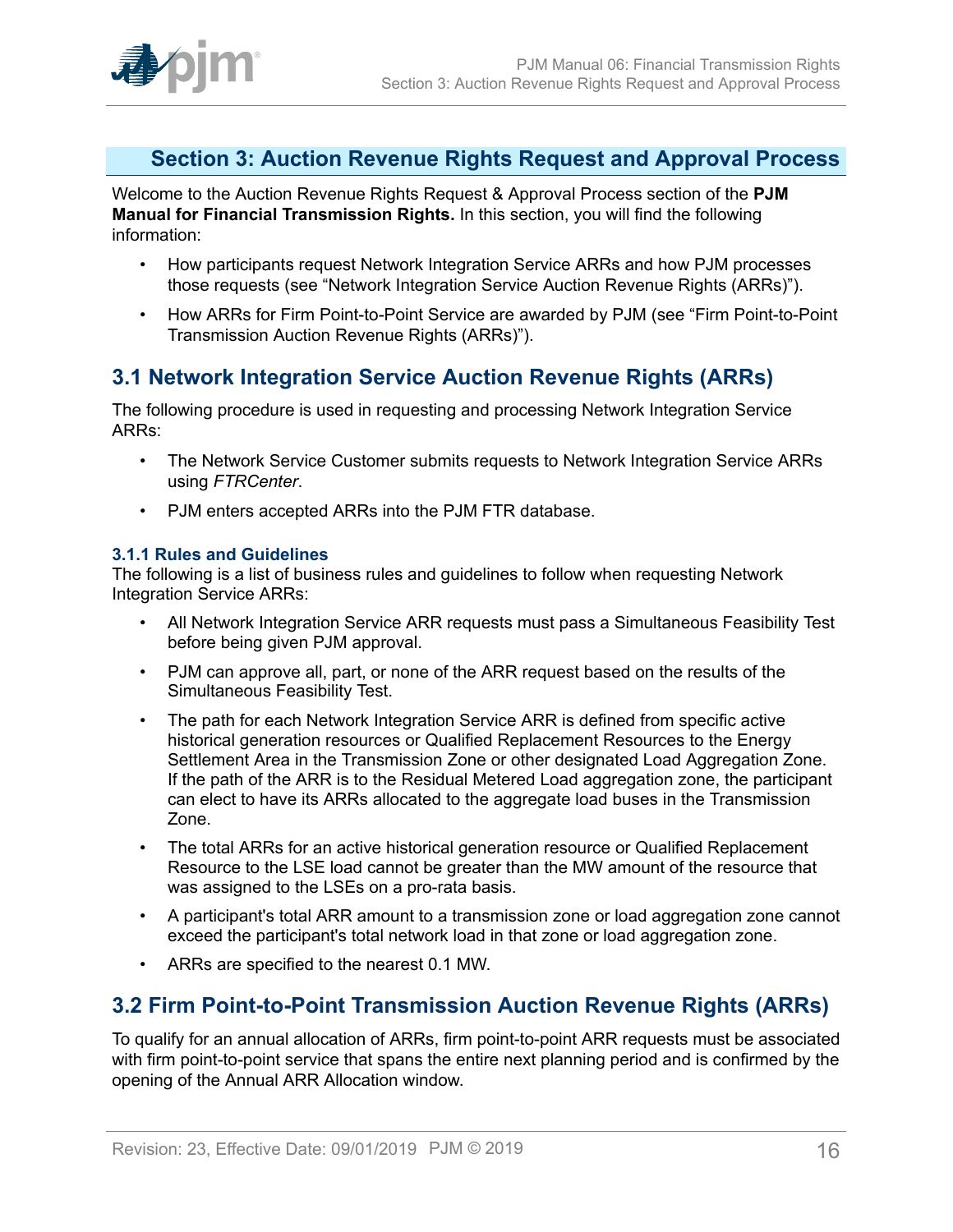

The following procedure is used in processing Firm Point-to-Point ARRs outside of the Annual ARR Allocation window:

- The Firm Point-to-Point Transmission Customer submits Transmission Service Requests (TSRs) via OASIS according to the procedure outlined in the PJM Manual for Transmission Service Request (M-02) and the PJM OASIS Users Guide.
- If the ARR associated with the Transmission Service Request is desired, the Firm Pointto-Point Transmission Customer notifies PJM of the ARR request.
- PJM conducts a Simultaneous Feasibility Study of the ARR request and notifies the Transmission Customer of TSR and ARR status via email.
- Firm Point-to-Point Transmission Customers notify PJM of acceptance or rejection of TSRs and their associated ARRs via email.

#### <span id="page-16-0"></span>**3.2.1 Rules and Guidelines**

The following is a list of business rules and guidelines concerning Firm Point-to-Point ARRs:

- All Point-to-Point ARR requests must pass a Simultaneous Feasibility Test before being given PJM approval.
- PJM can approve all, part, or none of the ARR request based on the results of the Simultaneous Feasibility Test.
- The path for each Point-to-Point ARR is defined from the source to the sink, as specified in the TSR.
- The MW value of each Firm Point-to-Point ARR may be up to the megawatts of the Firm Transmission Service being provided.
- Firm Point-to-Point Transmission Service Customers must notify PJM of the amount of ARRs they desire. This value is considered an "up to" amount. Therefore, a Transmission Customer should request the maximum amount of the ARRs that they desire, not to exceed the capacity value of the transaction.
- Communication should be sent to mailto: FTRGroup@pjm.com FTRGroup@pjm.com.
- For Firm Point-to-Point Transmission Service out of or through the PJM RTO, the Source is either the generation resource within the PJM RTO or the interconnection with the sending Control Area; and the sink of delivery is the point of interconnection with the receiving Control Area.
- The duration of each Firm Point-to-Point ARR is the same as the associated Firm Transmission Service, which may be one year (starting at the beginning of any month), one month (starting the first day of the month), one week (Monday through Sunday), or one day (hours 1 through 24).
- If an approved ARR spans multiple planning periods, the ARR is technically only approved until the end of the first Planning Period. Prior to each new Planning Period, PJM re-evaluates all ARRs for feasibility. If ARR reductions are required due to infeasibility, then the ARRs are reduced in proportion to their MW value and level of impact on the binding constraint in the Simultaneous Feasibility Test.
- An ARR associated with long term (1 year or more) Firm Point-to-Point Transmission Service will be allocated on a first come first served basis if the request falls outside the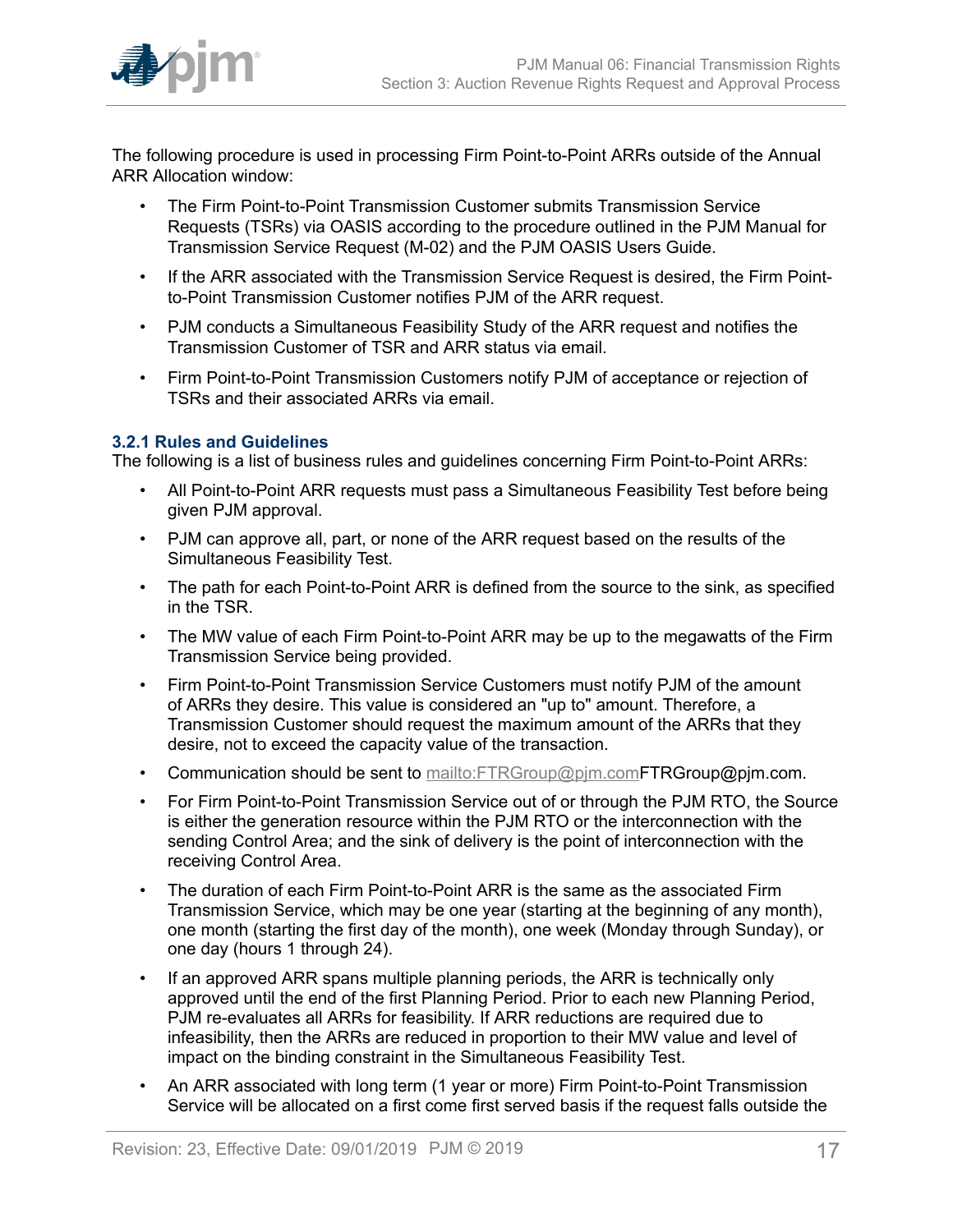

Annual open enrollment window. If the request can be considered within the annual open enrollment window, then the request will be process on the same priority as Network Integration Service-based requests.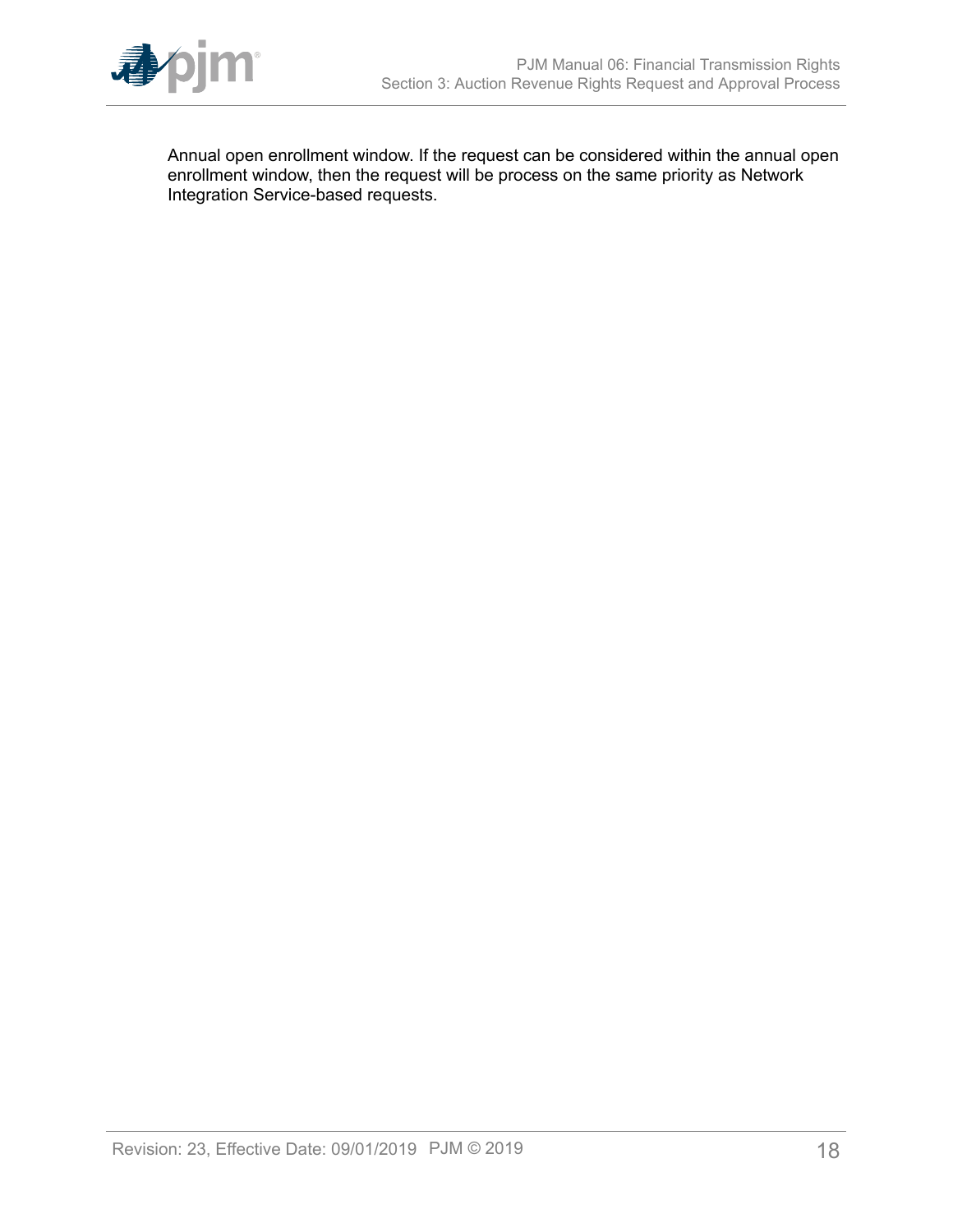

### <span id="page-18-0"></span>**Section 4: Annual ARR Allocation**

Welcome to the *Annual ARR Allocation* section of the *PJM Manual for Financial Transmission Rights*. In this section, you will find the following information:

- A general overview of the PJM Annual ARR Allocation (see "Annual ARR Allocation Overview").
- How Auction Revenue Rights (ARRs) are allocated in Stage 1A of the Annual ARR Allocation (see "Annual Allocation of Auction Revenue Rights (ARRs) – Stage 1A").
- How Auction Revenue Rights (ARRs) are allocated in Stage 1B of the Annual ARR Allocation (see "Annual of Auction Revenue Rights (ARRs) – Stage 1B").
- How Auction Revenue Rights (ARRs) are allocated in Stage 1 of the Annual ARR Allocation for External Load Serving Entities (see "Stage 1 Participation for External Load Serving Entities").
- How Auction Revenue Rights (ARRs) are allocated in Stage 2 of the Annual ARR Allocation (see "Annual Allocation of Auction Revenue Rights (ARRs) – Stage 2").
- How ARRs are reassigned for Shifts in Load Responsibility (see "Reassignment of ARRs").
- How New Stage 1 Resources can be added to resource list (see "New Stage 1 Resources").
- How Alternate Stage 1 resources can be made to resource list (see "Alternate Stage 1 Resources").
- How Incremental Auction Revenue Rights (ARRs) associated with Transmission Expansion are allocated (see "Allocation of Incremental Auction Revenue Rights (IARRs)").
- How Auction Revenue Rights can be allocated for transmission upgrades that increase stage 1 capability (see "Residual Auction Revenue Rights").

# <span id="page-18-1"></span>**4.1 Annual ARR Allocation Overview**

Auction Revenue Rights (ARRs) are the mechanism by which the proceeds from the Annual FTR Auction are allocated. ARRs are allocated to Network Service Customers and to Firm Point-to-Point Transmission Customers for the duration of the Annual Planning Period.

Auction Revenue Rights will be distributed to Network Service Customers and Firm Point-to-Point Transmission Customers. Market Participants submit ARR requests for the planning period during the Annual ARR Allocation process. The Annual ARR Allocation is a two-stage allocation process designed to provide long-term certainty along with increased flexibility. The first stage of the allocation consists of two parts, Stage 1A and Stage 1B. In this first stage, Network Service Customers make ARR requests based on active generation resources that historically served load in each transmission zone or Qualified Replacement Resources. Also in Stage 1, Firm Transmission Customers that are deemed as Qualifying Transmission Customers can make ARR requests based on the megawatts of firm service provided between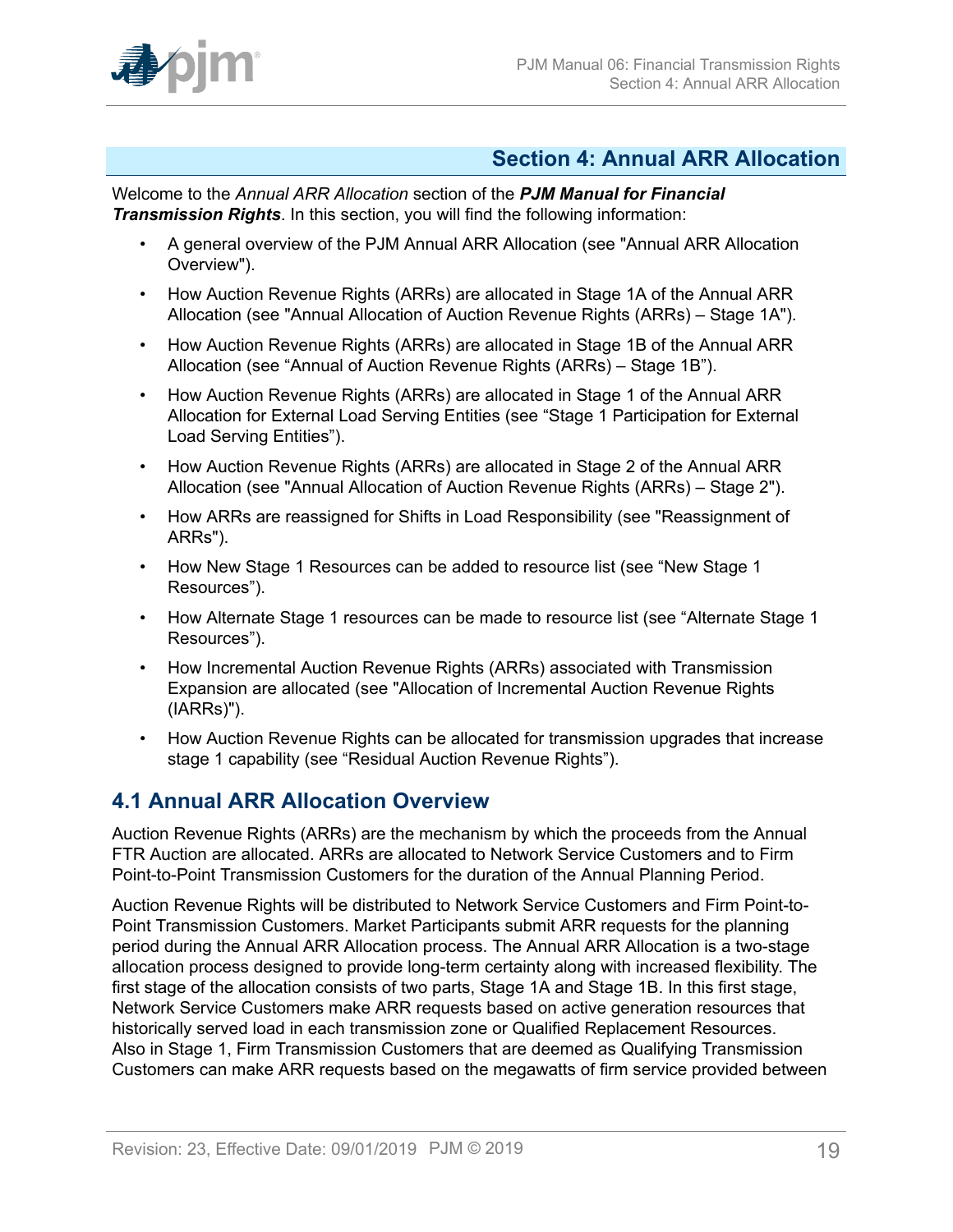

the receipt and delivery points as to which the Transmission Customer had Firm Point-to-Point Transmission Service during the historical reference year.

The second stage, Stage 2, is a three-round allocation procedure that allows market participants to adjust their hedging paths on an annual basis. PJM will allocate ARRs that pass a Simultaneous Feasibility Test to Firm Transmission Customers based on priority (feasibility).

# <span id="page-19-0"></span>**4.2 Annual Allocation of Auction Revenue Rights (ARRs) - Stage 1A**

The first stage of the Annual ARR Allocation is based on active generation resources that historically served load in each transmission zone or Qualified Replacement Resources. In Stage 1 of the Annual ARR Allocation, participants submit ARR requests for the planning period based on the following business rules:

• All ARR requests must pass a Simultaneous Feasibility Test during the allocation process.

In Stage 1A, Network Services Customers must specify specific active historical generation resources or Qualified Replacement Resources (source) to aggregate Network Customer Load in the Transmission Zone or other designated Load Aggregation Zone (sink) up to value of base load. "Zonal Base Load" shall mean the lowest daily zonal peak load from the twelve month period ending October 21 of the calendar year immediately preceding the calendar year in which an annual Auction Revenue Right allocation is conducted, increased by the projected load growth rate for the relevant Zone, when non-extraordinary conditions exist for the applicable twelve month period, as determined by PJM. If the lowest daily zonal peak load from the applicable twelve month period is abnormally low due to extraordinary circumstances, as determined by PJM, Zonal Base Load shall mean the next lowest daily zonal peak load that was not affected by extraordinary circumstances during the applicable twelve month period, increased by the projected load growth rate for the relevant Zone. For the purposes of this definition, extraordinary circumstances shall mean a significant event, or combination of events, that affect the operation of the bulk power system in an atypical manner and results in an abnormal reduction in the consumption of energy within a Zone. If the path of the ARR is to the Residual Metered Load aggregation zone, the participant can elect to have its ARRs allocated to the aggregate load busses in the Transmission Zone.

- In Stage 1A, Firm Transmission Customers that are deemed as Qualifying Transmission Customers may request ARRs up to 50% of the megawatts of firm service provided between receipt and delivery points as to which the Transmission Customer had Pointto-Point Transmission Service during the historical reference year.
- All Network Integration Service ARRs allocated in Stage 1A are designated from an active historical generation resource or Qualified Replacement Resource.
- All requests received during each stage of the Annual ARR Allocation are deemed to have arrived simultaneously.
- A Network Service Customer's total ARR amount allocated to a transmission zone or load aggregation zone cannot exceed the participant's total network base load in that zone or load aggregation zone.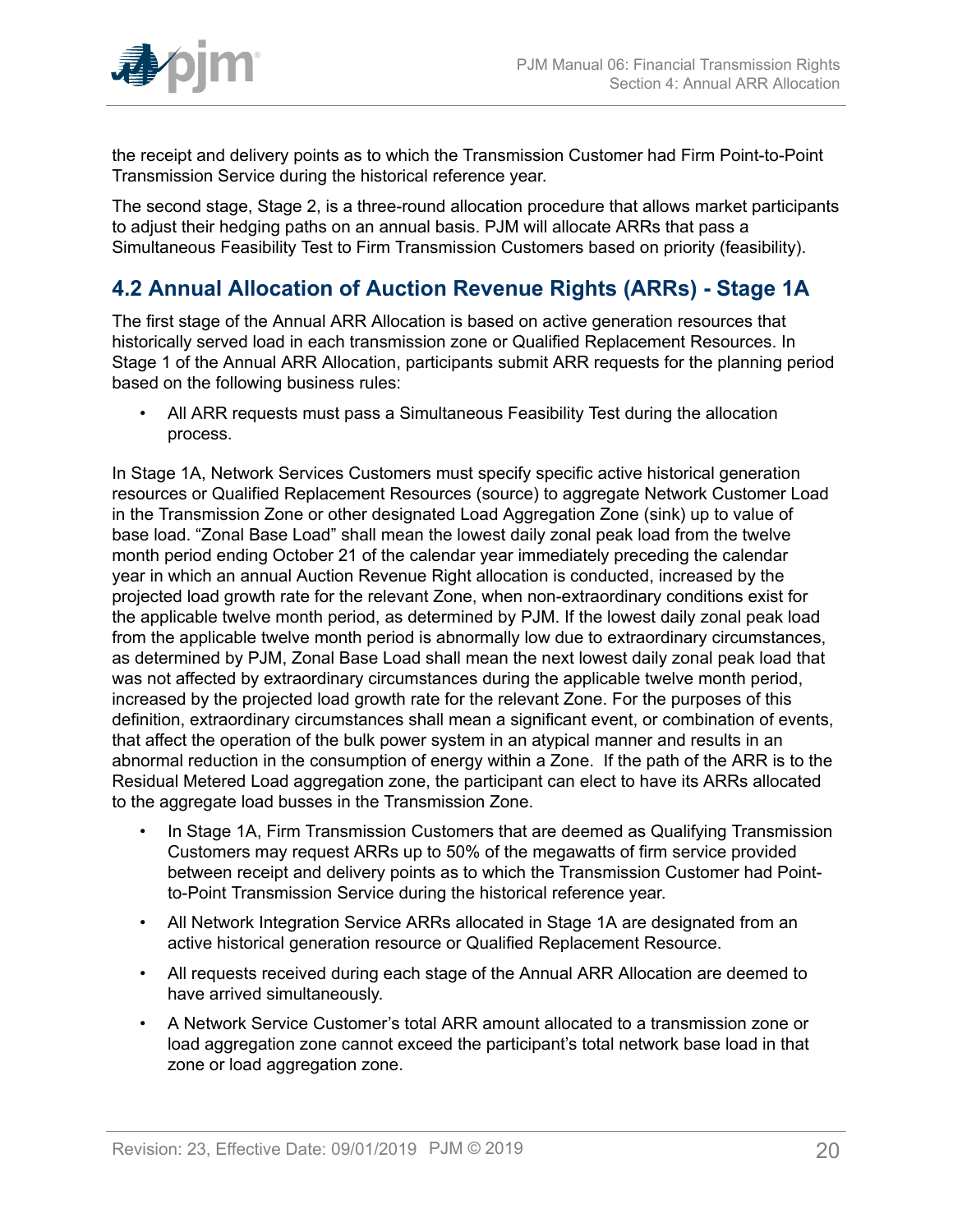

- The sum of a Qualifying Transmission Customers ARR amount must be equal to or less than 50% of the megawatts of firm pt-to-pt transmission service provided between the receipt and delivery points as to which the Transmission Customer had Point-to-Point Transmission Service during the historical reference year.
- Qualifying Transmission Customers are any Firm Transmission Customers with an agreement for Long-Term Point-to-Point Transmission Service used to deliver energy from a designated network resource to load located either outside or within the PJM Region, and that was confirmed and in effect during the historical reference year for the zone in which the resource is located.
- Such agreement must also have remained in effect continuously following the historical reference year to continue in effect for the period addressed by the allocation, either by its term or by renewal.
- The megawatts of Auction Revenue Rights the Qualifying Transmission Customer may request in the Stage 1A of the allocation may not exceed the lesser of: (i)50% of the megawatts of firm service between the designated network resource and the load delivery point (or applicable point at the border of the PJM Region for load located outside such region) under contract during the historical reference year; and (ii)50% of the megawatts of firm service presently under contract between such historical reference year receipt and delivery points.
- A Qualifying Transmission Customer may request Auction Revenue Rights in either or both of the first stage or second stage of the allocation without regard to whether such customer is subject to a charge for firm Point-to-Point Transmission Service under Tariff, Attachment K-Appendix, section 7.1 ("Base Transmission Charge").
- PJM determines the set of eligible ARR sources for each transmission zone or for each historic load aggregation zone within a transmission zone based on the historical reference year that corresponds to the LMP-based market implementation for the transmission zone.
- A historic load aggregation zone is defined as a sub-region of a transmission zone that was served under a separate set of supply contracts and/or generation resources (i.e. by a municipal or cooperative utility) than the other non-municipal/cooperative load in the transmission zone.
- Only long-term supply contracts or historical capacity contracts that were in place during the reference year and have a contract term of ten (10) years or greater (or were contracts with renewable options that have been exercised, and such exercised option term(s) plus the original contract term were or will be equal to a term of ten (10) years or more prior to the reference year are eligible to be considered historical generation resources for the purposes of Stage 1 allocation. This would include generation that was owned by an LSE and later sold but retained under a supply contract such that the generation was designated to serve the load continuously for ten (10) years or greater.
- Prior to the end of each PJM Planning Period PJM will determine which Stage 1 Resources are no longer active for the next PJM Planning Period and then will replace such source points with Qualified Replacement Resources (i.e., Capacity Resources that pass the Simultaneous Feasibility Test and which are economic) as outlined in Tariff,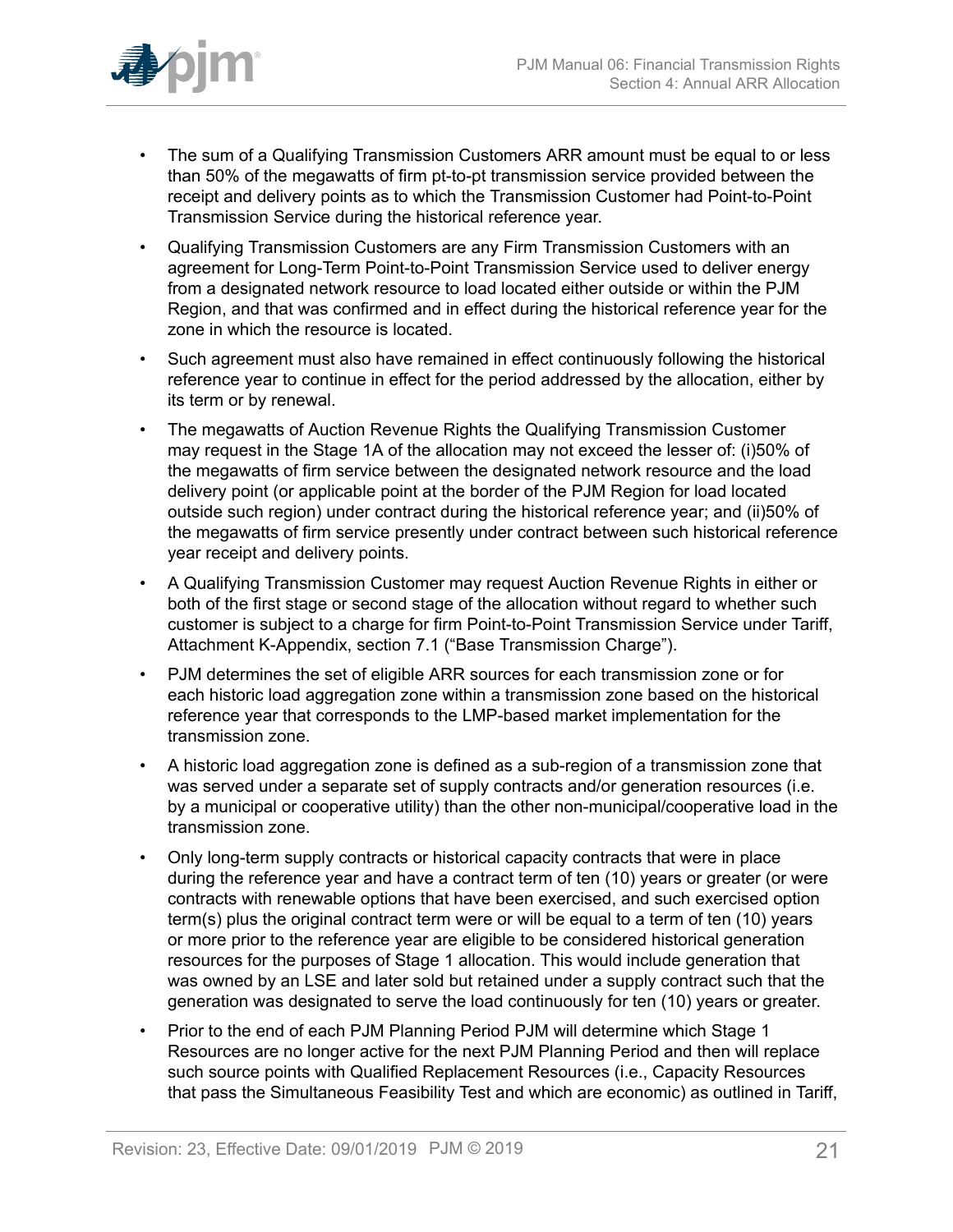

Attachment K-Appendix, section 7.4.2. A Stage 1 Resource will be considered no longer active if it was designated to be delivered to load based on the historical reference year, but has since been deactivated or the installed capacity value of such resource has been reduced as of the annual allocation of ARRs for the target PJM planning Period.

- Potential Qualified Replacement Resources will be categorized into rate-based and nonrate-based resources. Rate-based resources must meet the criteria specified in Tariff, Attachment K-Appendix, sections 7.6 and 7.7 concerning New Stage 1 Resources and Alternate Stage 1 Resources. Requests to classify rate-based resources as such must be sent to the PJM FTR Group with supporting documentation by the January 1st prior to the effective planning period.
- Each potential Qualified Replacement Resource will be ranked in economic order such that Qualified Replacement Resources that maximize ARR value will be tested for simultaneous feasibility first as outlined in Tariff, Attachment K-Appendix, section 4.

A potential Qualified Replacement Resource shall be considered to pass the simultaneous feasibility test if that resource does not cause an appreciable increase in the flow across any binding constraint as determined from the previous year's Stage 1 ARR flow, utilizing a model derived from the 10 year allocation model. If load within a historic load aggregation zone disaggregates, then active historic stage 1 resources and Qualified Replacement Resources associated with the historic load aggregation zone will be allocated according to load ratio share unless a FERC-accepted agreement explicitly states some other method of stage 1 resource allocation.

PJM will assign to each LSE a pro-rata amount of the MW capability from each generator that is designated to the transmission zone or load aggregation zone based on the LSE's percentage of the total peak load in the transmission zone or in the load aggregation zone. LSE is notified of the generation resource assignments. Each LSE chooses the set of ARRs that it wants to request based on the generator sources it was assigned. The requested ARRs must source at the designated generator and must sink at the LSEs aggregate load in the transmission zone or in the load aggregation zone. The ARR request is limited to an amount not greater than the designated MW amount.

PJM performs a Simultaneous Feasibility test to determine the set of ARRs that can be awarded to each Network customer. PJM notifies each LSE of the ARR awards resulting from the Stage 1 allocation process.

A participant may surrender any portion of the ARR awards resulting from Stage 1 of the Annual ARR Allocation process prior to the commencement of Stage 2 of the Annual ARR Allocation process provided that all remaining outstanding ARRs are simultaneously feasible following the return of such ARRs.

ARRs may be traded but trades must be made no later than the opening of the first round of the Annual FTR Auction and all trades are effective for the entire planning period. An LSE wishing to trade its ARRs must trade all of its ARRs associated with a particular zone. The LSE's zonal network service peak load is also automatically transferred to the new ARR owner for purposes of ARR allocation and reassignment. The new ARR owner is then subject to ARR reassignment associated with shifts in the original owners zonal network service peak load. Credit responsibility for an ARR that is traded within PJM's systems remains with the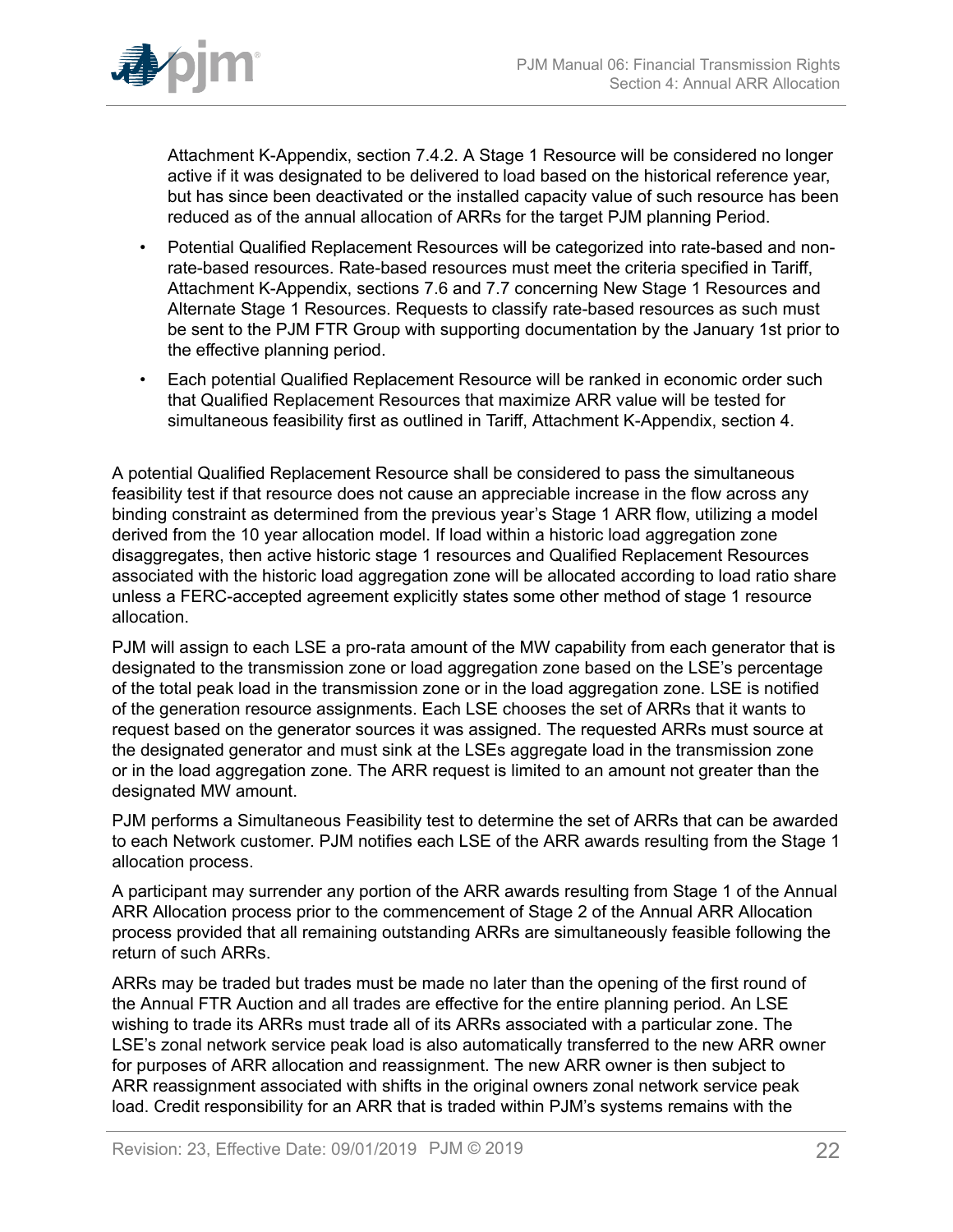

original party unless/until the receiving party ("3rd party") establishes to PJM's satisfaction, and consistent with the PJM credit policy, that it has sufficient credit with PJM and agrees by providing written notice to the PJM Treasury Department that it will fully assume the credit responsibility associated with the traded ARR. Since ARR value is derived from the annual FTR auction clearing prices, the credit requirement associated with traded ARRs cannot be determined until after completion of the annual FTR auction.

PJM will include the ARR credit and FTR payments and revenue credits (for any FTRs generated by the self-scheduling of the ARR) on the 3rd party's bill each month, but the original party retains the obligation to pay for any net negative ARR portfolio obligation and the selfscheduled FTR (offset by associated FTR congestion credits) if the 3rd party defaults on its payment obligation to PJM prior to credit responsibility being transferred to the 3rd party. Once the 3rd party establishes sufficient credit acceptable to PJM for its new ARR obligation, then PJM will notify both parties that the 3rd party has assumed credit responsibility for the ARR, and the original party is released from its credit responsibility for the ARR. PJM cannot guarantee that a 3rd party will establish sufficient credit acceptable to PJM. Market Participants trading ARRs to 3rd parties may retain credit responsibility for those ARRs up to the full term of the ARR.

Within the planning period, as load changes from one LSE to another within a transmission zone, a proportionate share of the ARRs defined to sink into the zone are reassigned from the old LSE to the new LSE. The reassignment of ARRs must be initiated by a request made by the LSE gaining load as described in the "Reassignment of ARRs for Shifts in Load Responsibility" section.

The planning process described in this manual will be conducted on an annual basis to determine the transmission system adequacy needed to maintain the 10-year feasibility of Stage 1A ARRs. PJM shall develop transmission system upgrades to maintain the feasibility of Stage 1A ARRs.

If statutory or regulatory changes are introduced that affect the rights going forward, the Stage 1A ARRs are preserved for at least ten consecutive PJM Planning Periods, and the term of the rights would decrease by one PJM Planning Period during each annual ARR allocation process so that the rights expire at the end of the relevant period.

PJM will conduct an annual simultaneous feasibility analysis to determine if the transmission system can accommodate Stage 1A ARRs to cover base load for the next 10-year period. A zonal growth rate will be applied to each zone's base load to develop a zonal base load for years 2 through 10. A simultaneous feasibility test of Stage 1A ARRs to base load will be conducted for each year of the relevant 10-year period. The simultaneous feasibility analysis for Base Load ARRs will include all requested Stage 1A ARRs plus additional ARRs to cover zonal base load for which no Stage 1A ARRs were requested. For zonal base load not covered by Stage 1A ARR requests, additional ARR MWs will be assumed from capacity remaining on eligible Stage 1 resources which have a historical LMP which is lower than the historical zonal LMP. ARR MWs will be delivered from such Stage 1 resources up to the maximum MW capacity of the resource until the historical LMP of the next highest price resource exceeds the historical zonal LMP or until the zonal base load is met. If an SFT violation occurs in any year of the analysis, then a transmission upgrade or acceleration of a planned upgrade to resolve the violation will be identified by PJM and such upgrades will be recommended for inclusion into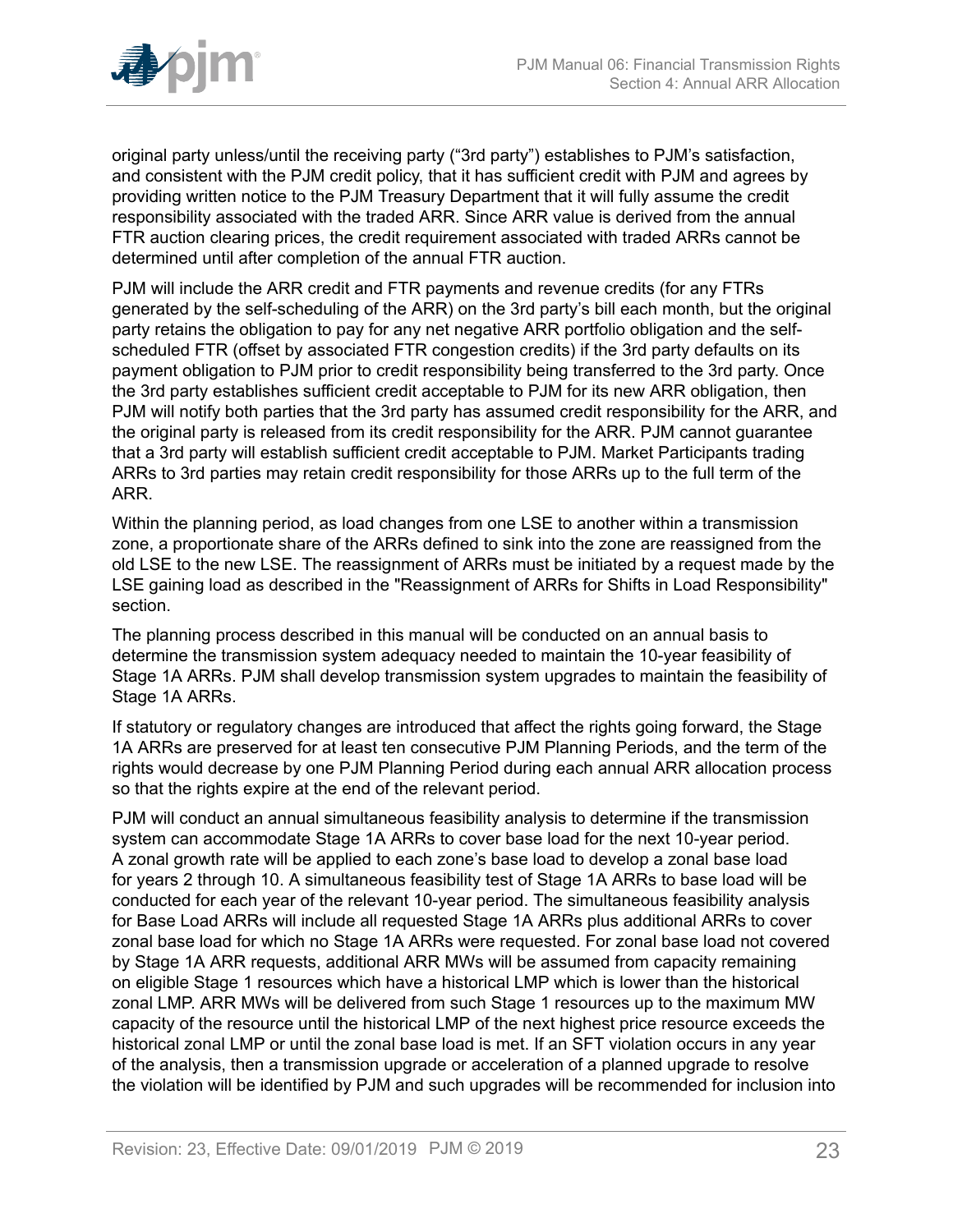

the PJM RTEP. This recommendation will include an analysis of the economic benefits of the upgrade as additional information.

# <span id="page-23-0"></span>**4.3 Annual Allocation of Auction Revenue Rights (ARRs) - Stage 1B**

The first stage of the Annual ARR Allocation is based on active generation resources that historically served load in each transmission zone or Qualified Replacement Resources. In Stage 1B of the Annual ARR Allocation, participants submit ARR requests for the planning period based on the following business rules:

- All ARR requests must pass a Simultaneous Feasibility Test during allocation process.
- In Stage 1B, Network Services Customers must specify specific active historical generation resources or Qualified Replacement Resources (source) to aggregate Energy Settlement Area in the Transmission Zone or other designated Load Aggregation Zone (sink) up to value of network service peak load minus awarded ARRs from Stage 1A. If the path of the ARR is to the Residual Metered Load aggregation zone, the participant can elect to have its ARRs allocated to the aggregate load busses in the Transmission Zone.
- In Stage 1B, Firm Transmission Customers that are deemed as Qualifying Transmission Customers may request ARRs up to the remainder of the megawatts of firm service not awarded in Stage 1A provided between receipt and delivery points as to which the Transmission Customer had Point-to-Point Transmission Service during the historical reference year.
- All Network Integration Service ARRs allocated in Stage 1B are designated from an active historical generation resource or Qualified Replacement Resource.
- All requests received during each stage of the Annual ARR Allocation are deemed to have arrived simultaneously.
- A Network Service Customer's total ARR amount allocated to a transmission zone or load aggregation zone cannot exceed the participant's total network peak load in that zone or load aggregation zone minus the awarded ARRs from Stage 1A.
- The sum of a Qualifying Transmission Customers ARR amount must be equal to or less than the remainder of megawatts of firm pt-to-pt transmission service not awarded in Stage 1A provided between the receipt and delivery points as to which the Transmission Customer had Point-to-Point Transmission Service during the historical reference year.
- Qualifying Transmission Customers are any Firm Transmission Customers with an agreement for Long-Term Point-to-Point Transmission Service used to deliver energy from a designated network resource to load located either outside or within the PJM Region, and that was confirmed and in effect during the historical reference year for the zone in which the resource is located.
- Such agreement must also have remained in effect continuously following the historical reference year to continue in effect for the period addressed by the allocation, either by its term or by renewal.
- The megawatts of Auction Revenue Rights the Qualifying Transmission Customer may request in Stage 1B of the allocation may not exceed the lesser of: (i) Remainder of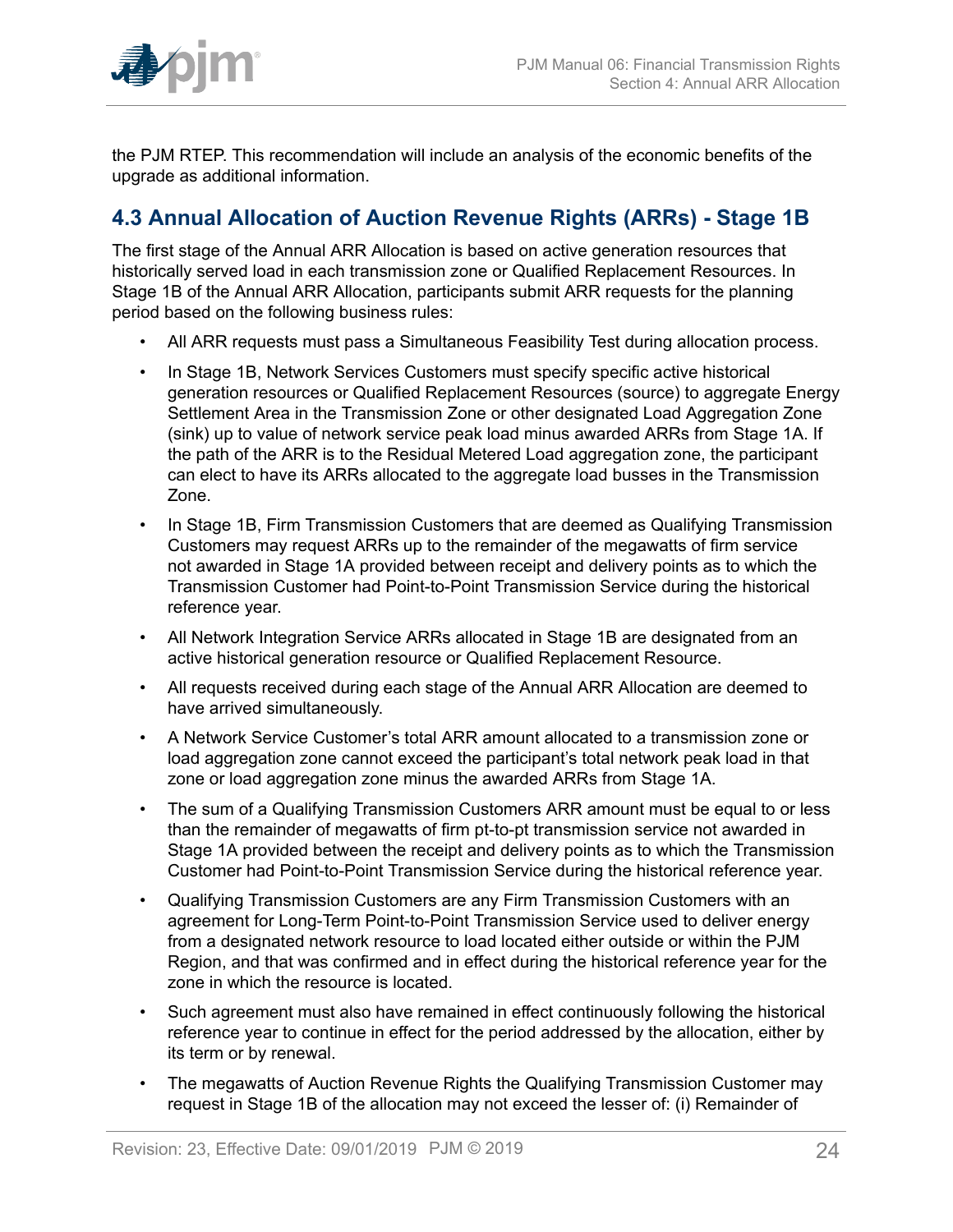

megawatts not awarded in Stage 1A of firm service between the designated network resource and the load delivery point (or applicable point at the border of the PJM Region for load located outside such region) under contract during the historical reference year; and (ii) Remainder of the megawatts not awarded in Stage 1A of firm service presently under contract between such historical reference year receipt and delivery points.

- A Qualifying Transmission Customer may request Auction Revenue Rights in either or both of the first stage or second stage of the allocation without regard to whether such customer is subject to a charge for firm Point-to-Point Transmission Service under Tariff, Attachment K-Appendix, section 7.1 ("Base Transmission Charge").
- PJM determines the set of eligible ARR sources for each transmission zone or for each historic load aggregation zone within a transmission zone based on the historical reference year that corresponds to the LMP-based market implementation for the transmission zone.
- A historic load aggregation zone is defined as a sub-region of a transmission zone that was served under a separate set of supply contracts and/or generation resources (i.e. by a municipal or cooperative utility) than the other non-municipal/cooperative load in the transmission zone.
- Only long-term supply contracts or historical capacity contracts that were in place during the reference year and have a contract term of ten (10) years or greater (or were contracts with renewable options that have been exercised, and such exercised option term(s) plus the original contract term were or will be, equal to a term of ten (10) years or more prior to the reference year are eligible to be considered historical generation resources for the purposes of Stage 1 allocation. This would include generation that was owned by an LSE and later sold but retained under a supply contract such that the generation was designated to the serve the load continuously for ten (10) years or greater.
- Prior to the end of each PJM Planning Period PJM will determine which Stage 1 Resources are no longer active for the next PJM Planning Period and then will replace such source points with Qualified Replacement Resources (i.e., Capacity Resources that pass the Simultaneous Feasibility Test and which are economic) as outlined in Tariff, Attachment K-Appendix, section 7.4.2. A Stage 1 Resource will be considered no longer active if it was designated to be delivered to load based on the historical reference year, but has since been deactivated or the installed capacity value of such resource has been reduced as of the annual allocation of ARRs for the target PJM Planning Period.
- Potential Qualified Replacement Resources will be categorized into rate-based and nonrate-based resources. Rate-based resources must meet the criteria specified in Tariff, Attachment K-Appendix, sections 7.6 and 7.7 concerning New Stage 1 Resources and Alternate Stage 1 Resources. Requests to classify rate-based resources as such must be sent to the PJM FTR Group with supporting documentation by the January 1st prior to the effective planning period.
- Each potential Qualified Replacement Resource will be ranked in economic order such that Qualified Replacement Resources that maximize ARR value will be tested for simultaneous feasibility first as outlined in Tariff, Attachment K-Appendix, section 7.4.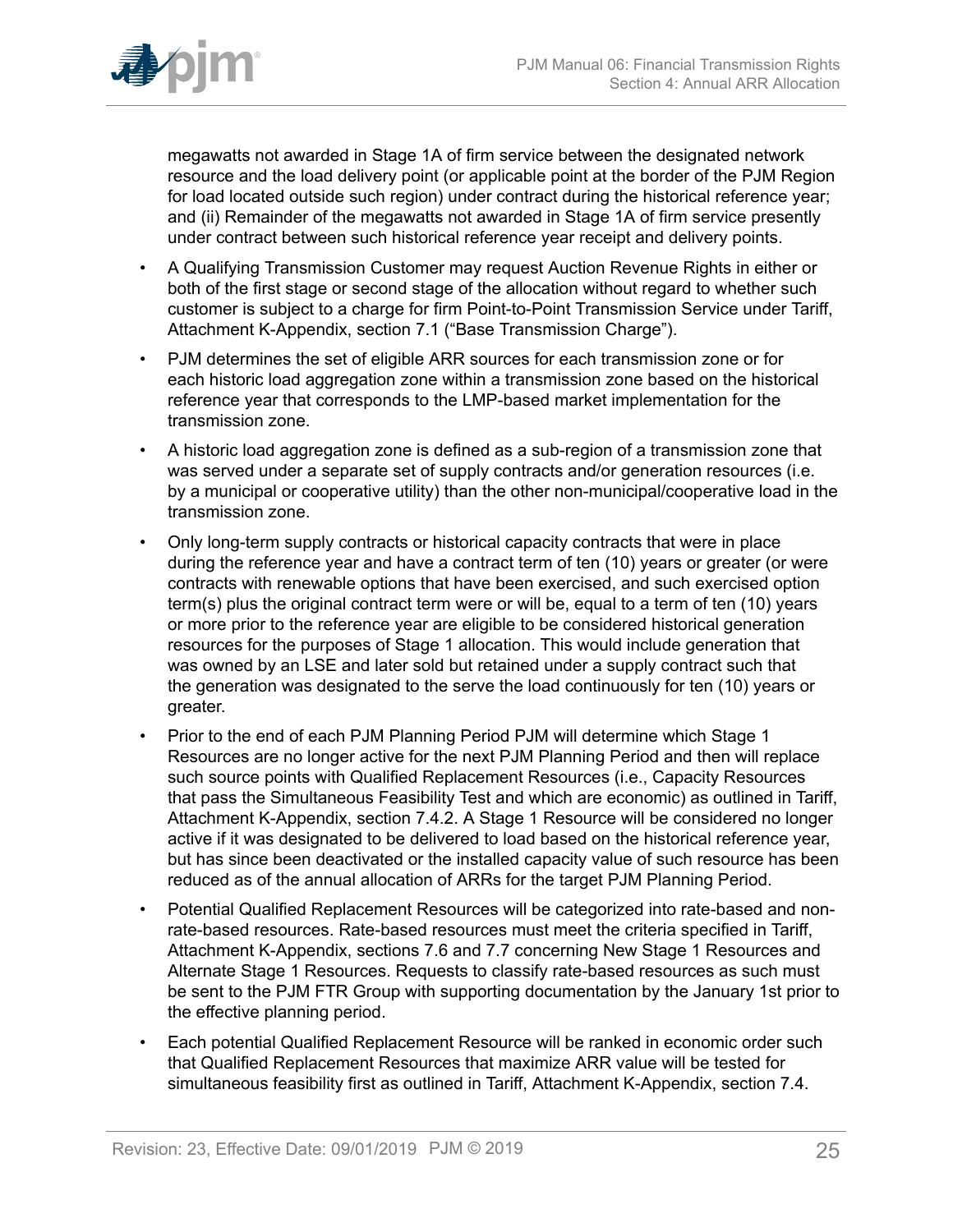

• A potential Qualified Replacement Resource shall be considered to pass the simultaneous feasibility test if that resource does not cause an appreciable increase in the flow across any binding constraint as determined from the previous year's Stage 1 ARR flow, utilizing a model derived from the 10 year allocation model.

PJM will assign to each LSE a pro-rata amount of the MW capability from each generator that is designated to the transmission zone or load aggregation zone based on the LSE's percentage of the total peak load in the transmission zone or in the load aggregation zone. LSE is notified of the generation resource assignments. Each LSE chooses the set of ARRs that it wants to request based on the generator sources it was assigned. The requested ARRs must source at the designated generator and must sink at the LSEs aggregate load in the transmission zone or in the load aggregation zone. The ARR request is limited to an amount not greater than the designated MW amount.

PJM performs a Simultaneous Feasibility test to determine the set of ARRs that can be awarded to each Network customer. PJM notifies each LSE of the ARR awards resulting from the Stage 1B allocation process.

A participant may surrender any portion of the ARR awards resulting from Stage 1B of the Annual ARR Allocation process prior to the commencement of Stage 2 of the Annual ARR Allocation process provided that all remaining outstanding ARRs are simultaneously feasible following the return of such ARRs.

ARRs may be traded but trades must be made no later than the opening of the first round of the Annual FTR Auction and all trades are effective for the entire planning period. An LSE wishing to trade its ARRs must trade all of its ARRs associated with a particular zone. The LSE's zonal network service peak load is also automatically transferred to the new ARR owner for purposes of ARR allocation and reassignment. The new ARR owner is then subject to ARR reassignment associated with shifts in the original owners zonal network service peak load.

Within the planning period, as load changes from one LSE to another within a transmission zone, a proportionate share of the ARRs defined to sink into the zone are reassigned from the old LSE to the new LSE. The reassignment of ARRs must be initiated by a request made by the LSE gaining load as described in the "Reassignment of ARRs for Shifts in Load Responsibility" section.

# <span id="page-25-0"></span>**4.4 Stage 1 Participation for External Load Serving Entities**

Long-Term Firm Point-to-Point Transmission Service customers that are not Qualifying Transmission Customers and Network Service Users serving Non-Zone Network Load may participate in stage 1 of the Annual Allocation of Auction Revenue Rights pursuant to Tariff, Attachment K-Appendix, section 7.4.2(a)-(c), subject to the following conditions:

- The relevant transmission service shall be used to deliver energy from a designated network resource located either outside or within the PJM region to load located outside the PJM Region.
- To be eligible to participate in stage 1A of the annual Auction Revenue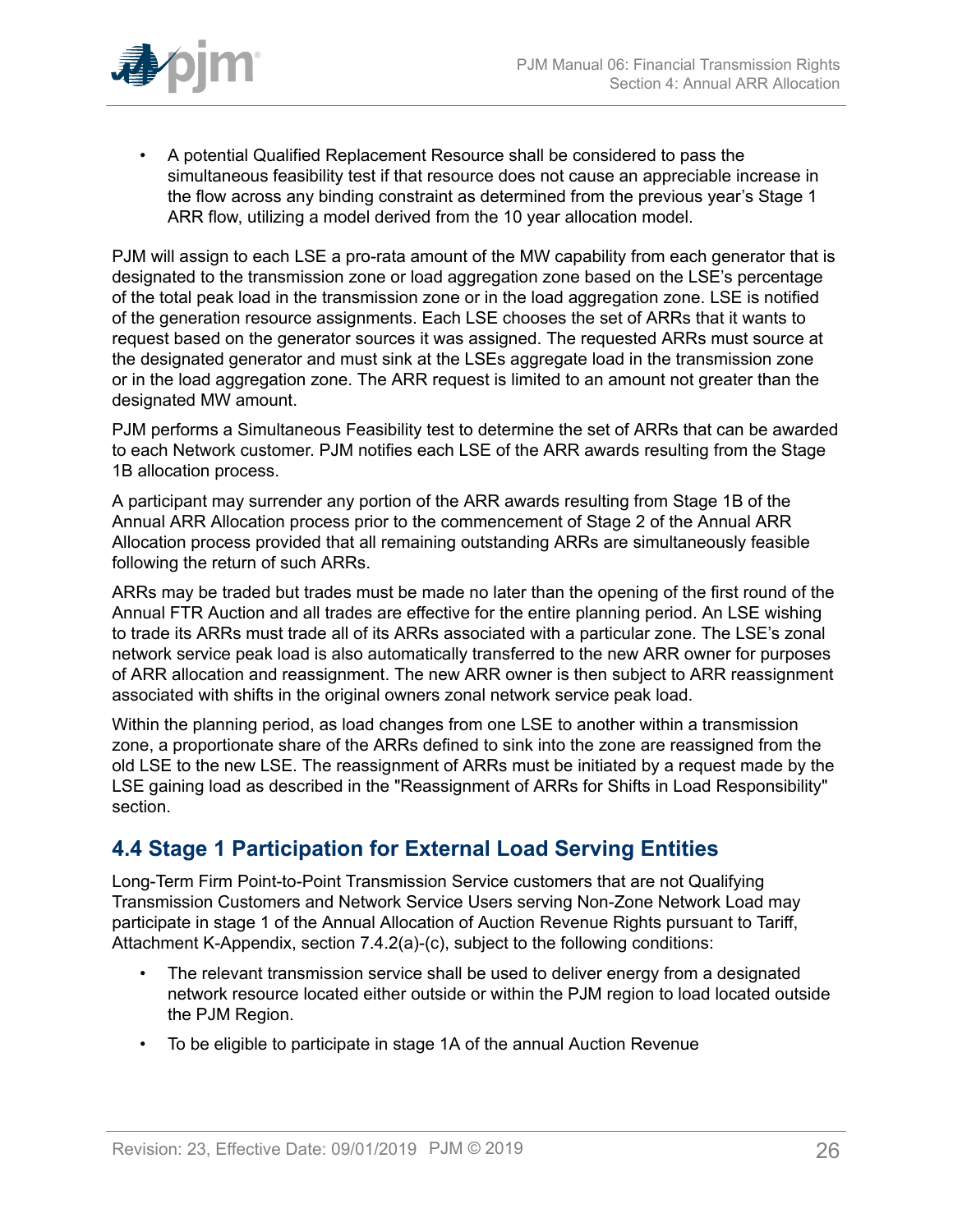

- Rights allocation: 1) the relevant transmission service shall remain in effect for the stage 1A period addressed by the allocation; and 2) the control area in which the external load is located has similar rules for load external to the relevant control area.
- Source points for stage 1 requests shall be limited to: 1) generation resources owned by the LSE serving the load located outside the PJM Region; or 2) generation resources subject to a bona fide firm energy and capacity supply contract executed by the LSE to meet its load obligations, provided that such contract remains in force and effect for a minimum term of ten (10) years from the first effective Planning Period that follows the initial stage 1 request.
- For Long-Term Firm Point-to-Point Transmission customers requesting Stage 1 Auction Revenue Rights, the generation resource(s) designated as source points may not include any portion of the generating capacity of such resource(s) that, at the time of the request, is identified as a Capacity Resources.
- For Network Service Users requesting stage 1 Auction Revenue Rights, the generation resource(s) designated as source points must either be committed into PJM's RPM market or be designated as part of the entity's FRR Capacity Plan for the purpose of serving the capacity requirement of the external load.
- All stage 1 source point requests made shall not increase the MW flow on facilities binding in the relevant annual Auction Revenue Rights allocation or in future stage 1A allocations and shall not cause MW flow to exceed applicable ratings on any other facilities in either set of conditions in the simultaneous feasibility test.
- To ensure the conditions are met, a simultaneous feasibility test shall be conducted: 1) based on next allocation year with all existing stage 1 and stage 2 Auction Revenue Rights modeled as fixed injection-withdrawal pairs; and 2) based on 10 year allocation model with all eligible stage 1A Auction Revenue Rights for each year including base load growth for each year.
- Requests for stage 1 Auction Revenue Rights that are received by PJM by November 1st of a Planning Period shall be processed for the next annual Auction Revenue Rights allocation. Requests received after November 1st shall not be considered for the upcoming annual Auction Revenue Rights allocation. If all requests are not simultaneously feasible then requests will be awarded on a pro-rata basis.
- Requests for new or alternate stage 1 resources made by Network Service Users and External LSEs that are received by November 1st shall be evaluated at the same time. If all requests are not simultaneously feasible then requests will be awarded on a pro-rata basis.
- Stage 1 Auction Revenue Rights source points that qualify shall be eligible as stage 1 Auction Revenue Rights source points in subsequent annual Auction Revenue Rights allocations.
- Long-Term Firm Point-to-Point Transmission customers requesting stage 1 Auction Revenue Rights may request Auction Revenue Rights MWs up to the lesser of: 1) the customer's Long-Term Firm Point-to-Point Transmission service contract MW amount; or 2) the customer's Firm Transmission Withdrawal Rights.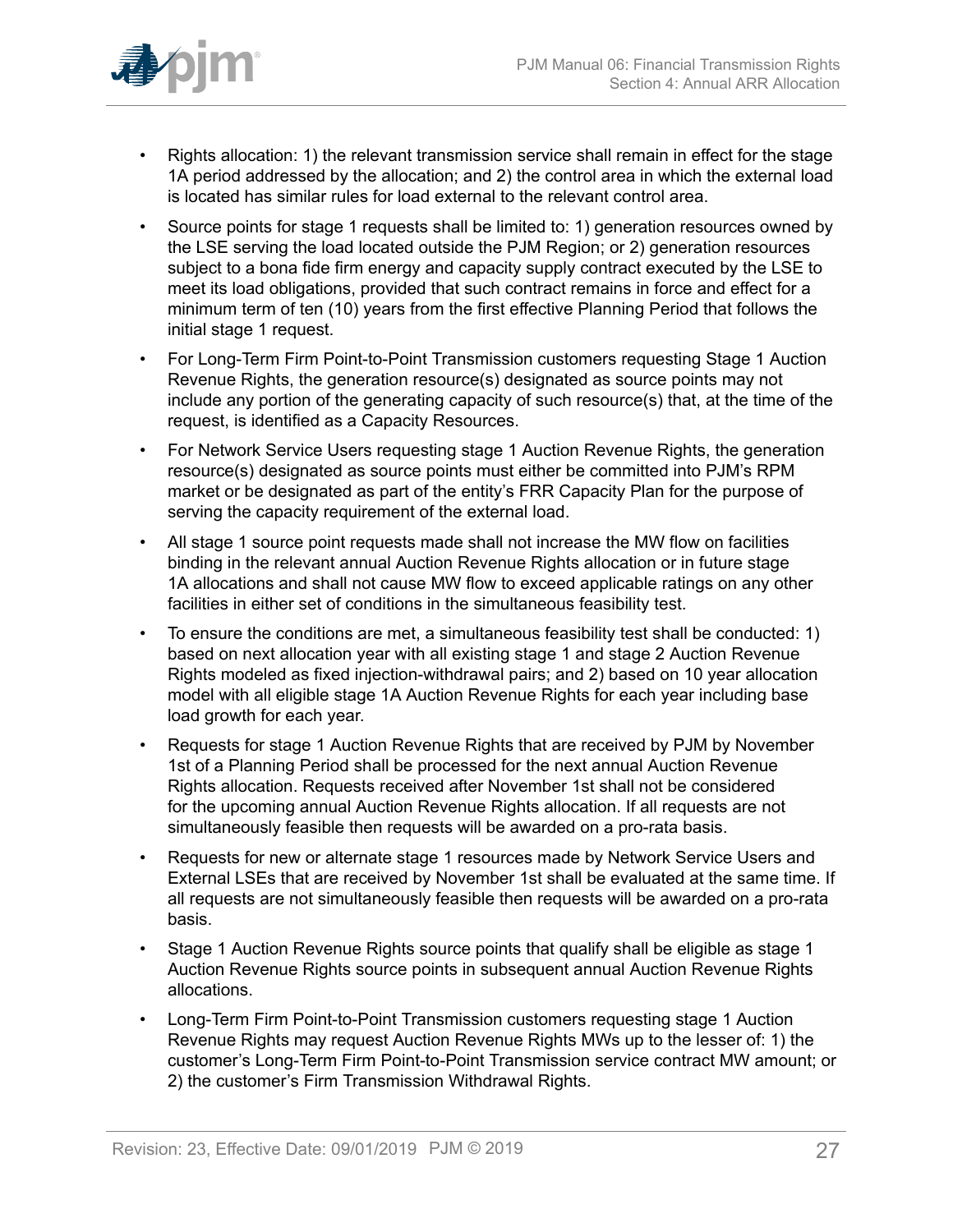

- Network Service Users requesting stage 1 Auction Revenue Rights may request Auction Revenue Rights MWs up to the lesser of: 1) the customer's network service peak load; or 2) the customer's Firm Transmission Withdrawal Rights.
- Stage 1A Auction Revenue Rights requests shall not exceed 50% of the maximum allowed MWs. Stage 1B Auction Revenue Rights requests shall not exceed the difference between the maximum allowed MWs authorized and the Auction Revenue Rights MWs granted in stage 1A.
- In each round of Stage 2 of an annual allocation of Auction Revenue Rights MW requests shall be equal to or less than one third of the difference between the maximum allowed MWs authorized and the Auction Revenue Rights MW amount allocated in stage 1.
- Stage 1 Auction Revenue Rights sources established and the associated Auction Revenue Rights MW amount may be replaced with an alternate resource pursuant to the process established in the Alternate Stage 1 Resources section of this manual.

## <span id="page-27-0"></span>**4.5 Annual Allocation of Auction Revenue Rights (ARRs) – Stage 2**

The second stage, Stage 2, of the allocation is a three-round allocation procedure. In Stage 2 of the Annual ARR Allocation, participants submit ARR requests for the planning period based on the following business rules:

- All Network Service ARR requests must pass a Simultaneous Feasibility Test before being given PJM approval.
- PJM can approve all, part, or none of the ARR request based on the results of the Simultaneous Feasibility Test.
- The path for each Network Integration Service ARR is defined from a generator bus, hub, zone or interface to aggregate Energy Settlement Area or other designated Load Aggregation Zone. If the path of the ARR is to the Residual Metered Load aggregation zone, the participant can elect to have its ARRs allocated to the aggregate load buses in the Transmission Zone.
- A participant's total ARR amount to a transmission zone or load aggregation zone cannot exceed the participant's total network load in that zone or load aggregation zone.
- The source point of each ARR request may be any available generator bus, Hub or external interface or load zone for which PJM calculates and posts a Day-ahead Congestion Price value.
- The sink point of each ARR request must be the Network LSEs aggregate load in the Energy Settlement Area in the transmission zone or load aggregation zone if the path of the ARR is to the Residual Metered Load aggregation zone, the participant can elect to have its ARRs allocated to the aggregate load buses in the Transmission Zone.
- ARRs are specified to the nearest 0.1 MW.

PJM will perform an iterative allocation process that consists of three sequential rounds, with one third of the remaining system ARR capability allocated in each round. Network Service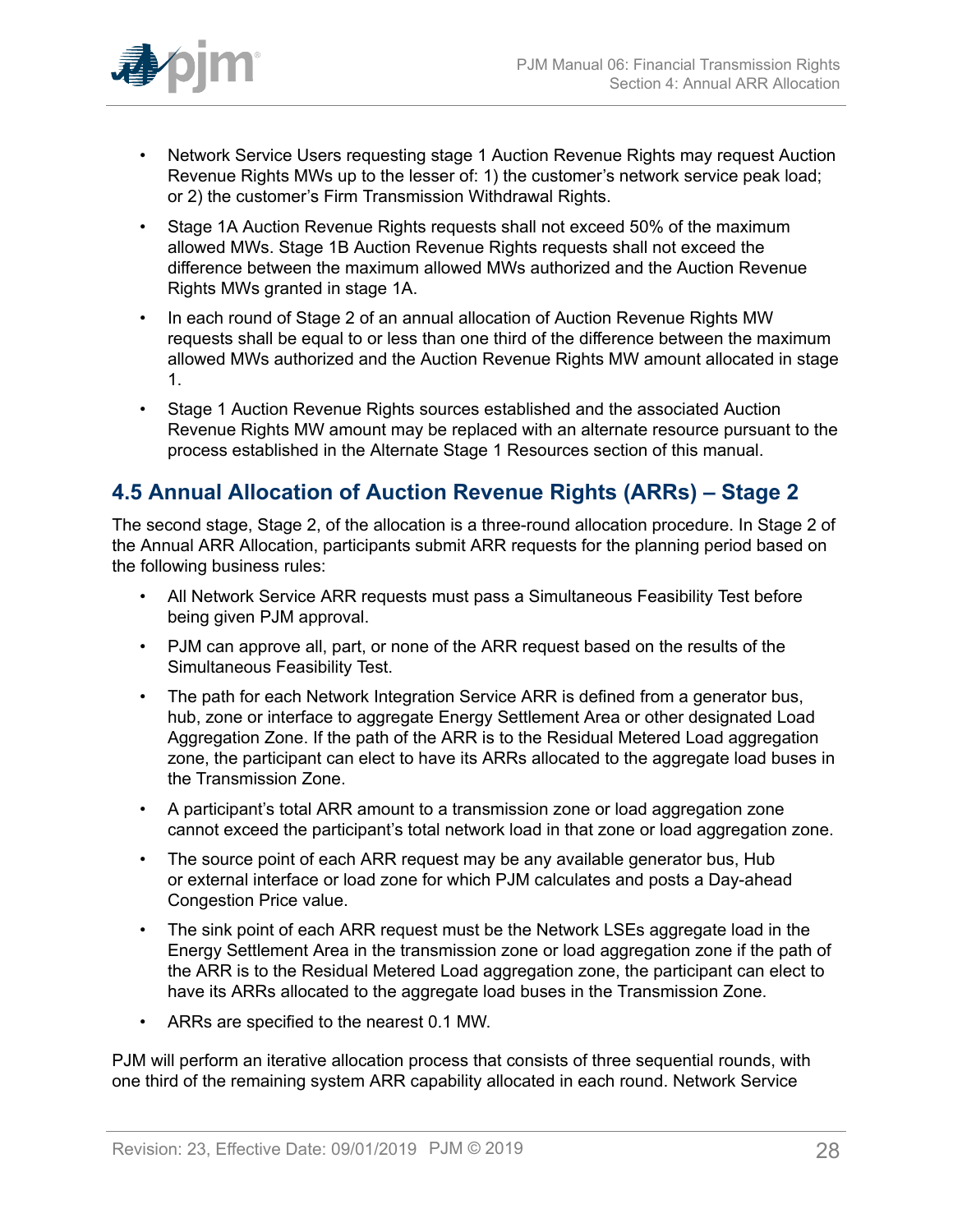

customers and Firm Transmission customers can view the results of each allocation round before submitting their ARR requests for a subsequent round.

In every round of the three-round allocation process, the Network Customer's ARR requests are limited to one third of the Network customer's peak load remaining unallocated after the Stage 1 allocation process.

For example, if the Network customer's peak load is 100 MW and they had received 70 MW of ARRs in Stage 1, then the ARR requests in each round of Stage 2 are limited to (100-70)/3 = 10 MW.

A Firm Transmission Customer, that is deemed a Qualifying Transmission Customer, may request Auction Revenue Rights in each round of the second stage of the allocation process in a number of megawatts equal to or less than one third of the difference between the number of megawatts of firm service being provided between the receipt and delivery points as to which the Transmission Customer currently has firm Point-to-Point Transmission Service and its Auction Revenue Right Allocation from the first stage of the allocation process.

A Firm Transmission Customer, that is not deemed a Qualifying Transmission Customer, may request Auction Revenue Rights in the second stage of the allocation process, but only if it is subject to a Base Transmission Charge, or if it is expressly identified on a grandfathering schedule approved by FERC in connection with the elimination of such Base Transmission Charge. PJM transmission customers that serve load in MISO using service from non-historic sources may participate in Stage 2 but in no event can they receive an allocation of ARRs/FTRs from PJM greater than their firm service to loads in MISO. Requests for firm point-to-point ARRs must be associated with firm point-to-point service that spans the entire next planning period, either by its term or by renewal, and is confirmed by the opening of the Annual ARR Nomination period. Firm point-to-point requests are separated into thirds and each third is assigned to each round of Stage 2.

In each round, PJM staff performs the Simultaneous Feasibility test to determine the feasible set of ARRs that can be awarded. If all ARR requests are not simultaneously feasible, then proration is required. If ARR proration is required due to infeasibility then ARRs are allocated in proportion to the MW value requested and in inverse proportion to the effect on the binding constraint as illustrated in the following example:

Line A to B Capacity is 50 MW

Two ARR requests are submitted exceeding 50 MW capability of Line A-B:

<span id="page-28-0"></span>

|    | ARR #   RequiredARRs | <b>Path</b> | Effect per MW on Line AB | <b>Resulting Line</b><br><b>AB Flow Impact</b> |
|----|----------------------|-------------|--------------------------|------------------------------------------------|
| #1 | 200 MW               | A to B      | .50                      | 100 MW                                         |
| #2 | 200 MW               | $C$ to $D$  | .25                      | 50 MW                                          |

#### *Exhibit 1: ARR Proration Example*

Because the total flow impact on Line A-B resulting from the two ARR requests is 150 MW, proration is required because the capability of Line A-B is only 50 MW.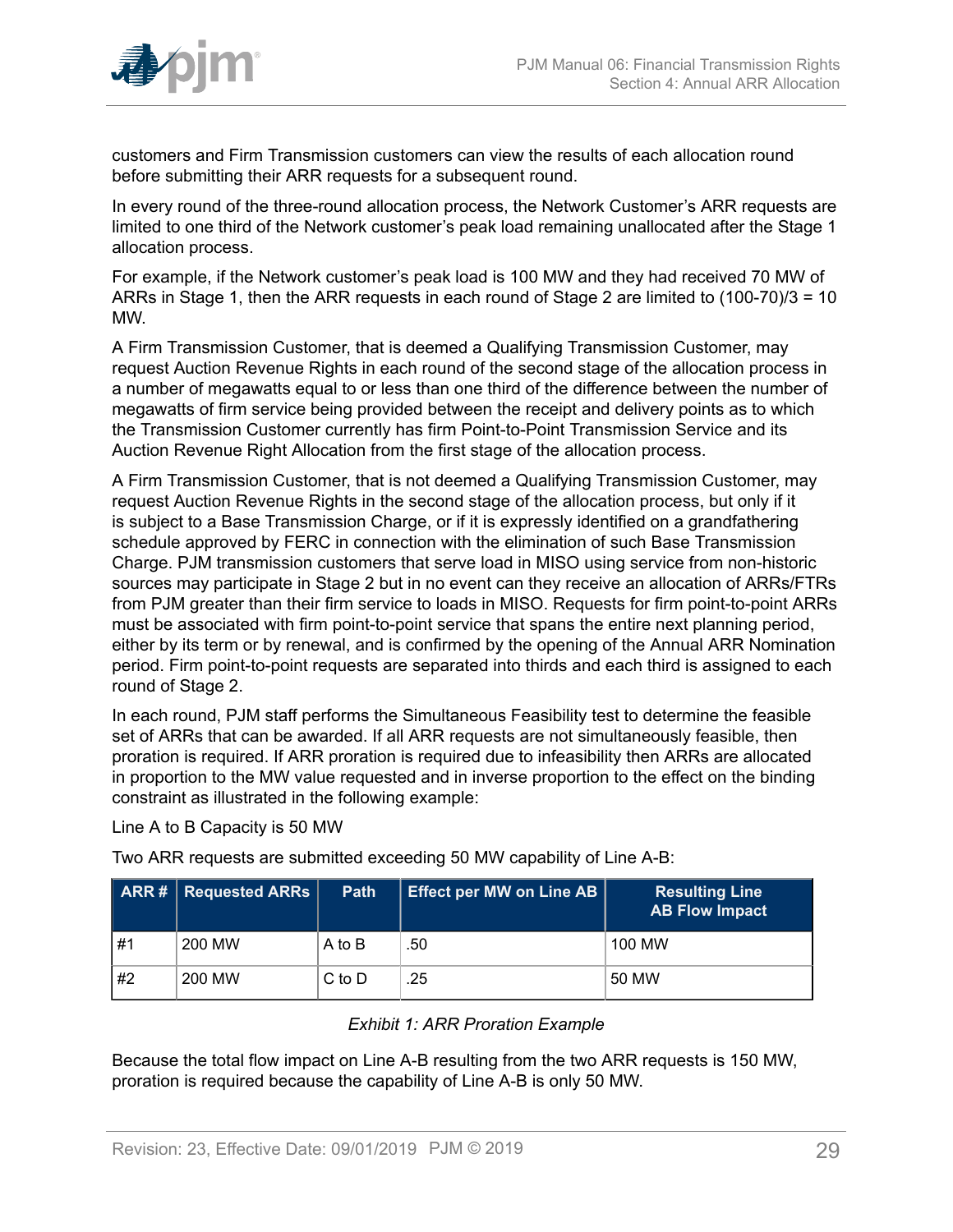

Proration Calculation:

Prorated ARR Amount Awarded = (Line Capability MW) x (Requested MW/Total Requested ARR MW) x (1/ARR Effect per MW on Line A-B)

ARR #1 Prorated MW Awarded = (50 MW) x (200 MW / 400 MW) x (1/.50) = 50 MW

ARR #2 Prorated MW Awarded = (50 MW) x (200 MW / 400 MW) x (1/.25) = 100 MW

At the end of each round PJM notifies each Network Customer or Firm Transmission Customer of the ARRs that they were awarded as a result of Round 1. After viewing the results, Network Customers or Firm Transmission Customer submit ARR requests for next round. The allocation process continues in an iterative manner for three rounds.

ARRs may be traded but trades must be made no later than the opening of the first round of the Annual FTR Auction and all trades are effective for the entire planning period. An LSE wishing to trade its ARRs must trade all of its ARRs associated with a particular zone. The LSE's zonal network service peak load is also automatically transferred to the new ARR owner for purposes of ARR allocation and reassignment. The new ARR owner is then subject to ARR reassignment associated with shifts in the original owners zonal network service peak load.

Within the planning period, as load changes from one LSE to another within a transmission zone, a proportionate share of the ARRs defined to sink into the zone are reassigned from the old LSE to the new LSE. The reassignment of ARRs must be initiated by a request made by the LSE gaining load as described in the "Reassignment of ARRs for Shifts in Load Responsibility" section.

# <span id="page-29-0"></span>**4.6 Reassignment of Auction Revenue Rights (ARRs)**

ARRs allocated for the planning period will be reassigned on a proportional basis within a zone as load switches between within the planning period. As load shifts from one LSE to another within a transmission zone, a proportionate share of the ARRs defined to sink into the zone are reassigned from the old LSE to the new LSE. The reassignment of ARRs is an automatic process that is conducted on a daily basis.

ARRs are only reassigned from those LSEs that have lost load in a zone and have a net positive economic ARR position to that zone. An LSE that loses load will lose ARR MWs in proportion to the amount of load lost and this same proportion will reduce each individual ARR assigned to the LSE. ARRs are initially allocated to the nearest 0.1 MW but reassigned to the nearest .001 MW. The total set of ARRs to be forfeited by LSEs losing load in a zone will be reallocated to LSEs gaining load in the zone in proportion to each LSE's MW load gain relative to the total load shifted in the zone.

On a daily basis, Auction Revenue Rights are reassigned using the following procedure:

• PJM compares each LSE's Network Service Peak Load in a zone to the Network Service Peak Load of the previous day.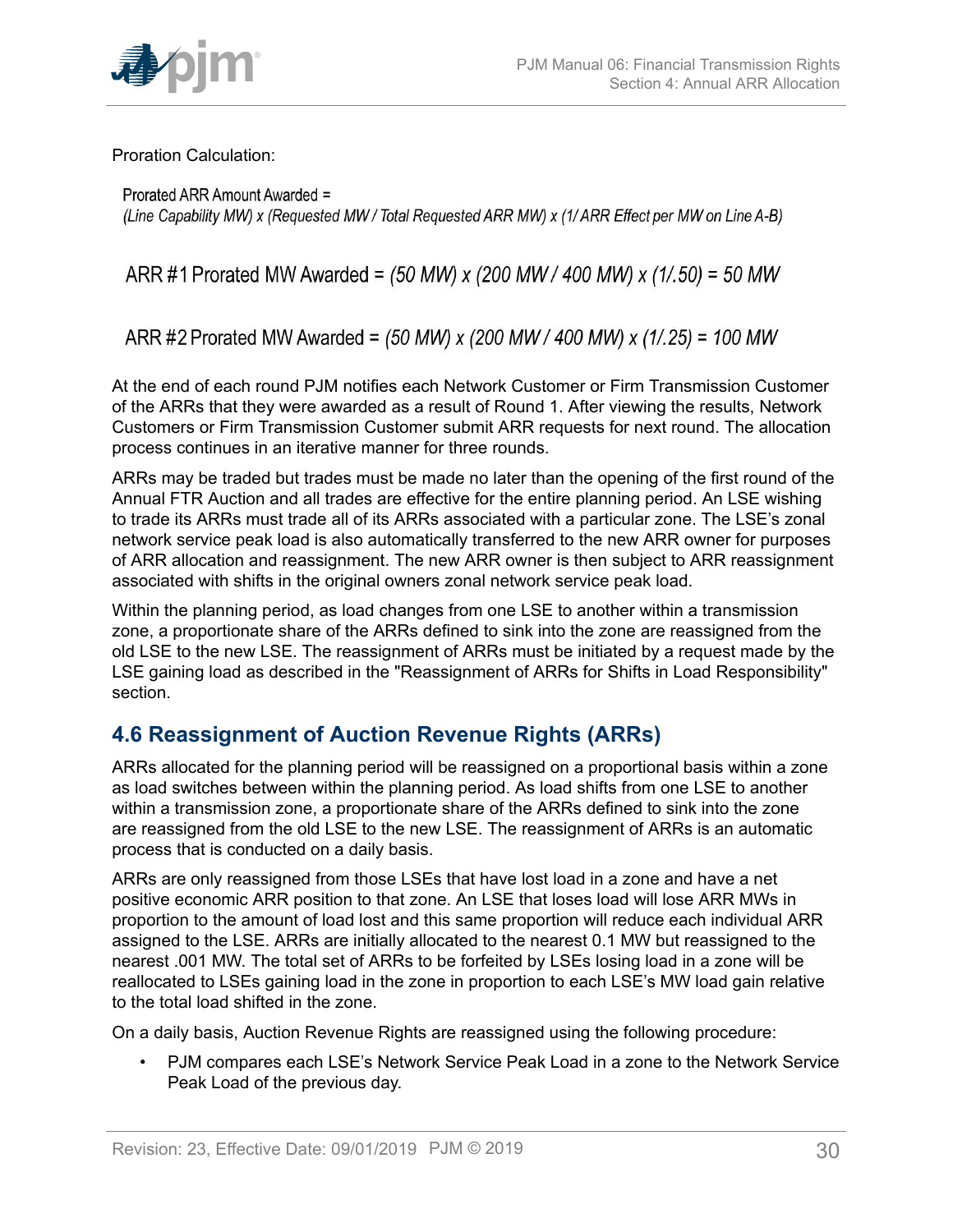

- PJM analyzes each LSE's net economic ARR position. For each LSE losing load and having a net positive economic ARR position for that zone:
- The percentage of load lost for each LSE is determined,
- Each ARR owned by each LSE losing load is reduced by this same percentage
- PJM assigns the total set of forfeited ARRs to LSEs gaining load in the zone:
- The percentage of ARRs to be assigned to each LSE gaining load is determined. The percentage will be equal to the MW load gain by the LSE divided by the total MWs of load shifting in the zone.
- Each LSE gaining load is assigned a percentage of each ARR in this set of forfeited ARRs.

### <span id="page-30-0"></span>**4.7 New Stage 1 Resources**

A Network Service User may request the addition of new stage 1 resources to the stage 1 resource list if the capacity of the historical resources for a zone is less than the zonal base load. Such requests are subject to the simultaneous feasibility tests described below and are limited to generation resources either owned by the requesting party or subject to ten-year or longer firm energy and capacity contracts that have been executed to serve load eligible for stage 1A ARRs and remains in effect for a minimum term of ten years.

Simultaneous feasibility tests for new stage 1 resource requests shall ensure that the requests for a new base resource does not increase the MW flow on facilities binding in the current ARR allocation or in future stage 1a allocations and does not cause MW flow to exceed applicable ratings in either set of conditions. The most limiting set of conditions will be used as the limiting condition. A simultaneous feasibility test of new stage 1 resource requests will assess the feasibility of the requests under the following conditions:

- Based on the next allocation year with all existing stage 1 and stage 2 ARRs modeled as fixed injection-withdrawal pairs.
- Based on the 10 year allocation model with all eligible stage 1 ARRs for each year including base load growth for each year.

The amount of MWs that can be nominated from the new base resource will be the lower of the contract MW or 1.15 times the Network Service User's NSPL value minus the Network Service User's share of the existing Stage 1 MW capability for the zone. Requests for new stage 1 resource that are received by PJM by November 1 will be processed for the next Annual ARR Allocation. Requests received after this date will not be considered for the upcoming Annual ARR Allocation. All requests for new or alternate stage 1 resources that are received by November 1 will be deemed to have been submitted simultaneously and will be evaluated at the same time.

### <span id="page-30-1"></span>**4.8 Alternate Stage 1 Resources**

A Network Service User may replace one or more of its existing stage 1 resources and its associated MW amount of ARRs with an alternate resource. Such requests are subject to the simultaneous feasibility tests described below and are limited to generation resources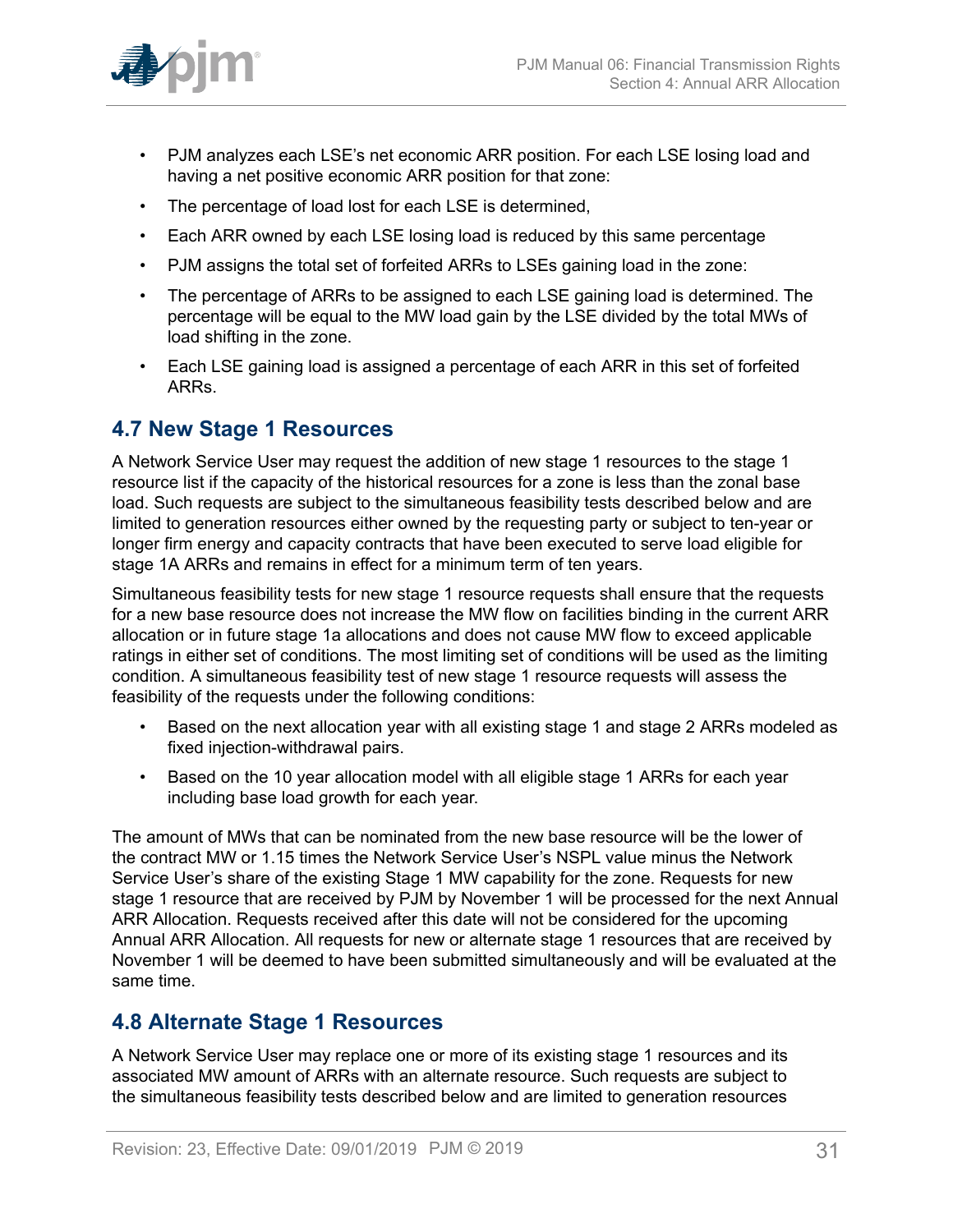

either owned by the requesting party or subject to ten-year or longer firm energy and capacity contracts that have been executed to serve load eligible for stage 1A ARRs and remains in effect for a minimum term of ten years.

Simultaneous feasibility tests for alternate stage 1 resource requests shall ensure that relative to the existing resource, the alternate base resource does not consume a greater amount of transmission capability on facilities binding in the current ARR allocation or future stage 1A allocations, and does not allow MW flow(s) to exceed applicable ratings on any other facilities. A simultaneous feasibility test of alternate stage 1 resource requests will assess the feasibility of the requests under the following conditions:

- Based on the next allocation year with all existing stage 1 and stage 2 ARRs modeled as fixed injection-withdrawal pairs.
- Based on the 10 year allocation model with all eligible stage 1 ARRs for each year including base load growth for each year.

The amount of MWs that can be nominated from the alternate resource cannot exceed the original awarded stage 1 MW amount of ARRs associated with the original stage 1 resource. Requests for new stage 1 resource that are received by PJM by November 1 will be processed for the next Annual ARR Allocation. Requests received after this date will not be considered for the next Annual ARR Allocation. All requests for new or alternate stage 1 resources that are received by November 1 will be deemed to have been submitted simultaneously and will be evaluated at the same time.

If the Network Service User accepts the MW amount of ARRs associated with the alternate resource as established by the simultaneous feasibility test, the alternate resource will replace the relevant existing stage 1 resource beginning with the next Annual ARR Allocation. If the Network Service User rejects the MW amount of ARRs associated with the alternate resource as established by the simultaneous feasibility test, the original stage 1 resource will remain in effect.

### <span id="page-31-0"></span>**4.9 Allocation of Incremental Auction Revenue Rights (IARRs)**

### <span id="page-31-1"></span>**4.9.1 Merchant and Generation Interconnection IARRs**

Transmission expansion projects associated with new generation interconnection and Merchant Transmission Expansion projects will be allocated incremental ARRs in a three-round allocation process in which the customer requests incremental ARRs for three pairs of point-to-point combinations (one point-to-point combination is requested per round).

In each round, one-third of the Incremental ARRs made available by the expansion project will be assigned to the requester. After each of rounds one and two, the requester may accept the assigned Incremental ARRs or refuse them. Acceptance of the assignment will remove the assigned Incremental ARRs from availability in the next rounds. Refusal of the assignment will result in the Incremental ARR being available for the next round. The Incremental ARR assignment made in round three will be final and binding. The final and binding Incremental Auction Revenue Right assignment for a requested point-to-point combination in each round shall in no event be less than one third of 80% and no greater than one-third of 100% of the non-binding estimate of Incremental Auction Revenue Rights for that point-to-point combination that was provided to the New Service Customer.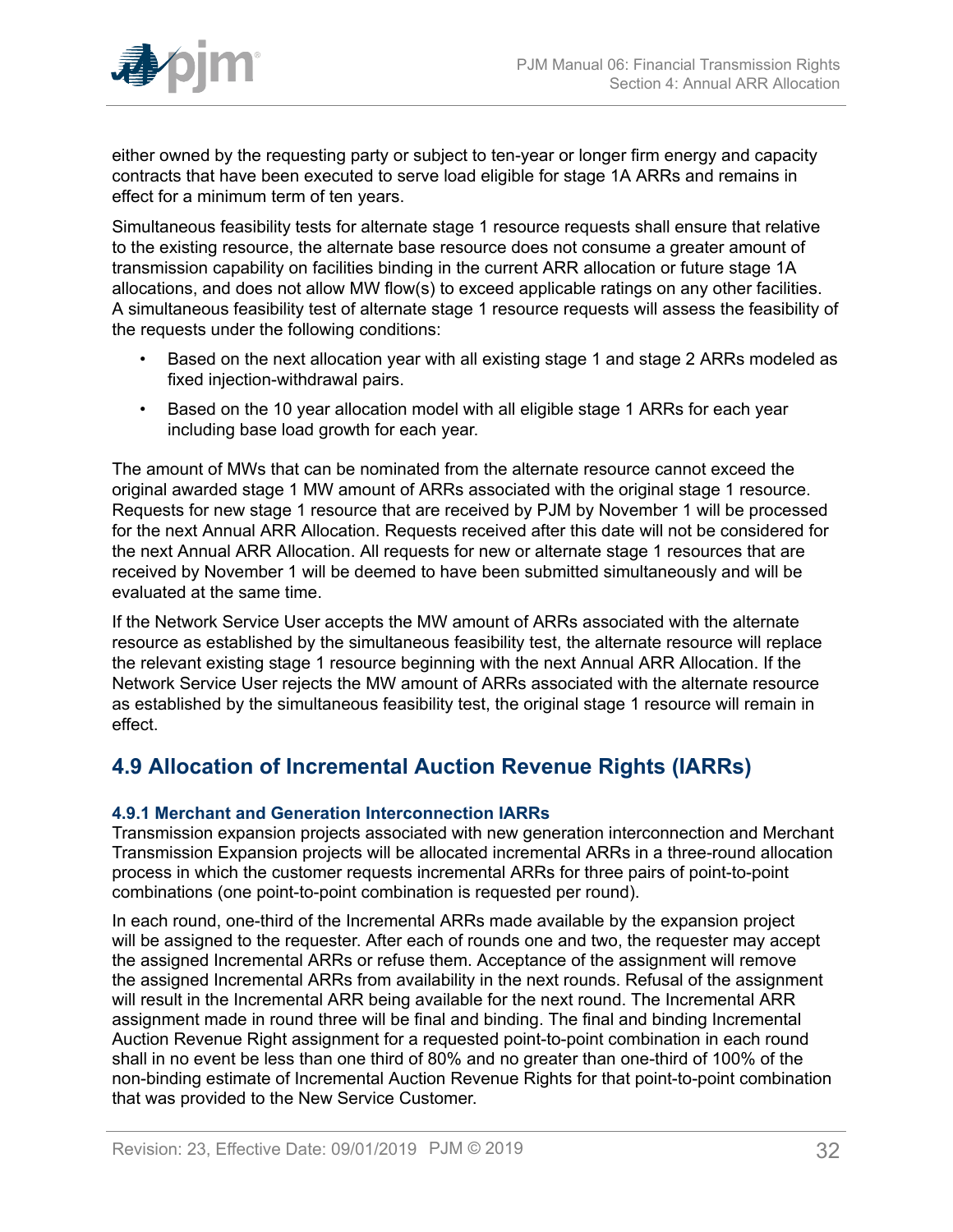

Incremental ARRs will be effective for thirty years or the life of the facility or upgrade, whichever is less.

At any time during this thirty-year period, in lieu of continuing this thirty-year ARR, the Interconnection Customer shall have a one-time choice to switch to an optional mechanism, whereby, on an annual basis, the customer has the choice to request an ARR during the Annual ARR Allocation process between the same source and sink, subject to simultaneous feasibility. Once this option is chosen, the Interconnection Customer must request the Incremental ARR during each annual ARR enrollment window for the upcoming planning period. If no request is made, the Incremental ARR is forfeited for that planning period.

At any time during this thirty-year period, an Interconnection Customer may return Incremental ARRs that it no longer desires at any time, provided that all remaining outstanding ARRs can be simultaneously accommodated following the return of such ARRs. In the event an Interconnection Customer returns Incremental ARRs, the Interconnection Customer shall have no further rights regarding such Incremental ARRs.

#### <span id="page-32-0"></span>**4.9.2 Regional Transmission Expansion Plan (RTEP) IARRs**

RTEP Projects Eligible for Allocation of IARRs will be calculated for any RTEP upgrade the costs of which will be allocated on a regional basis. IARRs created by a project will be allocated to Responsible Customers in proportion to each Responsible Customers' share of the project cost. Responsible Customers as defined in Schedule 12 of the Tariff that are Network Customers, Transmission Customers with an agreement for Firm Point-To-Point Service, or Merchant Transmission Providers that are assigned cost responsibility for a Regional Facility or a Necessary Lower Voltage Facility ("Regionally Assigned Facility").

#### **RTEP IARR Calculation Method**

The source point of the IARR will be a new aggregate pricing point comprised of up to ten (10) generator buses having the largest positive distribution factor (DFAX) on the constraint being relieved by upgrade (i.e. – where increased generation increases the flow on the constraint being relieved).

The sink point of the IARR will be a new aggregate pricing point comprised of the load-weighted average of the transmission zone for which the aggregate DFAX on the constraint being relieved by upgrade is negative (i.e. – where increased load increases the flow on the constraint being relieved).

IARRs associated with an upgrade are calculated by determining the incremental ARR capability between the source and sink points created by the project.

- Using the base network topology, ARR capability between the specified source-sink combination is measured by increasing MW transfers from the specified source to the specified sink until a transmission limit is encountered.
- Using a network topology which includes the expansion project, the ARR capability between the specified source-sink combination is measured by increasing MW transfers from the specified source to the specified sink until a transmission limit is encountered.
- The incremental ARR (IARR) capability between the source-sink combination created by the expansion project is the difference between the ARR capability in the base system and the ARR capability in the system which include the project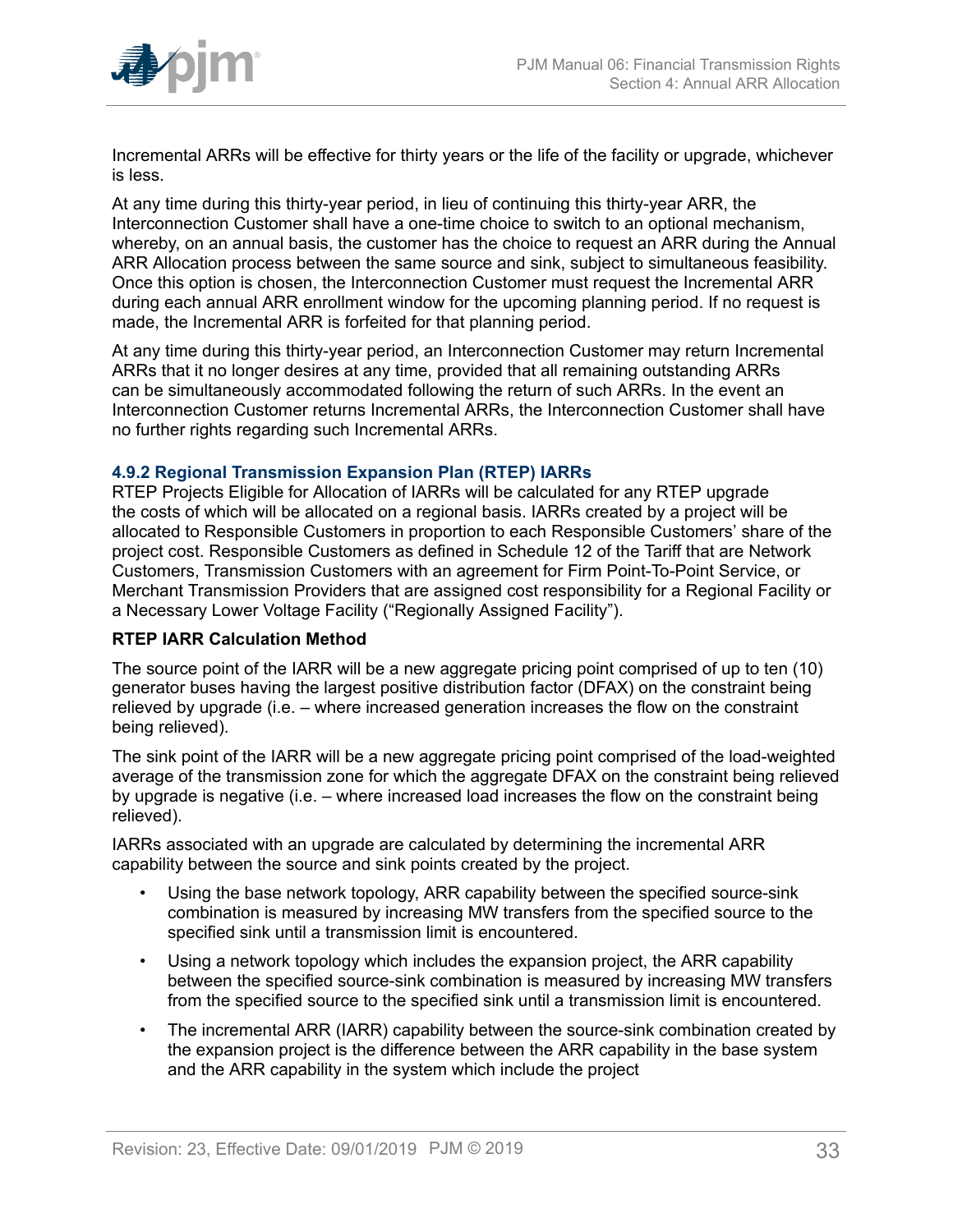

PJM will determine the quantity of IARRs to be allocated within three months prior to the actual in-service date of the upgrade.

### **RTEP IARR Allocation Method**

Each Responsible Customer will be allocated IARR MWs in proportion to the Responsible Customers' share of the project cost.

Within each zone, each network customer will be allocated a share of the zone's IARRs in proportion to the customer's share of the zonal NSPL.

Allocation of the IARRs will occur for each identified RTEP upgrade for each of the 30-years following implementation of the upgrade. Potential recipients of the rights will be determined on an annual basis according to shares of the zonal NSPL for the upcoming Planning Year. Identified recipients will then have the opportunity to turn down the allocated rights prior to the initiation of the annual ARR allocation process.

#### <span id="page-33-0"></span>**4.9.3 Elective Upgrade IARRs**

Section 7.8 of Schedule 1 of the Operating Agreement sets forth provisions to permit any party to request and obtain Incremental ARRs by agreeing to fund upgrades necessary to support the requested rights. Attachment EE to the PJM Tariff is the form of the Upgrade request. Requests must specify a source, sink and MW amount.

PJM will assess the simultaneous feasibility of the requested Incremental ARRs and all outstanding ARRs against the base system ARR capability and stage 1A ARR capability for the future 10 year period. Based on this preliminary assessment, PJM will conduct studies to determine the upgrades required to accommodate the requested Incremental ARRs and ensure that all outstanding ARRs are simultaneously feasible. If a party elects to fund the upgrades PJM will notify the party of the actual amount of Incremental ARRs that will be awarded based on the allocation process established pursuant to Section 231 of Part VI of the Tariff.

#### <span id="page-33-1"></span>**4.9.4 Duration and Value of IARRs**

IARRs will become effective on the first day of the first month that the upgrade is included in the transmission system model for the monthly FTR auction.

Incremental ARRs will be effective for thirty years or the life of the facility or upgrade, whichever is less.

For IARRs that become effective at the beginning of a planning year, their value will be determined identically to that of annually allocated ARRs, based on the nodal prices resulting from the annual FTR auction. If IARRs become effective during a planning year, then their value for each month remaining in that planning year will be based on the results of the promptmonth FTR auctions. For each planning year thereafter, the value of IARRs will be determined identically to that of annually allocated ARRs, based on the nodal prices resulting from the annual FTR auction.

### <span id="page-33-2"></span>**4.10 Residual Auction Revenue Rights**

Residual Auction Revenue rights (ARRs) are defined as Network Service or Firm Point-to-Point Auction Revenue rights that were made available as a result of transmission upgrades that occur after the Annual ARR Allocation. Residual ARRs are defined for transmission upgrades or other increased transmission system capability that was not modeled in the Annual ARR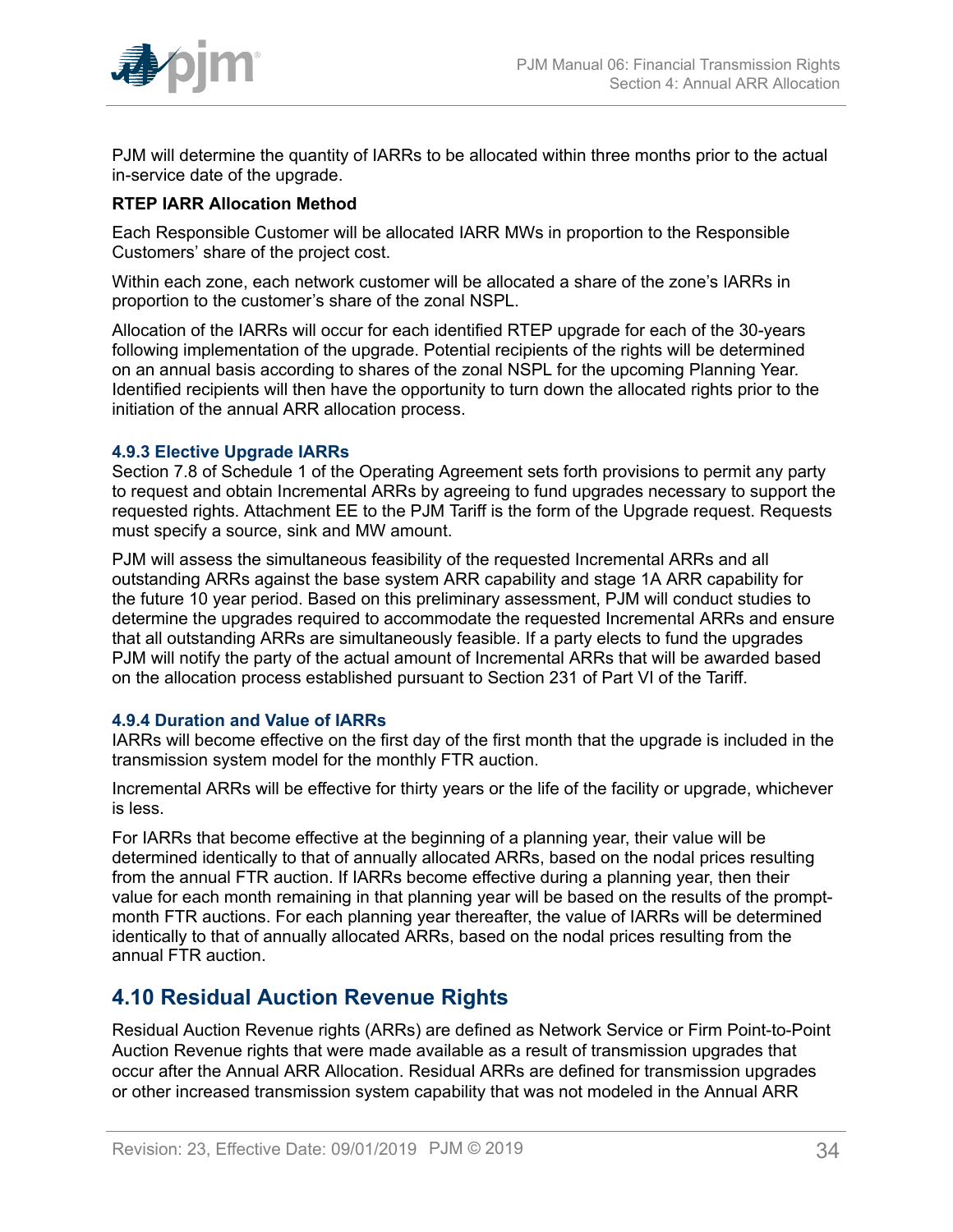

Allocation, and if such increased capability had been modeled, a greater amount of ARRs would have been allocated in Stage 1. Residual ARRs available for allocation will be only those rights in excess of rights allocated directly to entities to whom cost responsibility for the same upgrades has been assigned. PJM will calculate the Residual ARRs made available by the increased transmission capability for paths which were pro-rated in Stage 1 of the Annual ARR Allocation. This calculation will be made prior to when the increase in the transmission capability occurs. Firm Transmission Customers that had ARRs pro-rated in Stage 1 of the Annual ARR Allocation would be eligible for Residual ARRs. Residual ARR MWs plus previously awarded Stage 1 and Stage 2 MWs cannot exceed the Network Service Peak Load value for a particular participant. Residual ARRs become effective the first month that the increased transmission capability is included in the SFT of the Monthly FTR Auction and terminate at the end of the current Planning Period. Residual ARRs values will be determined for participants whose Stage 1 requests were prorated and then shifted to reflect load shifts occurring between June 1st of the current planning year and the effective month. The economic value of each Residual ARR is a monthly quantity based on the MW amount and on the nodal clearing price difference between the source and sink nodes for FTR Obligations resulting from each Monthly FTR Auction of the effective period of the Residual ARR. (For example the economic value of a Residual ARR that becomes effective in April, is based on April clearing prices from April FTR Auction). Prior to the effective month, PJM will remove all negatively valued Residual ARRs resulting from the corresponding Monthly FTR Auction and recalculate the Residual ARRs made available by the increased transmission capability for paths which were pro-rated in Stage 1 of the Annual ARR Allocation. PJM will allocate positively valued Residual ARRs only.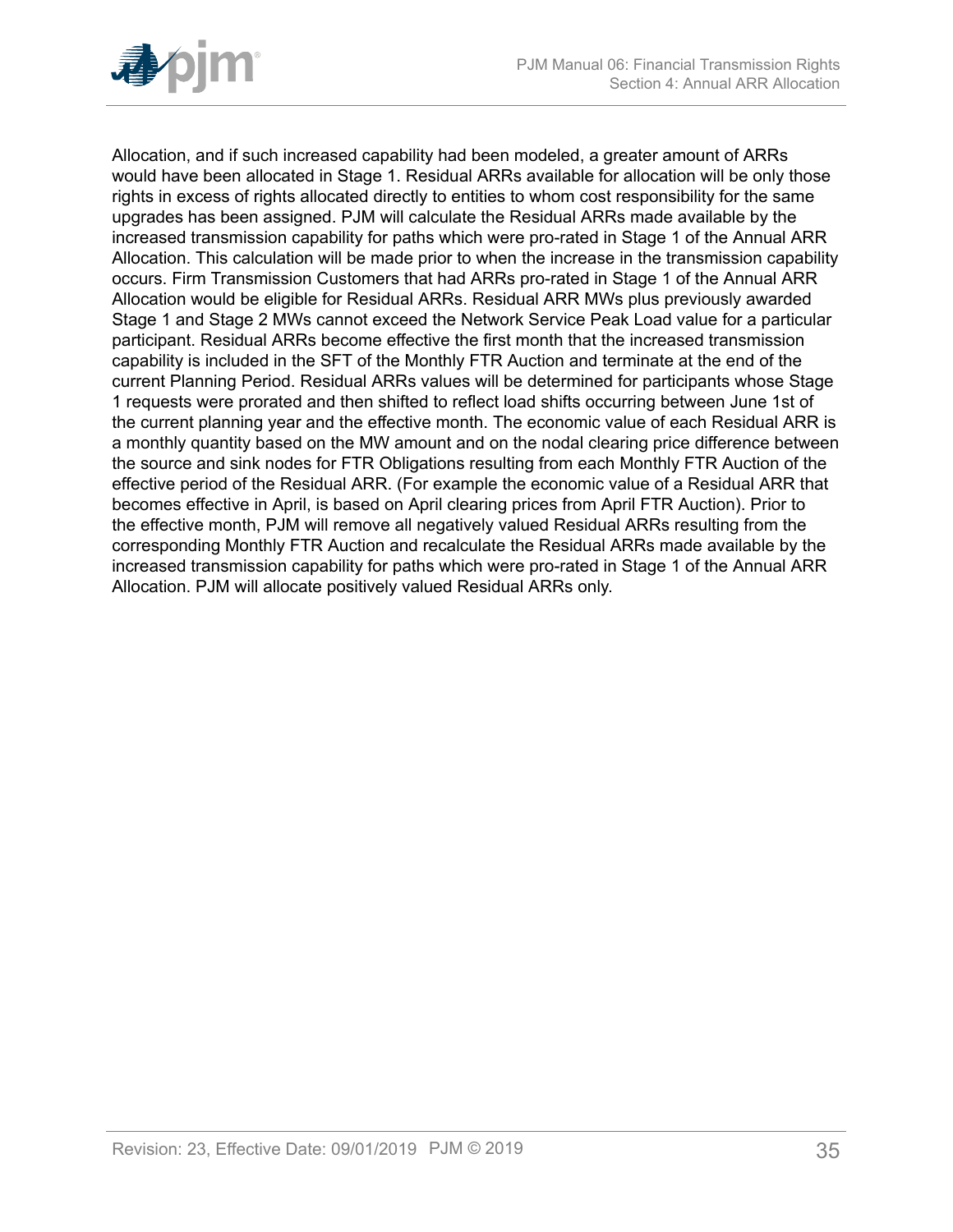

### <span id="page-35-0"></span>**Section 5: Financial Transmission Rights (FTRs) for New Load in Zones Associated with Market Growth**

Welcome to the Financial Transmission Rights (FTRs) for New Load in Zones Associated with Market Growth section of the **PJM Manual for Financial Transmission Rights**. In this section, you will find the following information:

- An overview of the FTR Allocation Process for New Load in Zones Associated with Market Growth (see "FTR Allocation Process for New Load in Zones Associated with Market Growth").
- How participants request Network Integration Service FTRs for New Load in Zones Associated with Market Growth and how PJM processes those requests (see "Network Integration Service Financial Transmission Rights (FTRs) for New Load in Zones Associated with Market Growth").
- How FTRs for Firm Point-to-Point Service are awarded by PJM (see "Firm Point-to-Point Transmission Financial Transmission Rights (FTRs)").
- How FTRs are reassigned for Shifts in Load Responsibility (see "Reassignment of FTRs")

### <span id="page-35-1"></span>**5.1 FTR Allocation Process for New Load in Zones Associated with Market Growth**

A transitional FTR Allocation will be conducted for a new zone load being added as a result of market growth. This transitional allocation of FTRs will cover the period of time between the implementation of the new zone added as a result of market growth and the next Annual ARR Allocation.

For a transitional period, Network Service Users and those Firm Transmission Customers that receive, and pay for, that take service that sinks or sources, in new PJM zones, at their election, may receive a direct allocation of Financial Transmission Rights instead of an allocation of Auction Revenue Rights. This transitional period covers the succeeding two Annual FTR Auctions after the integration of the new zone into the PJM interchange energy market. The election of a direct FTR Allocation shall be made prior to the commencement of each Annual FTR Auction.

- 1. Network Service Users and Firm Transmission Customers in new PJM zones that elect not to receive direct allocations of Financial Transmission Rights, may receive allocations of Auction Revenue Rights. Network Service Users and Firm Transmission Customers in new PJM zones must choose to receive either an FTR Allocation or an ARR Allocation. A Network Service User or Firm Transmission Customer cannot choose to receive both an FTR Allocation and an ARR Allocation.
- 2. All FTR requests in new zones made during these transition periods will be subject to the same allocation procedures as those set forth in the Annual ARR Allocation process as described in the "Annual ARR Allocation" section (Section 4). As part of the integration of new zones into the PJM Market, PJM will identify the set of eligible FTR sources for the Stage 1 allocation process based on historic and contractual delivery patterns.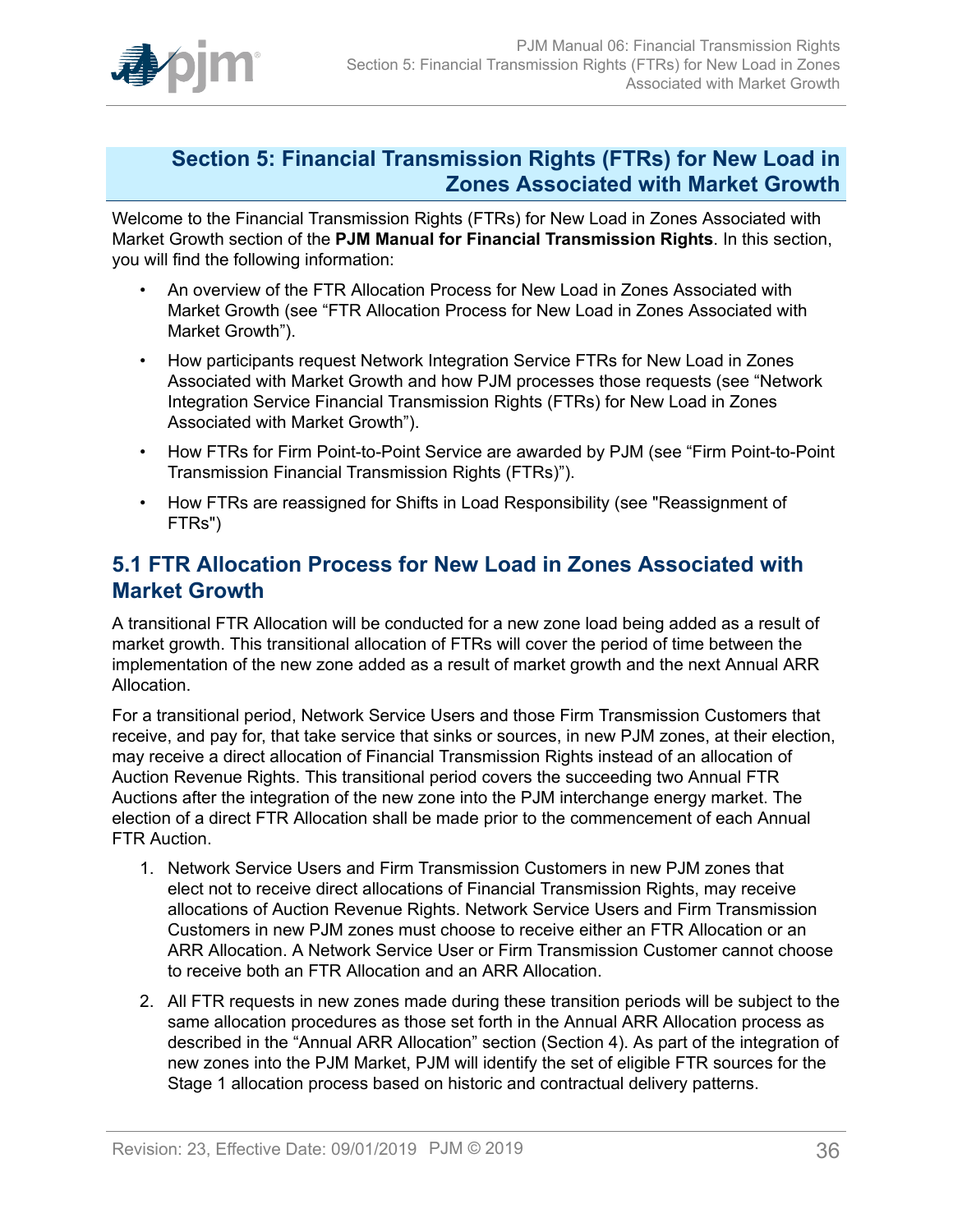

3. These FTR requests must satisfy the same requirements as mentioned above for Annual ARR requests. The Annual FTR Allocation process for new zones will be conducted simultaneously with the Annual ARR Allocation process for the other zones to ensure Simultaneous Feasibility of all rights.

# <span id="page-36-0"></span>**5.2 Network Integration Service Financial Transmission Rights (FTRs)**

The following procedure is used in requesting and processing Network Integration Service FTRs:

- The Network Service Customer submits requests to Network Integration Service FTRs using FTRCenter.
- PJM enters accepted FTRs into the PJM FTR database.

#### <span id="page-36-1"></span>**5.2.1 Rules and Guidelines**

The following is a list of business rules and guidelines to follow when requesting Network Integration Service FTRs:

- All Network Integration Service FTR requests must pass a Simultaneous Feasibility Test before being given PJM approval.
- PJM can approve all, part, or none of the FTR request based on the results of the Simultaneous Feasibility Test.
- The path for each Network Integration Service FTR is defined from specific historical generation resources to aggregate Network Customer Load in the Transmission Zone or other designated Load Aggregation Zone.
- The total FTRs for a historical generation resource to the LSE load cannot be greater than the MW amount of the resource that was assigned to the LSEs on a pro-rata basis.
- A participant's total FTR amount to a transmission zone or load aggregation zone cannot exceed the participant's total network load in that zone or load aggregation zone.
- FTRs are specified to the nearest 0.1 MW.
- FTR requests are time-stamped and processed in the order in which they are received.

## <span id="page-36-2"></span>**5.3 Firm Point-to-Point Transmission Financial Transmission Rights (FTRs)**

To qualify for an allocation of FTRs, firm point-to-point FTR requests must be associated with firm point-to-point service that spans the entire next planning period and is confirmed by the opening of the Annual FTR Allocation window.

The following procedure is used in processing Firm Point-to-Point FTRs outside of the Annual FTR Allocation window:

• The Firm Point-to-Point Transmission Customer submits Transmission Service Requests (TSRs) via OASIS according to the procedure outlined in the PJM Manual for Transmission Service Request (M-02) and the PJM OASIS Users Guide.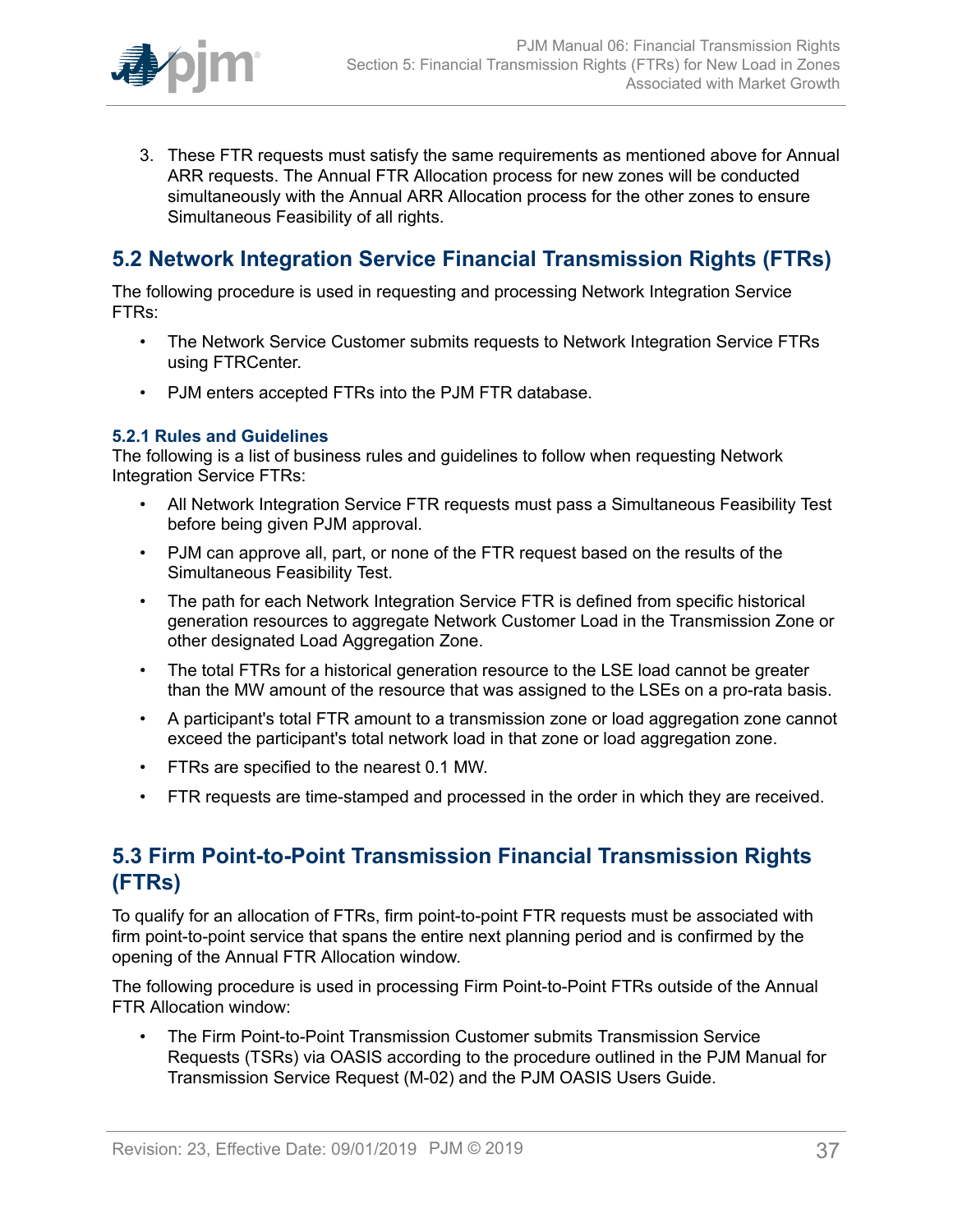

- If the FTR associated with the Transmission Service Request is desired, the Firm Pointto-Point Transmission Customer notifies PJM of the FTR request.
- PJM conducts a Simultaneous Feasibility Study of the FTR request and notifies the Transmission Customer of TSR and FTR status via email.
- Firm Point-to-Point Transmission Customers notify PJM of acceptance or rejection of TSRs and their associated FTRs via email.

#### <span id="page-37-0"></span>**5.3.1 Rules and Guidelines**

The following is a list of business rules and guidelines concerning Firm Point-to-Point FTRs:

- All Point-to-Point FTR requests must pass a Simultaneous Feasibility Test before being given PJM approval.
- PJM can approve all, part, or none of the FTR request based on the results of the Simultaneous Feasibility Test.
- The path for each Point-to-Point FTR is defined from the source to the sink, as specified in the TSR.
- The MW value of each Firm Point-to-Point FTR may be up to the megawatts of the Firm Transmission Service being provided.
- Firm Point-to-Point Transmission Service Customers must notify PJM of the amount of FTRs they desire. This value is considered an "up to" amount. Therefore, a Transmission Customer should request the maximum amount of the FTRs that they desire, not to exceed the capacity value of the transaction.
- Communication should be sent to FTRGroup@pjm.com.
- For Firm Point-to-Point Transmission Service out of or through the PJM RTO, the Source is either the generation resource within the PJM RTO or the interconnection with the sending Control Area; and the sink of delivery is the point of interconnection with the receiving Control Area.
- The duration of each Firm Point-to-Point FTR is the same as the associated Firm Transmission Service, which may be one year (starting at the beginning of any month), one month (starting the first day of the month), one week (Monday through Sunday), or one day (hours 1 through 24).
- If an approved FTR spans multiple planning periods, the FTR is technically only approved until the end of the first Planning Period. Prior to each new Planning Period, PJM re-evaluates all FTRs for feasibility. If FTR reductions are required due to infeasibility, then the FTRs are reduced in proportion to their MW value and level of impact on the binding constraint in the Simultaneous Feasibility Test.
- An FTR associated with long term (1 year or more) Firm Point-to-Point Transmission Service will be allocated on a first come first served basis if the request falls outside the Annual open enrollment window. If the request can be considered within the annual open enrollment window, then the request will be processed on the same priority as Network Integration Service-based requests.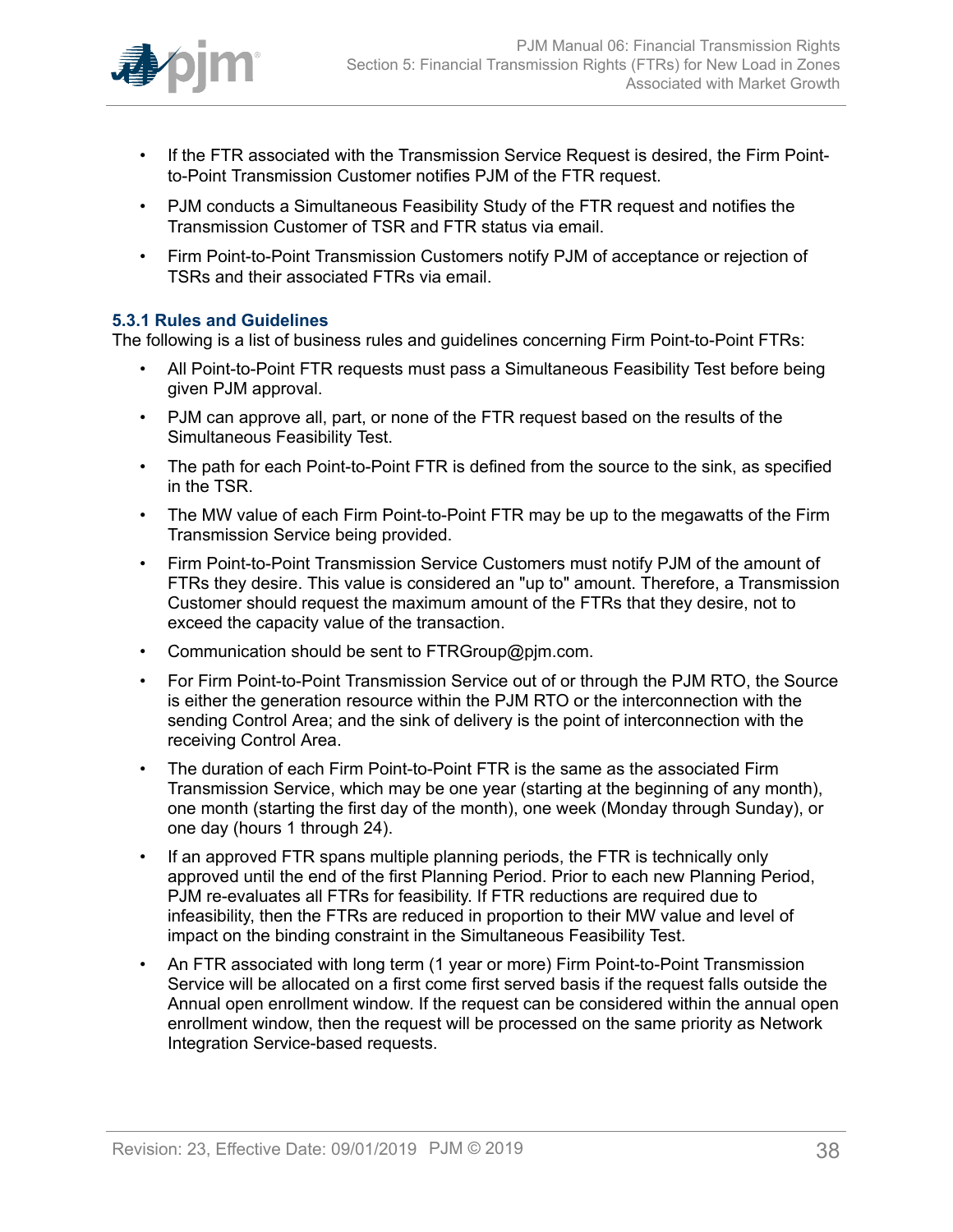

# <span id="page-38-0"></span>**5.4 Reassignment of Financial Transmission Rights (FTRs)**

During this transitional period, if load shifts within the transmission zone, FTRs will be reallocated. As load shifts from one LSE to another within a transmission zone, a proportionate share of the FTRs defined to sink into the zone are forfeited by the LSE that loses load.

FTRs allocated for the transition period will be reassigned on a proportional basis within a transmission zone or load aggregation zone as load switches between LSEs within the transition period. The reassignment of FTRs is an automatic process, which is conducted by PJM as frequently as necessary. An LSE that loses load will lose a pro-rata share of their FTRs in proportion to the amount of load lost.

The total set of FTRs lost by LSEs losing load in a transmission zone or load aggregation zone will be reallocated to LSEs gaining load in the zone or load aggregation zone in proportion to each LSE's MW load gain relative to the total load shifted in the zone or load aggregation zone. The FTRs are awarded to the LSE subject to simultaneous feasibility.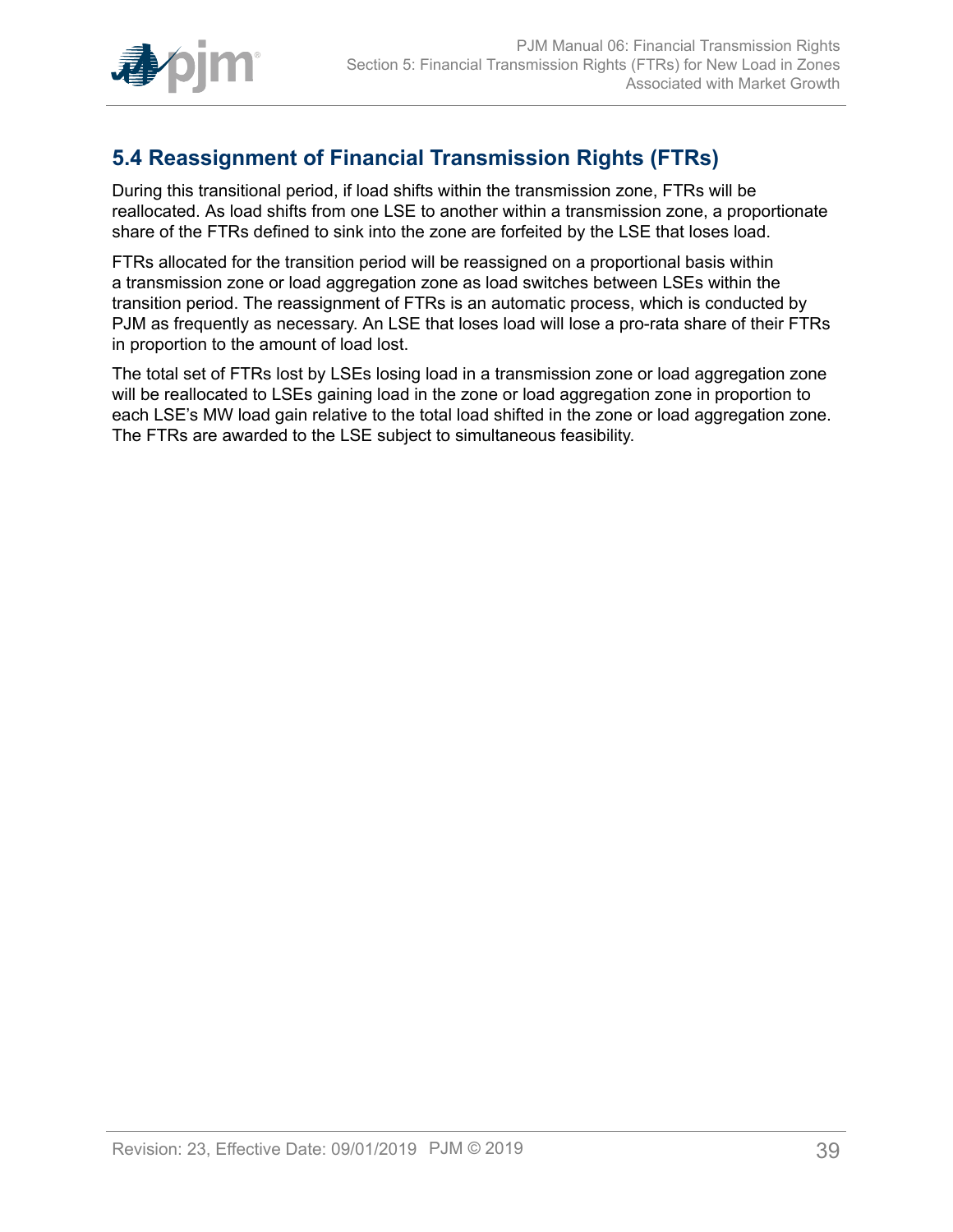

### <span id="page-39-0"></span>**Section 6: FTR Auctions**

Welcome to the *FTR Auctions* section of the *PJM Manual for Financial Transmission Rights*. In this section, you will find the following information:

- A general overview of the PJM FTR Auctions (see "FTR Auctions Overview").
- How the winning quotes are determined (see "Determining the Winning Quotes").
- A description of the Long-term FTR Auction time line (see "Long-term FTR Auction Time Line").
- A description of the Annual FTR Auction time line (see "Annual FTR Auction Time Line").
- A description of the Monthly FTR Auction time line (see "Monthly FTR Auction Time Line").
- A description of the FTR Auctions business rules (see "FTR Auctions Business Rules").
- A description of the credit requirements for PJM's FTR Auctions (see "FTR Auctions Credit Business Rules").
- A description of the process for Terminating and Liquidating FTR Positions for Credit Defaults (see "FTR Termination and Liquidation").

## <span id="page-39-1"></span>**6.1 FTR Auctions Overview**

Throughout the year, PJM oversees the process of selling and buying FTRs through FTR Auctions. Market Participants purchase FTRs by participating in Long-term, Annual and Monthly FTR Auctions.

• Long-term FTR Auction – PJM conducts a Long-term FTR process of selling and buying FTRs through a multi-round process for FTRs for three consecutive Planning periods immediately subsequent to the Planning Period during which the Long-term FTR Auction is conducted. The capacity offered for sale in Long-term FTR Auctions shall be the residual system capability after the assumption that all Auction Revenue Rights allocated in the immediately prior Annual Auction Revenue Rights allocation process, including additional Auction Revenue Rights that become available through an offline annual allocation without the modeling of transmission outages, are self-scheduled into FTRs, which shall be modeled as fixed injections and withdrawals in the Long-term FTR Auction. The Long-term FTR Auction is a multi-round auction consisting of three rounds. In each round 1/3 of the feasible FTR available capability is awarded. FTRs that are purchased in one round may be offered for sale in later rounds. Auction Revenue Rights that become available through the offline annual allocation are determined only for modeling purposes and will not be allocated to market participants. Additionally, residual Stage 1 and Stage 2 Annual Auction Revenue Rights that become available through incremental capability created by future transmission upgrades shall be modeled as fixed injections and withdrawals in the long-term Financial Transmission Rights auction. The long-term Financial Transmission Rights auction model shall include all upgrades planned to be placed into service on or before June 30th of the first Planning Period within the three year period covered by the auction. The transmission upgrades to be modeled for this purpose shall only include those upgrades that, individually, or together,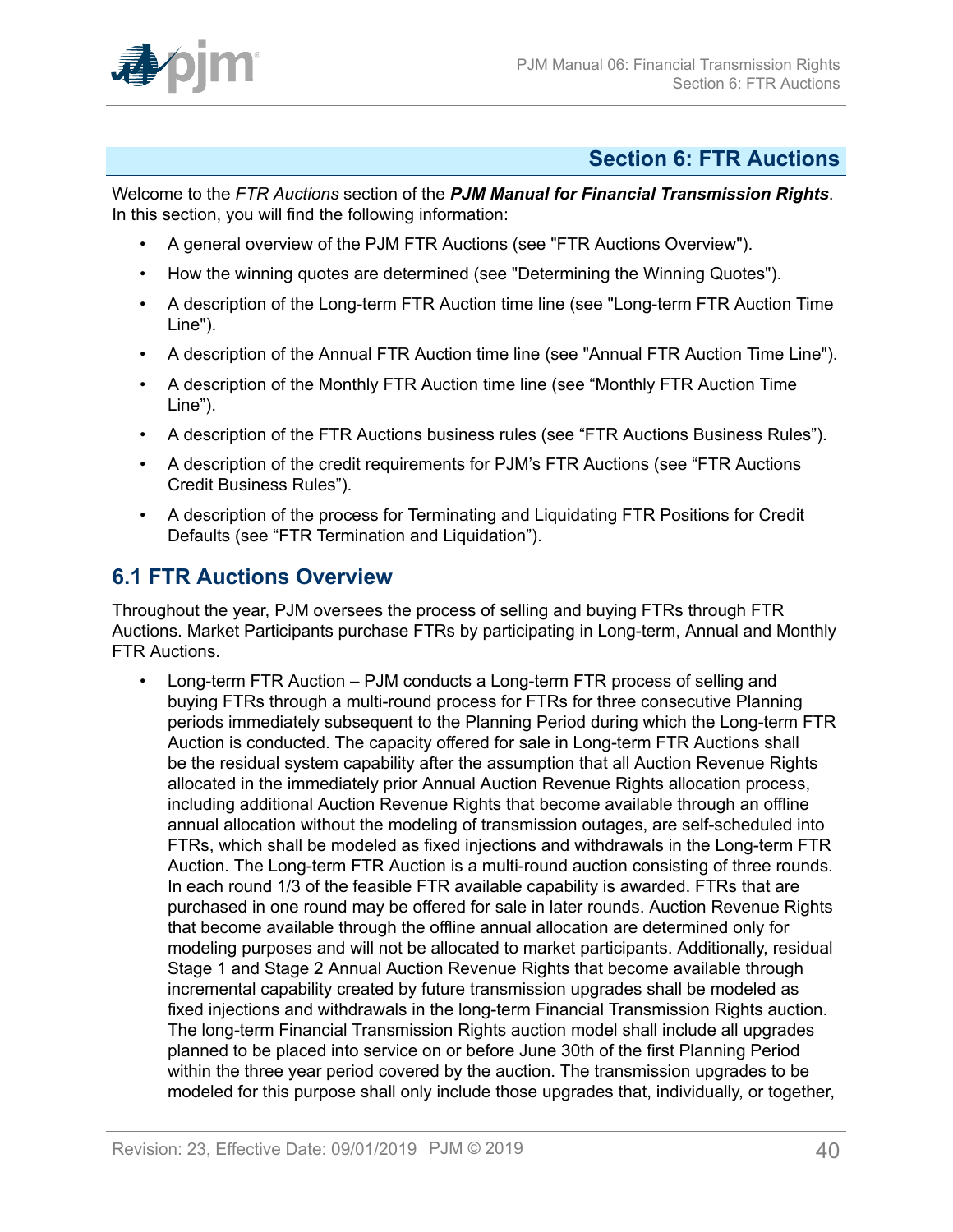

have 10% or more impact on the transmission congestion on an individual constraint or constraints with congestion of \$5 million or more affecting a common congestion path. Transmission upgrades modeled for this purpose also will be modeled in the subsequent long-term Financial Transmission Rights auction. Residual Auction Revenue Rights created by an increase in transmission capability due to future transmission upgrades, as specified above, are determined only for modeling purposes and will not be allocated to market participants.

- Annual FTR Auction The Annual FTR Auction offers for sale the entire transmission entitlement that is available on the PJM system on an annual basis. The Annual FTR Auction is a multi-round auction consisting of four rounds. In each of the four rounds, 25% of the feasible FTR capability of the entire PJM system is awarded. FTRs that are purchased in one round may be offered for sale in subsequent rounds.
- Monthly FTR Auctions In each calendar month, Monthly FTR Auctions provide a method of auctioning the residual FTR capability that remains on the PJM Transmission System after the Long-term and Annual FTR Auction is conducted. The Monthly FTR Auctions are single-round auctions, where the residual FTR capability is awarded. The Monthly FTR Auctions also allow Market Participants an opportunity to offer for sale any FTRs that they currently hold. An auction participant must own any FTR that is offered for sale. In the Monthly FTR Auctions, Market Participants may bid to buy or offer to sell FTRs that have the following terms:
	- o One month for any of the next three months remaining in the planning period.
	- o Three months for any of the quarters remaining in the planning period that do not overlap three available month periods where Planning Period Quarter 1 covers June, July and August; Planning Period Quarter 2 covers September, October and November; Planning Period Quarter 3 covers December, January and February; and Planning Period Quarter 4 covers March, April and May. Planning Period Quarter 1 will not be available in the June FTR Auction, Planning Period Quarter 2 will not be available in the September FTR Auction, Planning Period Quarter 3 will not be available in the December FTR Auction, and Planning Period Quarter 4 will not be available in the March FTR Auction.

The clearing mechanism of the FTR Auctions will maximize the quote-based value of FTRs awarded in each auction. Auction Revenue Rights (ARRs) are the mechanism by which the proceeds from the FTR Auctions are allocated. The proceeds from the Annual FTR Auction are distributed to ARR holders. All Long-term and monthly auction revenues are first allocated among ARR holders in proportion to the holder's deficiencies from the Annual FTR Auction. Any monthly auction revenues remaining after this allocation are treated as excess congestion charges and are distributed starting with Stage Two as described in the "Market Settlements" section.

FTRs are awarded in the FTR Auctions for the following products:

- FTRs can be either options or obligations for the Annual and monthly FTR Auctions and obligations only for the Long-term FTR Auctions.
- An on-peak FTR product valid for hours ending 0800 to 2300 weekdays, except NERC holidays.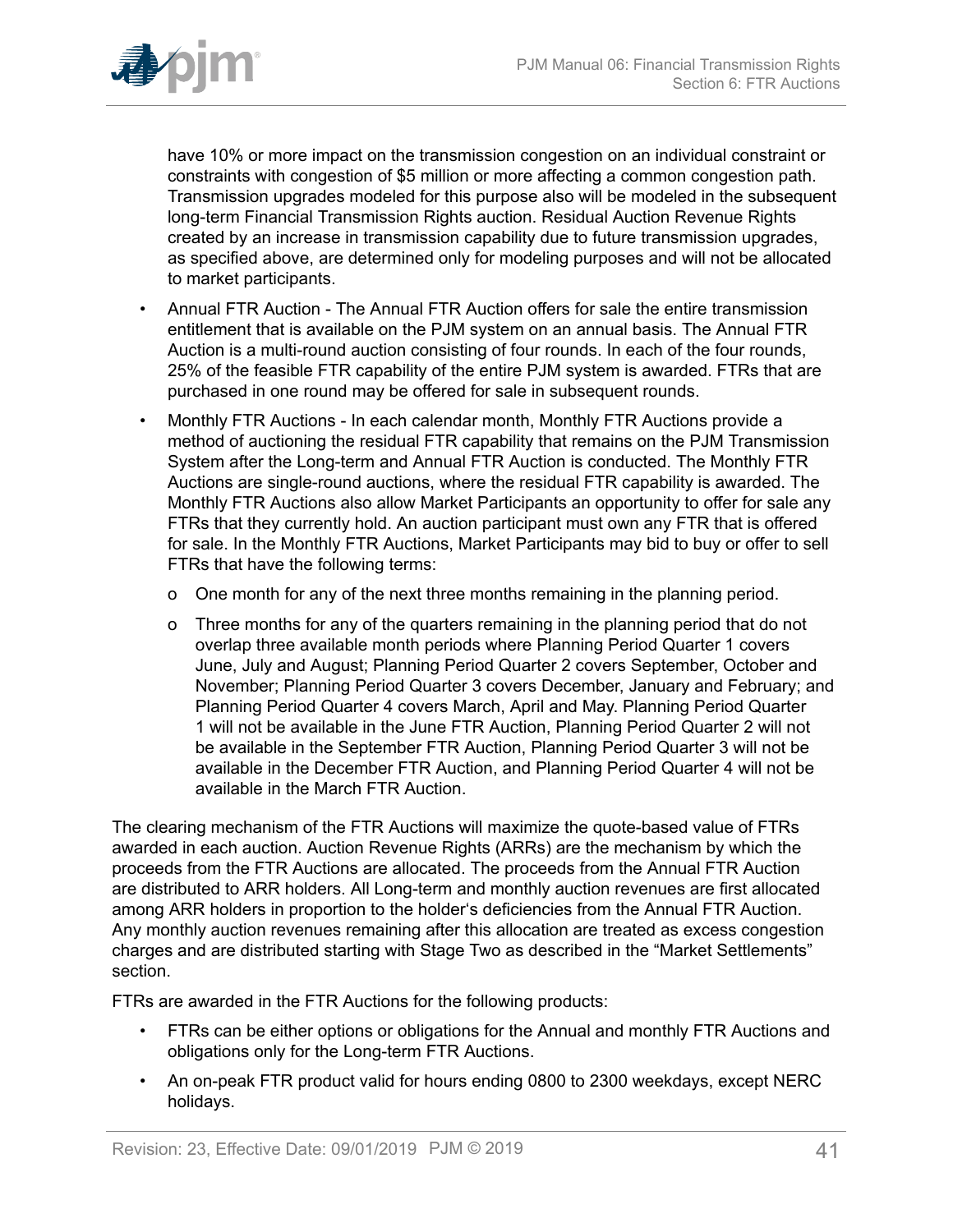

- An off-peak FTR product valid for hours ending 2400 to 0700 on weekdays and for hours ending 0100 to 2400 on weekends and NERC holidays.
- A 24-hour FTR product valid for hours ending 0100 to 2400 on all days.

FTRs that are awarded in FTR Auctions have the following characteristics:

- FTRs hedge the FTR holder against congestion payments to PJM when energy delivery is consistent with the FTR's definition.
- FTRs do not hedge the FTR owner against payment for losses.
- FTRs acquired in the Long-term FTR Auctions have a term of one year.
- FTRs acquired in the Annual FTR Auction have a term of one year.
- FTRs acquired in the Monthly FTR Auctions have a term of one month for any of the next three individual months remaining in the planning period or planning period quarter for any full planning period quarter remaining in the planning period.
- FTRs acquired in the FTR Auctions entitle the holder to credits for transmission congestion charges for the term of the purchased FTR.
- Valid FTR sources and sinks in the Long-term and Annual FTR Auctions are limited to available hubs, zones, aggregates, generators, and interface buses (subject to simultaneous feasibility).
- Valid FTR sources and sinks in the Monthly FTR Auction are limited to available hubs, zones, aggregates, generators, and interface buses for bids that cover any month beyond the next month, including bids that cover Planning Period Quarters. Valid FTR sources and sinks in the Monthly FTR Auctions for bids that cover the single calendar month period immediately following the month in which the monthly auction is conducted are any available single bus or combination of buses for which an LMP is calculated and posted(subject to simultaneous feasibility). The list of buses includes available hubs, zones, aggregates, interface buses and single generator and load buses. The list of available sources and sinks for each auction will be posted before the start of the bidding window.
- Only a subset of paths will be eligible for FTR Option bids in the Annual and Monthly FTR Auctions in order to prevent potential auction clearing performance issues. FTR Option bids are not available in the Long-term FTR Auctions.
- FTRs in all FTR Auctions may be designated from injection buses outside PJM and withdrawal locations outside PJM OR buses with injections and withdrawals within PJM.
- In the Annual FTR Auction, an ARR holder may self-schedule an FTR Obligation (up to the ARR MW reservation amount) into the Annual FTR auction as a "price-taker" auction buy bid. The self-scheduled FTR must have exactly the same source and sink points as the ARR. This feature can only be used in Round 1 and must be for a 24-hour FTR Obligation product. 25% of the MW amount self-scheduled in Round 1 will clear in each round.
- In all FTR Auctions, FTRs can be reconfigured, meaning that the FTR auction not only allows Market Participants to purchase the FTRs offered into the auction by sellers, but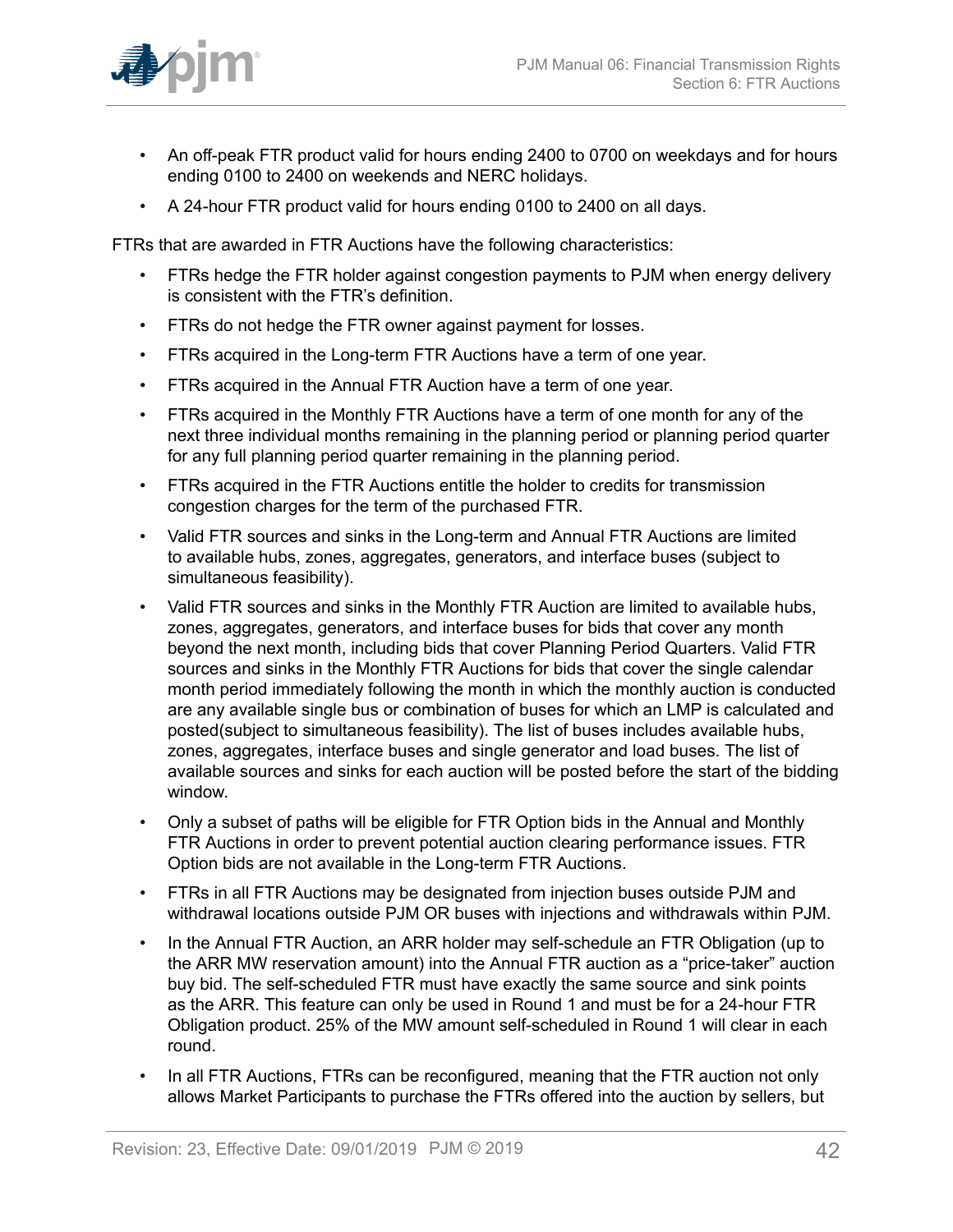

also enables buyers to purchase FTRs that are different from any of the FTRs offered into the auction by sellers.

• Quotes in the Auctions with a \$0 bid price are allowed in the auctions. However, because such bids can cause serious performance degradation to the FTR software and have no impact on the algorithm's objective function, the following rule will be applied: \$0 bids will not be awarded on paths with a clearing price of \$0.

### <span id="page-42-0"></span>**6.2 Determining the Winning Quotes**

The winning quotes are determined by the set of simultaneously feasible FTRs with the highest total auction value, as determine by the bids of the buyers and taking into account the reservation prices of the sellers.

- The valuation of the awarded FTRs during the auction is based on the quotes submitted into each FTR Auction. Therefore, the set of quotes that maximizes the quote-based value of the awarded FTRs to the Market Participants that would receive them is the winning set.
- This ensures that PJM awards the set of FTRs and allocates them among auction participants in such a way that the value-based transmission utilization is maximized.

The FTR Auctions will calculate the clearing prices for all FTR Obligations at all buses, regardless of whether they are bought or sold in the auction. The FTR Auctions will calculate the clearing prices of FTR Options for all valid FTR Option paths, regardless of whether they are bought or sold in the auction.

- The clearing price of any FTR Obligation can be computed directly from the nodal prices.
- The clearing price of an A-to-B FTR Obligation is equal to the negative of the clearing price of a B-to-A FTR Obligation. This is not true for the FTR Options since the clearing prices of FTR Options are never negative.
- The clearing price of an FTR Option Buy Bid will never be less than zero.
- The clearing price of an FTR Option will always be greater than or equal to the clearing price of an FTR Obligation for the same path.
- The clearing price of an FTR Option is a function of the shadow price of each binding constraint and cannot be computed directly from the nodal prices.
- To ensure feasibility, each constraint is monitored for limit violation by the worst case combination of awarded FTR Options. Counterflow created by an FTR Option is ignored.

The major steps performed to determine the winning quotes include:

- *Step One* Downloading data for the FTR market user database.
- *Step Two -* Solving the linear program problem.
- *Step Three* Checking the simultaneous feasibility of the FTR auction solution.
- *Step Four* Repeating Steps 2 and 3.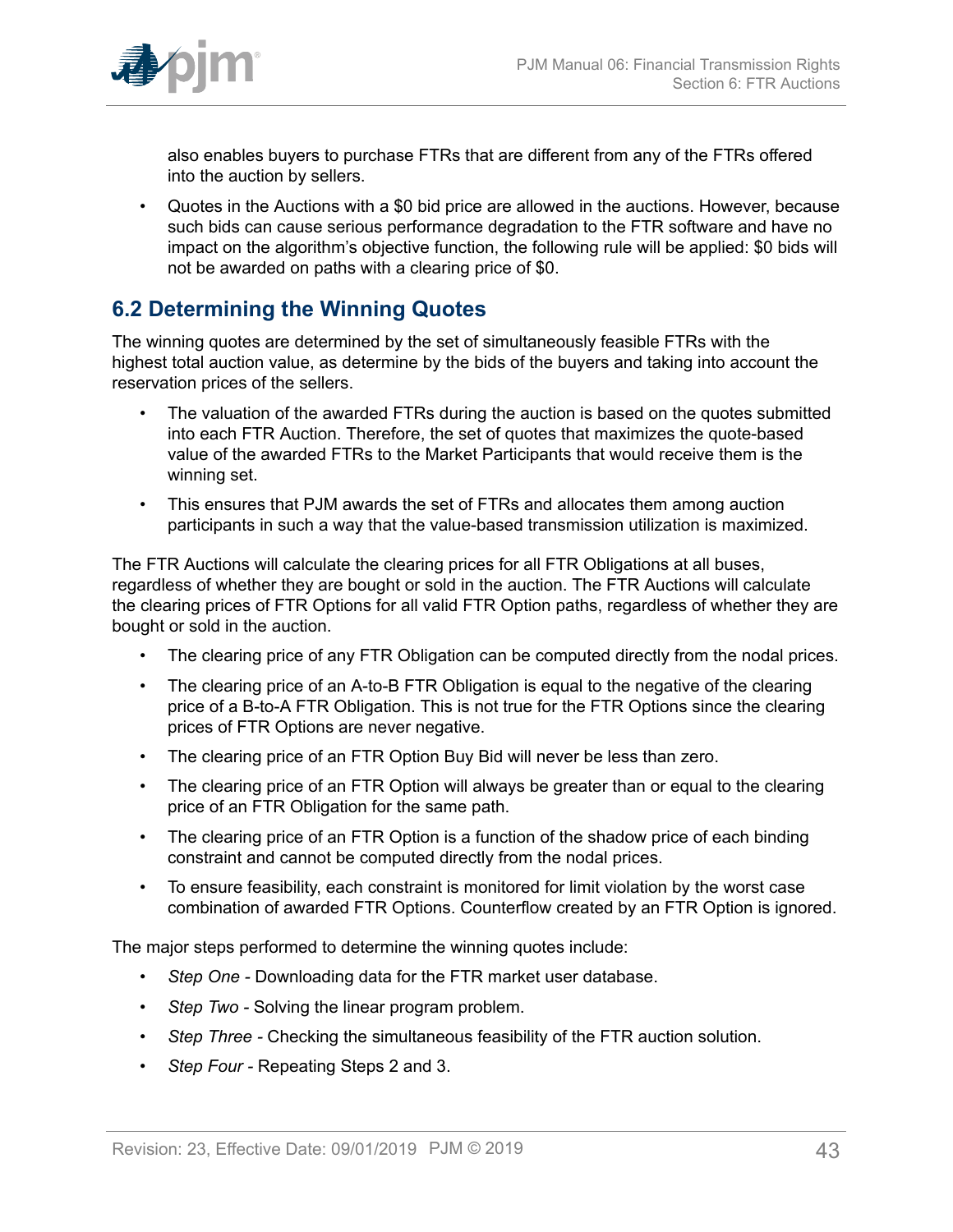

• *Step Five -* Uploading the results to the FTR MUI. After determining the winning quotes, settlements occur. Winning bidders pay market price for FTRs acquired in the auction; FTR sellers are paid market price for the FTRs they surrender to PJM. This settlement is separate from the transmission congestion settlements.

# <span id="page-43-0"></span>**6.3 Long-term FTR Auction Time Line**

- PJM initiates, directs, and oversees the following process for the Long-term FTR Auction. The Long-term FTR Auction consists of three rounds. The first round shall be conducted approximately 11 months prior to the start of the three planning period term covered by the relevant Long-term FTR Auction and the second and third round shall be conducted approximately 3 and 6 months after the first round respectively. In each round 1/3 of total capability available in the Long-term FTR Auction shall be offered for sale.
	- o Prior to the opening of each round, PJM will conduct an additional offline residual Annual Auction Right allocation consisting of Stage1B through Stage 2 Round 3 to determine additional ARR capability created by transmission upgrades modeled in the corresponding Long Term FTR Auction, as outlined in section 9.1. Specific to these allocations, ARR capability will not be awarded. The sole purpose of these allocations is to preserve additional ARR capability as fixed injections and withdrawals in the Long Term FTR model, but will not be allocated to ARR holders. Additionally, specific to these allocations, each ARR holder's NSPL will be increased by the corresponding load growth rate.
	- o Once a year, coincident with the timing of the annual Auction Revenue Rights allocation, PJM will conduct an additional offline Annual Auction Right allocation consisting of Stage 1B through Stage 2 Round 3, utilizing the same topology as the normal allocation with the exception that all transmission outages will be removed. In each round, the FTR group will perform the Simultaneous Feasibility test to determine the feasible set of ARRs. If all ARR requests are not simultaneously feasible then proration will be required. The resulting, additional ARRs that are created by this change in topology will be carved out of the long-term auction model.
- PJM opens the Bidding Period for each round and Market Participants may submit bids to purchase and offers to sell FTRs.
- The Bidding Period for each round of the Long-term FTR Auction will be open for three business days, closing at 1700 (Eastern Prevailing Time) on the last day.
- PJM performs the FTR auction clearing analysis.
- Within five business days of the Bidding Period closing, PJM posts FTR auction results on the MUI, unless circumstances beyond PJM's control prevent PJM from meeting the applicable deadline. Under such circumstances, PJM will post the auction results at the earliest possible opportunity

### <span id="page-43-1"></span>**6.4 Annual FTR Auction Time Line**

• PJM initiates, directs, and oversees the following process for the Annual FTR Auction. The Annual FTR Auction must be conducted prior to the June Monthly FTR Auction. Annually, PJM conducts a multi-round auction that consists of four (4) rounds: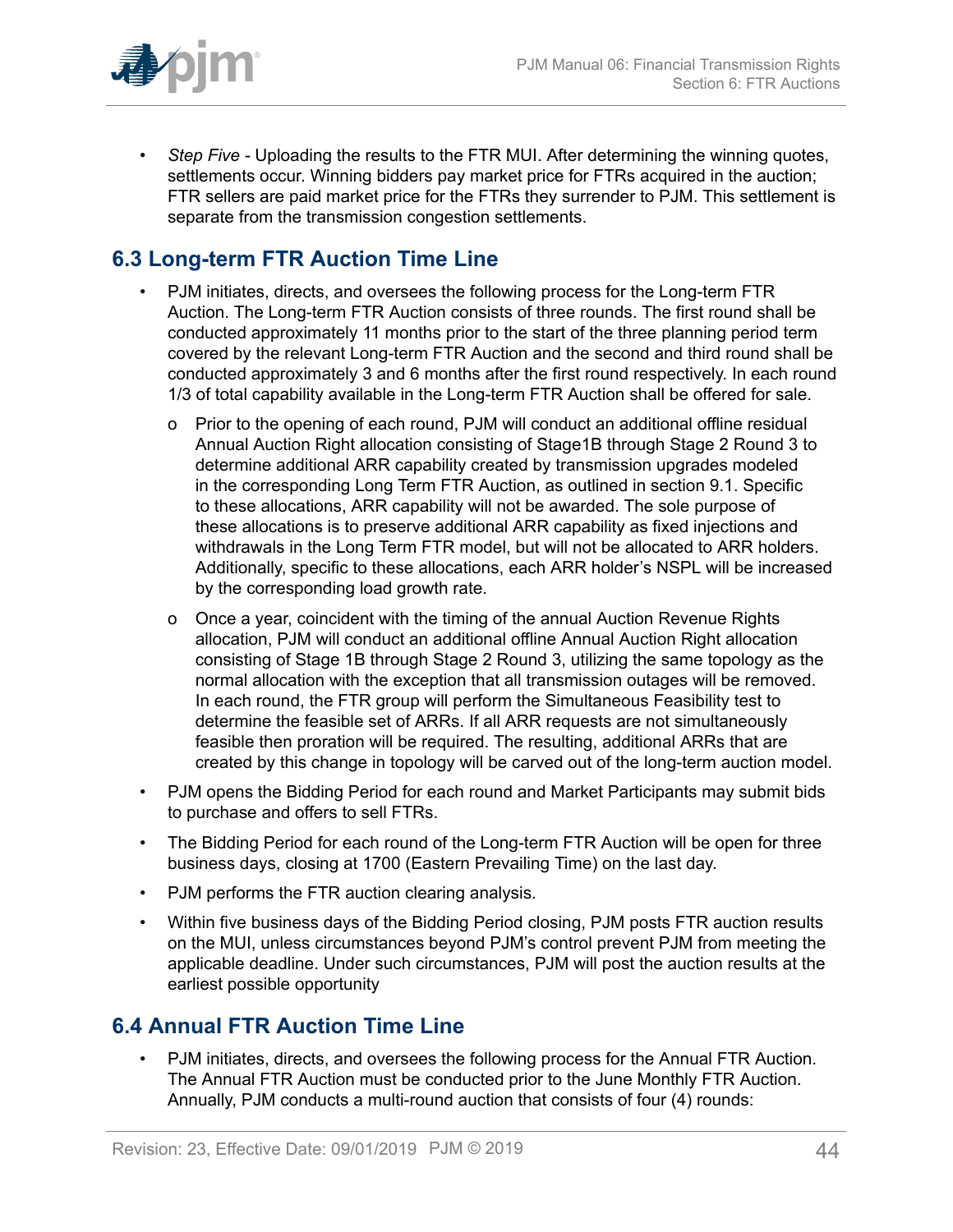

- PJM opens the Bidding Period for each round and Market Participants may submit bids to purchase and offers to sell FTRs.
- The Bidding Period for each round of the Annual FTR Auction will be open for three business days, closing at 1700 (Eastern Prevailing Time) on the last day.
- PJM performs the FTR auction clearing analysis.
- Within two business days after the close of the Bidding Period for each round PJM posts FTR auction results on the MUI, unless circumstances beyond PJM's control prevent PJM from meeting the applicable deadline. Under such circumstances, PJM will post the auction results at the earliest possible opportunity

## <span id="page-44-0"></span>**6.5 Monthly FTR Auction Time Line**

PJM initiates, directs, and oversees the Monthly FTR Auctions. In each calendar month, PJM conducts a single round auction. The following timeline defines open, close and clearing dates for all Monthly FTR Auctions.

- The bid and offer period for monthly FTR auctions shall be open for three consecutive business days in the month preceding the first month for which FTRs are being auctioned, closing the third day at 1700 (Eastern Prevailing Time).
- PJM performs the FTR auction clearing analysis.
- Within five business days of the Bidding Period closing, PJM posts FTR auction results on the MUI, unless circumstances beyond PJM's control prevent PJM from meeting the applicable deadline. Under such circumstances, PJM will post the auction results at the earliest possible opportunity

### <span id="page-44-1"></span>**6.6 FTR Auctions Business Rules**

The following information summarizes the business rules for PJM's FTR Auctions:

- Market Participants must be a PJM Member to be eligible to submit bids or offers into FTR Auctions.
- Market Participants cannot submit offers to sell FTRs that they do not own at the time of the submittal.
- Invalid quotes into the auction are rejected. These quotes may be resubmitted and if time stamped as received by PJM before the close of the Bidding Period are included in the auction.

# <span id="page-44-2"></span>**6.7 FTR Auctions Credit Business Rules**

The business rules for credit requirements for PJM's FTR Auctions are provided in PJM Tariff, Attachment Q and Credit Overview and Supplement to the PJM Credit Policy. A copy of Credit Overview and Supplement to the PJM Credit Policy is available at PJM.com under the Billing, Settlements & Credit section.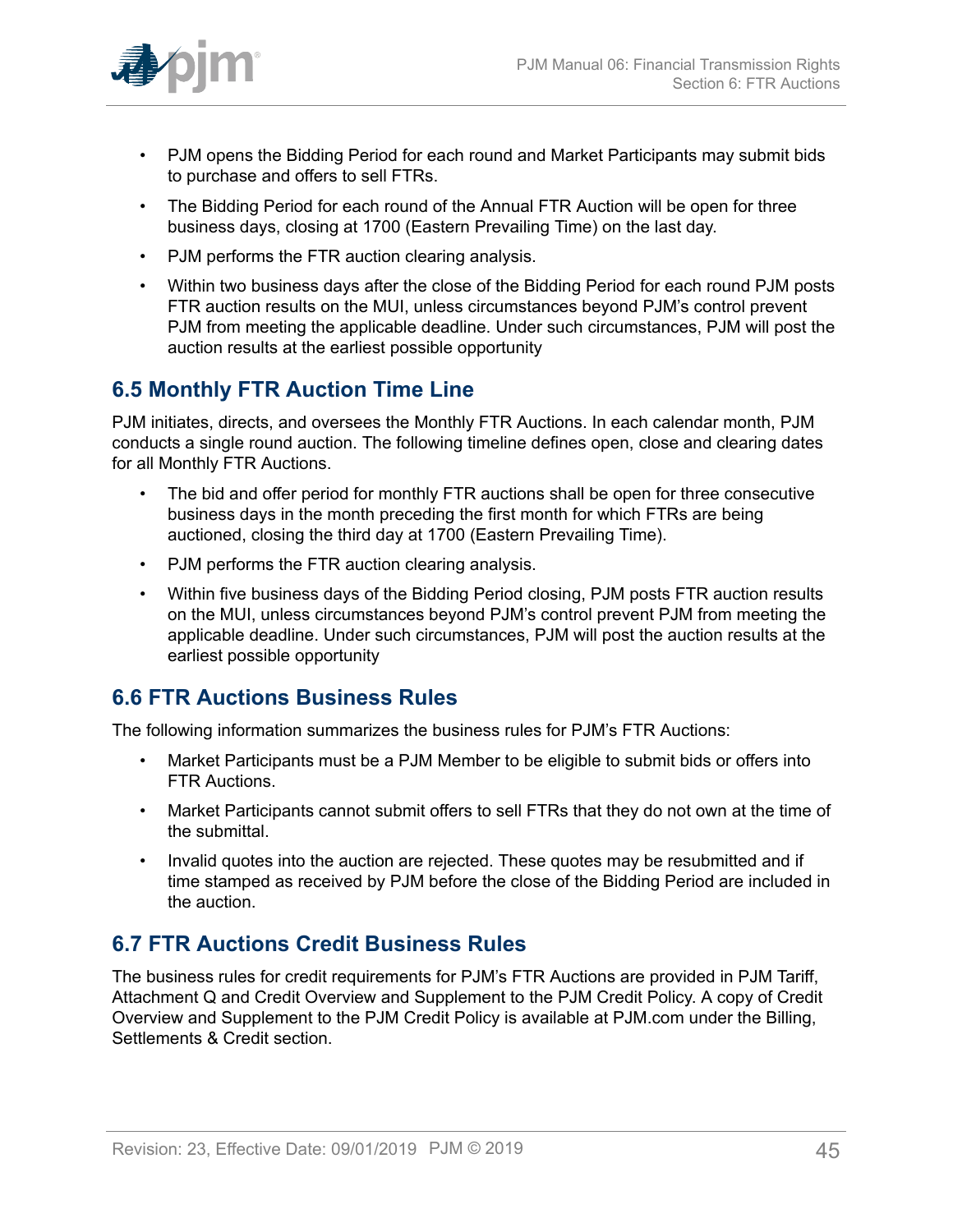

# <span id="page-45-0"></span>**6.8 FTR Termination**

In the event a member fails to meet creditworthiness requirements or make timely payments when due pursuant to the PJM Operating Agreement or PJM Tariff, PJM shall, as soon as practicable after such default is declared, initiate the following procedures to close out and settle the FTRs of the defaulting Member.

- PJM shall close out the defaulting member's positions as of the date of its default, by unilaterally terminating all of the defaulting Member's rights with respect to forward FTR positions.
- Notwithstanding section 7.3.9(a) of the PJM Tariff Attachment K-Appendix, the actual net charges or credits resulting from the defaulting Member's FTR positions for which PJM acted as counterparty as calculated through the normal settlement processes shall be included in calculating the Default Allocation Assessment charges as described in Operating Agreement, section 15.2.2.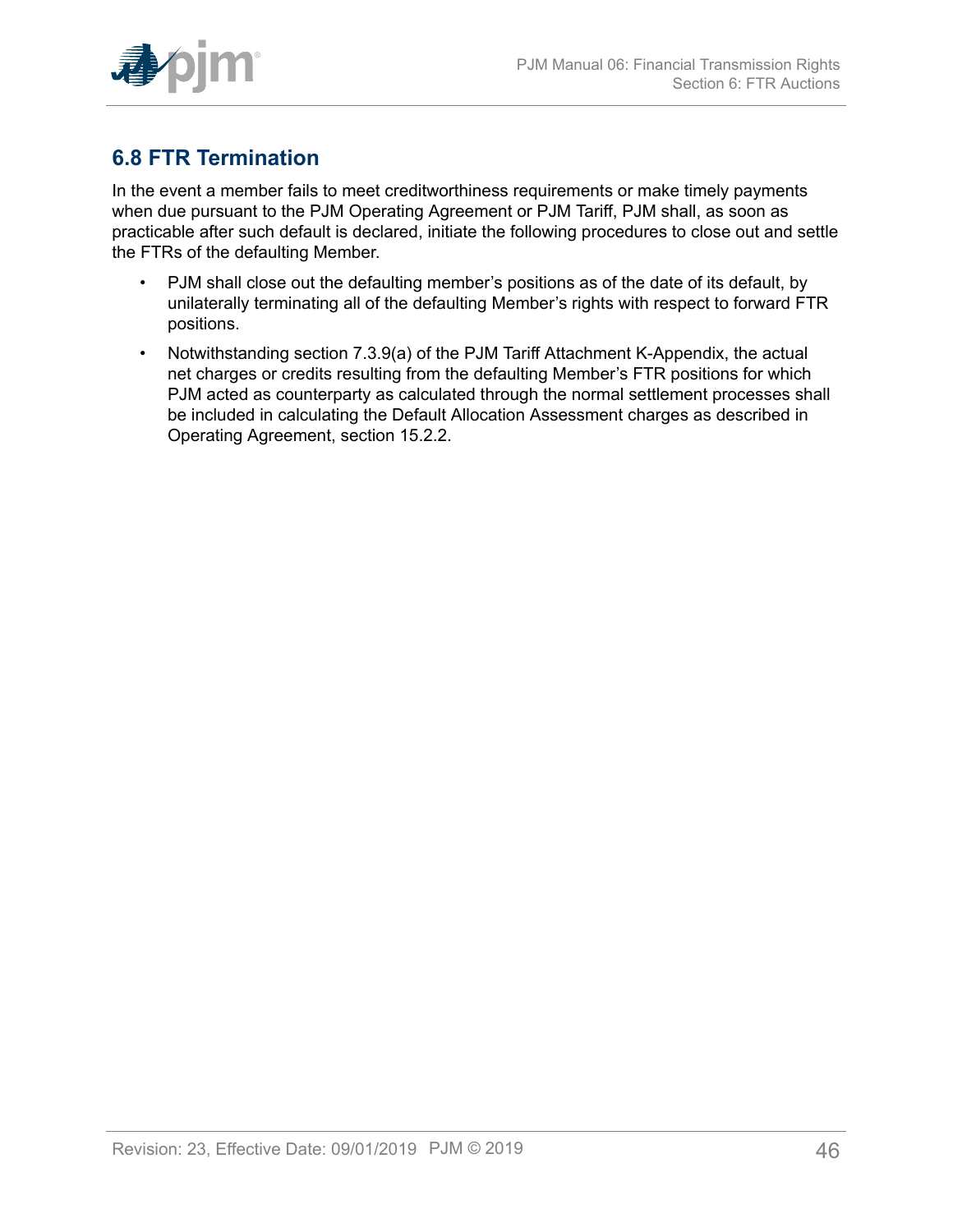

### <span id="page-46-0"></span>**Section 7: FTR Secondary Market**

Welcome to the *FTR Secondary Market* section of the *PJM Manual for Financial Transmission Rights*. In this section, you will find the following information:

- An overview of the secondary markets for FTRs (see "FTR Secondary Markets Overview").
- A description of PJM's computer application for trading FTRs (see "The PJM FTRCenter's Secondary Trading Center").
- A description of the secondary trading business rules (see "FTR Secondary Trading Business Rules").

### <span id="page-46-1"></span>**7.1 FTR Secondary Markets Overview**

The PJM FTR secondary trading market is a bilateral trading system that facilitates the trading existing FTRs between PJM Members, using a bulletin board system in PJM *FTRCenter*. The FTR secondary market allows trading of existing FTRs only. FTRs cannot be reconfigured in the secondary market.

- For FTR trades made through FTRCenter, PJM automatically transfers ownership and adjusts the PJM Members' monthly billing statements accordingly.
- You can also trade FTRs independently of FTRCenter. However, PJM has no knowledge of such trades and, therefore, is not able to adjust PJM Members' monthly billing statements appropriately. In fact, it is possible that parties involved in such trades might not be PJM Members.

# <span id="page-46-2"></span>**7.2 The PJM FTR Center's Secondary Trading Center**

Using PJM's *FTR Center*, Market Participants can buy and sell FTRs directly with other Market Participants. Market Participants specify trades by transmission paths. An FTR can be split into multiple FTRs on the same path with different MW amounts and different start and ends dates.

The *FTR Center* allows you to:

- *View FTR Postings* You view FTRs that are posted using the Secondary Trading Center web page.
- *Post FTRs For Resale* When FTRs are initially awarded by PJM, PJM enters the data into the FTR database and posts the FTRs on *FTR Center*. Subsequently, the owner of the FTR is able to post the FTR for resale via *FTR Center*.
- *Buy and Sell FTRs FTR Center* provides a web page called the Secondary Trading Center that allows traders to post a secondary trade and confirm or deny the quotes.

You can find detailed instructions for participating in the secondary market in the FTR Auction User's Guide (available on the PJM Web Site).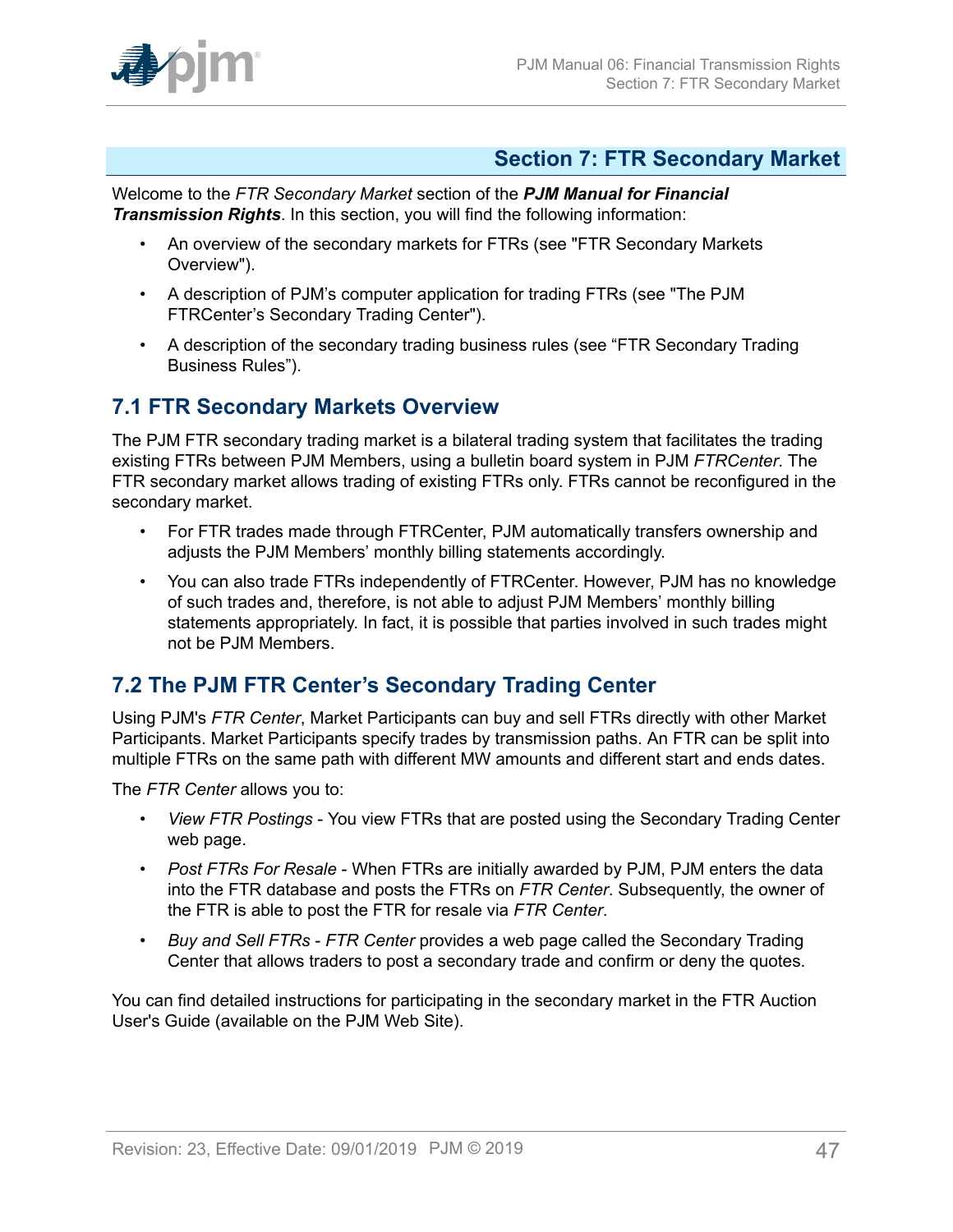

# <span id="page-47-0"></span>**7.3 FTR Secondary Trading Business Rules**

To buy and sell FTRs through *FTRCenter*, you must be a PJM Member . To register, use the *FTRCenter* User Registration Page, which is available on the PJM Web Site.

- When an FTR is traded, the associated firm transmission capacity is not reassigned, just the financial entitlements.
- Credit requirements for traded FTRs will be calculated within the FTRCenter system.
- On the secondary market, an FTR can be split into multiple FTRs with different MW amounts and different start and end times than the original FTR. However, an FTR cannot be reconfigured into FTRs with a larger total MW value, earlier start time, later end time, or different path.
- On the FTR secondary market, an FTR Obligation can only be traded as an FTR Obligation and an FTR Option can only be traded as an FTR Option. An FTR Obligation cannot be reconfigured as an FTR Option and an FTR Option cannot be reconfigured as an FTR Obligation.
- FTR MW values can be split in 0.1 MW increments.
- All FTR trades for a given day are locked out at midnight of the current day.
- Once per day, FTRCenter database sends updated FTR information reflecting the previous day's trades to the PJM Market Settlements system for use in preparing reports and monthly billing statements.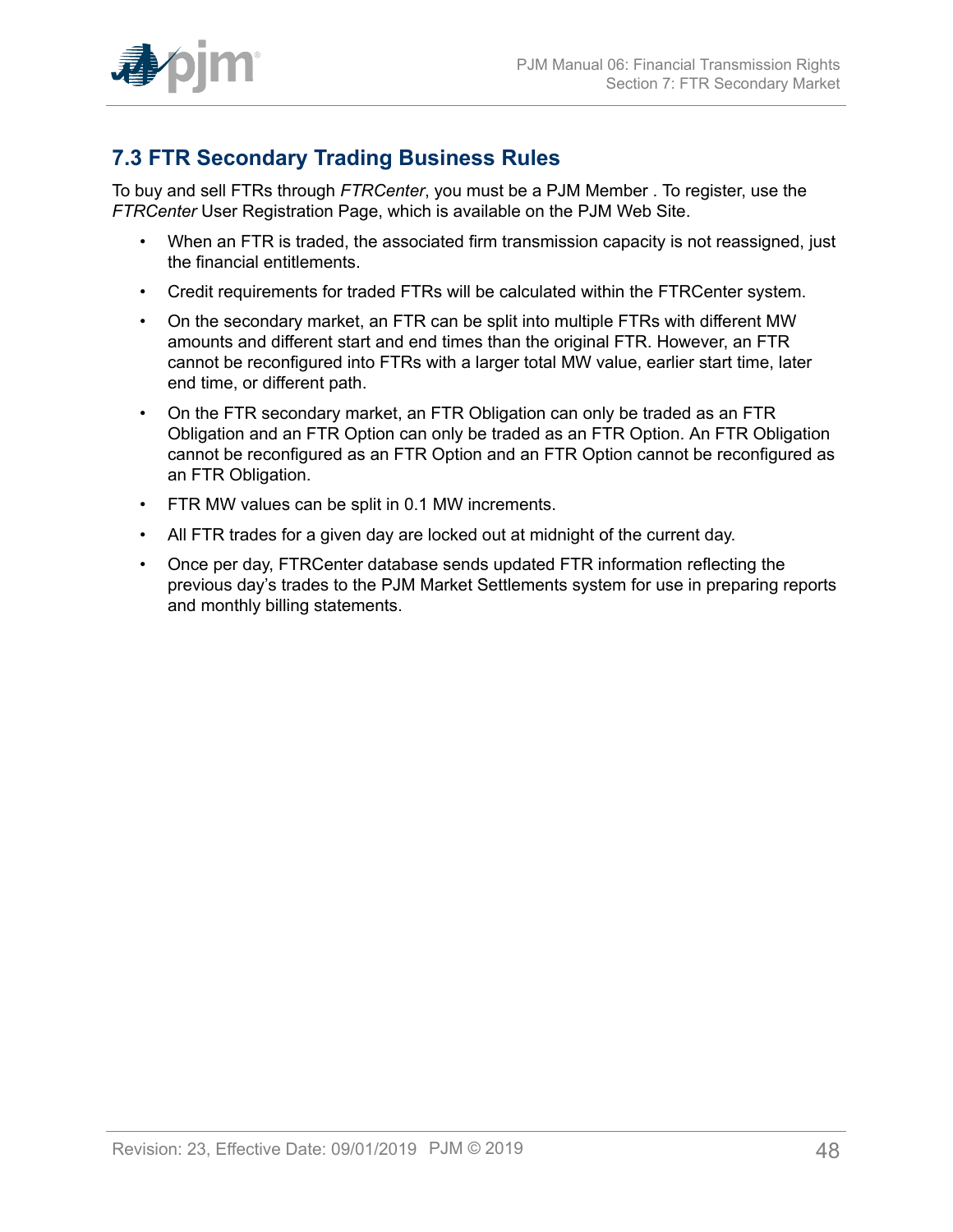

### <span id="page-48-0"></span>**Section 8: Market Settlements**

Welcome to the *Market Settlements* section of the *PJM Manual for Financial Transmission Rights*. In this section, you will find the following information:

- How the proceeds from the Annual FTR Auction are distributed to Auction Revenue Rights holders *(see "Distribution of Annual FTR Auction Revenues").*
- How PJM calculates the settlement of Auction Revenue Rights *(see "Auction Revenue Rights (ARR) Settlement").*
- How PJM calculates Transmission Congestion Credit target allocations for FTR holders *(see "FTR Settlement - Calculating Transmission Congestion Credit Target Allocations").*
- How PJM calculates Transmission Congestion Credits *(see "FTR Settlement - Calculating Transmission Congestion Credits").*
- How excess Transmission Congestion Charges are distributed to FTR holders at the end of each month *(see "Distributing Excess Transmission Congestion Charges").*

# <span id="page-48-1"></span>**8.1 Distribution of FTR Auction Revenues**

Long-term, Annual and Monthly FTR Auction revenues are distributed to Auction Revenue Rights holders in proportion to (but not to exceed) the economic value of the ARRs when compared to the Annual FTR Auction clearing prices for FTR Obligations from each round proportionately.

Long-term FTR auction revenues associated with FTRs that cover multiple Planning Years shall be distributed equally across each planning period in the effective term of the FTR.

Excess revenues after distribution to ARR holders will be used to fund any shortfall in FTR Target Allocations over the Planning Period.

These funds are accounted for on a monthly basis as Excess Congestion Charges and they are distributed with other Excess Congestion Charges as described in the Section entitled "Distributing Excess Transmission Congestion Charges".

For additional information, refer to the PJM Manual for *[Billing \(M-29\)](http://www.pjm.com/~/media/documents/manuals/m29.ashx)* and the PJM Manual for *[Operating Agreement Accounting \(M-28\)](http://www.pjm.com/~/media/documents/manuals/m28.ashx)*.

# <span id="page-48-2"></span>**8.2 Auction Revenue Rights (ARR) Settlement**

The settlements for Auction Revenue Rights will be based on the clearing prices from each round of the Annual FTR Auction. The amount of the credit that the ARR holder should receive for each round is equal to the MW amount of the ARR (divided by the number of rounds) times the price difference from the ARR delivery point to the ARR source point as shown in the

ARR Target Allocation = ARR MWs / # of Rounds \* (LMP<sub>Delivery</sub> – LMP<sub>Source</sub>)

following formula:

#### **Note:**

The LMP values in the above equation are results for FTR Obligations from the appropriate round of the Annual FTR Auction.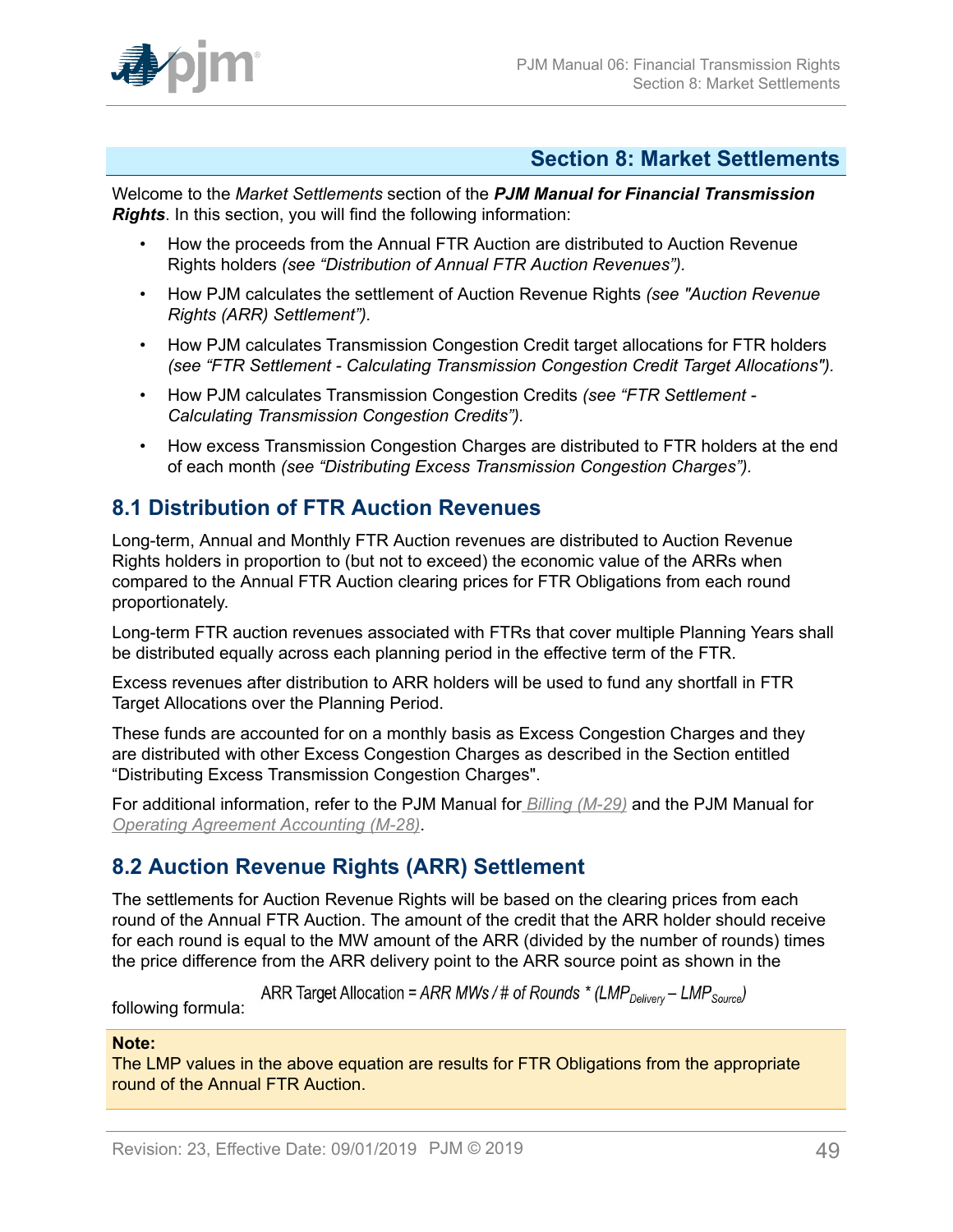

The ARR Target Allocation can be positive or negative. An ARR can be either a benefit or liability to the holder depending on the direction of transmission congestion in the annual auction analysis.

- If sufficient funds are collected in the Annual and Monthly FTR Auctions to satisfy all ARR Target Allocations then the ARR Credits = ARR Target Allocations for all ARR holders.
- The ARR Credits may be prorated proportionately if there are insufficient Annual and Monthly FTR auction revenues collected to cover all of the ARR credits.
- If the ARR Credits are prorated, the difference between ARR Target Allocations and ARR Credits are called ARR Deficiencies. The ARR Deficiencies may be funded by Annual Excess Congestion Charges as explained in the "FTR Settlements" Section.

The settlements for the Annual FTR Auction and the corresponding ARR settlements will be performed on a daily basis.

For additional information, refer to the PJM Manual for *[Billing \(M-29\)](http://www.pjm.com/~/media/documents/manuals/m29.ashx)* and the PJM Manual for *[Operating Agreement Accounting \(M-28\)](http://www.pjm.com/~/media/documents/manuals/m28.ashx)*.

## <span id="page-49-0"></span>**8.3 FTR Settlement – Calculating Transmission Congestion Credit Target Allocations**

The Transmission Congestion Credit Target Allocation is the amount of credit the FTR holder should receive in each constrained hour due to the value of an FTR.

The PJM OI determines a target allocation of Transmission Congestion Credits for each hour for each FTR by using the following formula:

Target Allocation=FTR\*(DALMP<sub>Deliverv</sub> - DALMP<sub>Receipt</sub>)

**where:**

| <b>FTR</b>                 | Financial Transmission Rights between the designated load bus and the<br>designated generation bus, in megawatts |
|----------------------------|------------------------------------------------------------------------------------------------------------------|
| DA LMP <sub>Delivery</sub> | The Day-ahead Congestion LMP during the hour at the Point of Delivery<br>designated in the FTR                   |
| DA LMP <sub>Receipt</sub>  | The Day-ahead Congestion LMP during the hour at the Point of Receipt<br>designated in the FTR                    |

The total target allocation for a Market Participant for each hour is then the sum of the target allocations for all of the Market Participant's FTRs.

Note, if the *DA LMPDelivery* or the *DA LMPReceipt* is an aggregate zone, the following formula is used:

Target=FTR\*ΣLoad Percentage<sub>;</sub> \*(DALMP<sub>Delivery-i</sub> - DALMP<sub>Receipt)</sub>

**where**: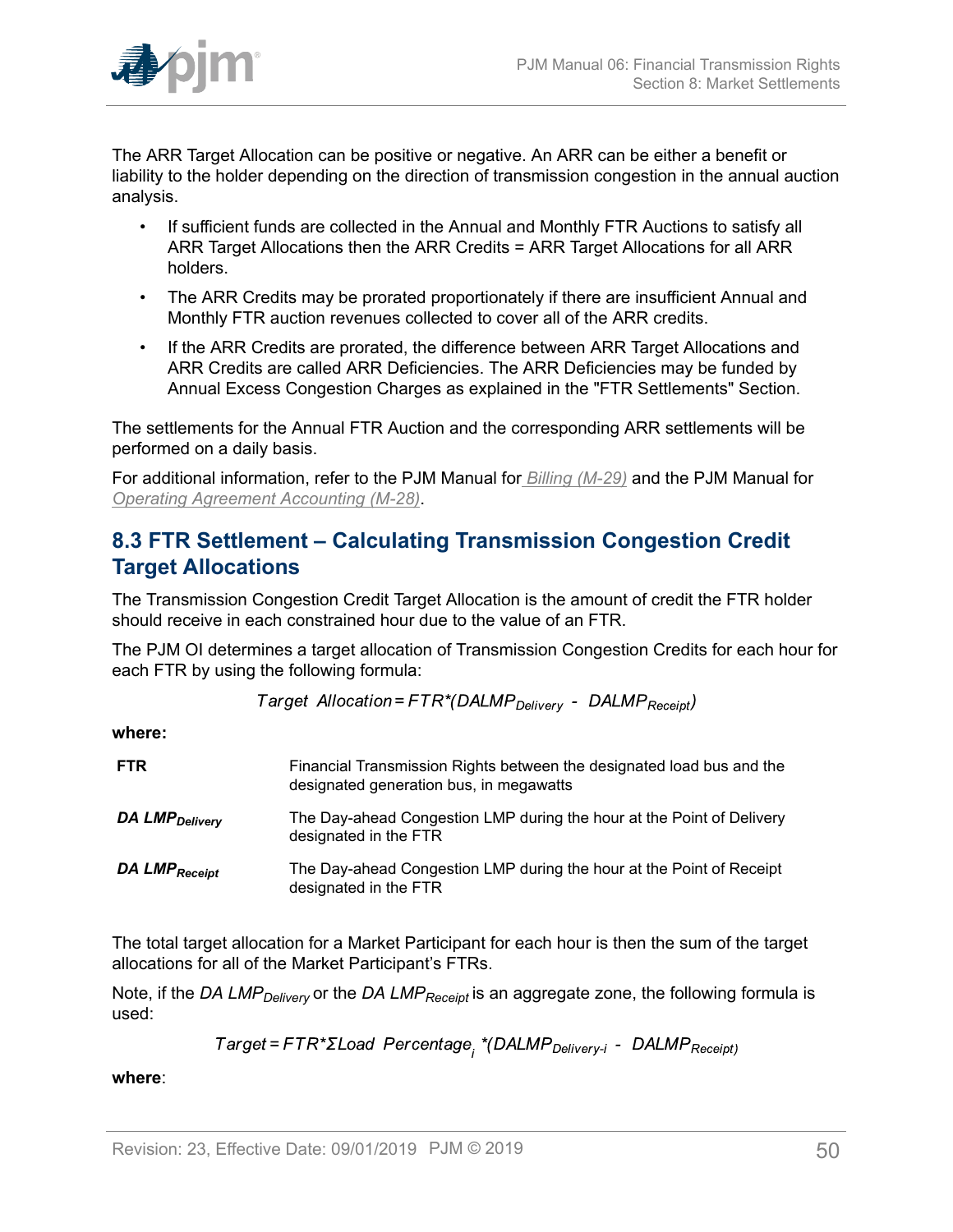

- **FTR** Financial Transmission Rights between the designated Load Aggregation Zone and the designated bus, in megawatts *Load Percentage* The percentage of the load at time of annual peak associated with each
	- individual load bus in the Load Aggregation Zone designated in the FTR

For additional information, refer to the PJM Manual for *[Billing \(M-29\)](http://www.pjm.com/~/media/documents/manuals/m29.ashx)* and the PJM Manual for *[Operating Agreement Accounting \(M-28\)](http://www.pjm.com/~/media/documents/manuals/m28.ashx)*.

### <span id="page-50-0"></span>**8.4 FTR Settlement - Calculating Day-Ahead Transmission Congestion Credits**

The PJM OI compares the total of all Transmission Congestion Credit target allocations to the total Transmission Congestion Charges for the PJM Control Area in each hour resulting from the Day-ahead Market.

- If the total of the target allocations is less than the total Day-Ahead Transmission Congestion Charges, the Day-Ahead Transmission Congestion Credit for each FTR is equal to its *target* allocation. All excess Day-Ahead Transmission Congestion Charges are distributed at the end of the month as described later in this section.
- If the total of the target allocations is equal to the total Day-Ahead Transmission Congestion Charges, the Day-Ahead Transmission Congestion Credit for each FTR is equal to its target allocation.
- If the total of the target allocations is greater than the total Day-Ahead Transmission Congestion Charges, the Day-Ahead Transmission Congestion Credit for each FTR is equal to its target allocation only for those customer accounts whose total target allocation position for their FTR portfolio is net negative for the hour. Customer accounts whose total target allocation position for their FTR portfolio is net positive for the hour will receive a share of the total Day-Ahead Transmission Congestion Charges (including revenues resulting from the collection of the net negative target allocation positions) in proportion to its target allocation. The shortfalls in hourly Day-Ahead Transmission Congestion Credits compared to target allocations may be offset by excess charges from other hours in the end of the month accounting, as described in the next section.
- If the total Day-Ahead Transmission Congestion Charges is negative, the Day-Ahead Transmission Congestion Credit for each FTR is equal to its target allocation only for those customer accounts whose total target allocation position for their FTR portfolio is net negative for the hour. If the revenues resulting from the collection of the net negative target allocation positions is more than enough to cover the negative Day-Ahead Transmission Congestion Charge, then any remaining revenues will be distributed as Day-Ahead Transmission Congestion Credits to customer accounts whose total target allocation position for their FTR portfolio is net positive for the hour, in proportion to their target allocations. If the revenues resulting from the collection of the net negative target allocation positions is not enough to cover the negative Day-Ahead Transmission Congestion Charge, then no Day-Ahead Transmission Congestion Credits will be awarded to customer accounts whose total target allocation position for their FTR portfolio is net positive, and the remaining Day-Ahead Transmission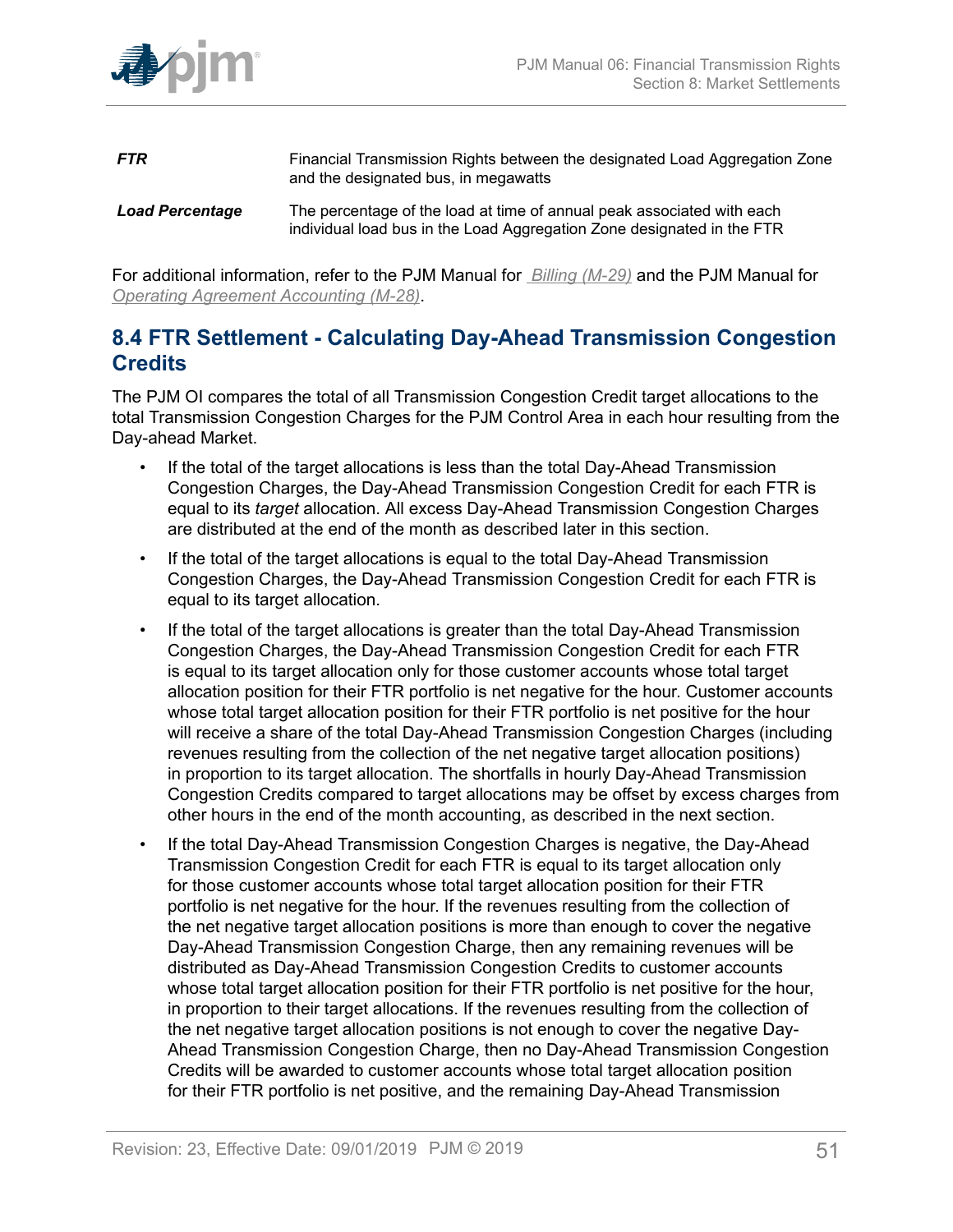

Congestion Charge liability will be subtracted from the total monthly excess prior to the month-end distribution described in the next section. The shortfalls in hourly Day-Ahead Transmission Congestion Credits compared to target allocations may be offset by excess charges from other hours in the end of the month accounting, as described in the next section.

For additional information, refer to the PJM Manual for *[Billing \(M-29\)](http://www.pjm.com/~/media/documents/manuals/m29.ashx)* and the PJM Manual for *[Operating Agreement Accounting \(M-28\)](http://www.pjm.com/~/media/documents/manuals/m28.ashx)*.

## <span id="page-51-0"></span>**8.5 Distributing Excess Transmission Congestion Charges**

The objective of the monthly excess Transmission Congestion Charge distribution is to cover any deficiency in the share of Day-Ahead Transmission Congestion Credits received by each FTR holder during the month as compared to their target allocations for the month.

- Stage One The PJM OI distributes excess Transmission Congestion Charges accumulated during the month to each holder of FTRs in proportion to, but not greater than, any deficiency in the share of Transmission Congestion Charges received by the holder during that month as compared to its total target allocations for the month.
- Stage Two Any remaining excess after the stage one distribution will be used to satisfy any FTR deficiency from previous months within the Planning Period on a pro-rata basis up to the full FTR Target Allocation value.
- Stage Three Any remaining excess after the stage Two distribution will be carried forward to the next month as excess congestion charges.
- Stage Four At the end of the Planning Period, any remaining Excess Congestion Charges will first be used to satisfy any ARR deficiency that may exist. If insufficient funds exist to honor all ARR revenue shortfalls then the funds would be distributed by ratio of the ARR deficiency.
- Stage Five The PJM OI distributes any excess Transmission Congestion Charges remaining after the Stage Four distribution to all ARR holders on a pro-rata basis according to their net ARR target allocation position for all ARRs held at any time during the relevant Planning Period. An entity with a net negative ARR target allocation position is not subject to this excess distribution.

Any revenue deficient transmission rights (ARRs or FTRs) remaining at the end of the Planning Period are satisfied through a transmission rights uplift credit, the costs of which are allocated as charges to FTR holders on a pro-rata basis according to their net FTR target allocation position, relative to the total net FTR target allocation positions of all FTR holders in the PJM Interchange Energy Market. An entity with a net negative FTR target allocation position is not subject to transmission rights uplift allocation charges and are excluded from the uplift charge calculations.

For additional information, refer to the PJM Manual for *[Billing \(M-29\)](http://www.pjm.com/~/media/documents/manuals/m29.ashx)* and the PJM Manual for *[Operating Agreement Accounting \(M-28\)](http://www.pjm.com/~/media/documents/manuals/m28.ashx)*.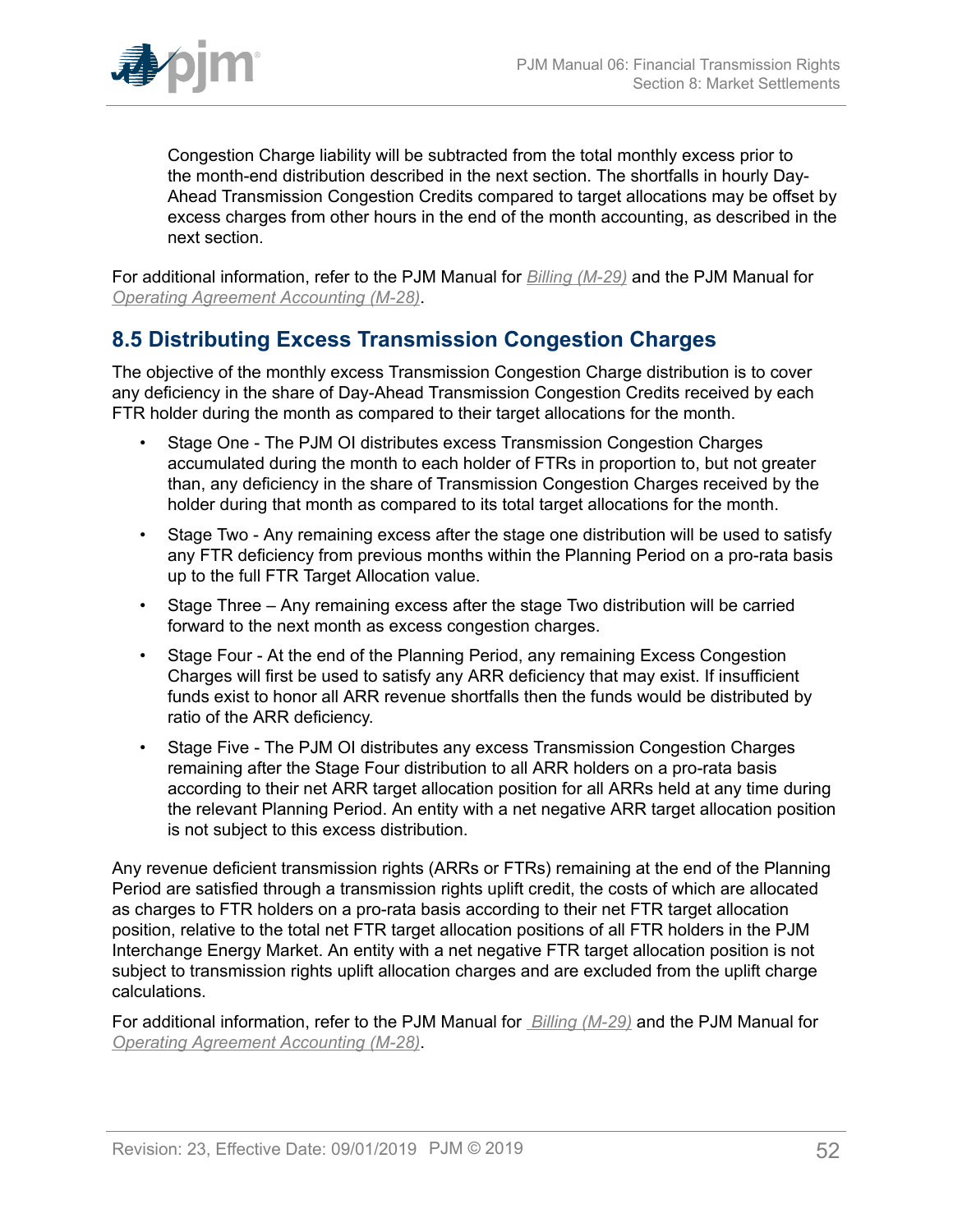

# <span id="page-52-0"></span>**8.6 FTR Forfeiture Rule**

Section 5.2.1 (b) of Schedule 1 of the PJM Operating Agreement requires that if an Effective FTR Holder of a Financial Transmission Right between specified delivery and receipt buses increases the value of their FTR positions through a portfolio of virtual transactions, including Increment Offers and/or Decrement Bids and/or Up-to Congestion Transactions that was accepted by the Office of the Interconnection for an applicable hour in the Day-ahead Energy Market, then the Market Participant shall not receive any Transmission Congestion Credit, associated with such Financial Transmission Right in such hour, in excess of one divided by the number of hours in the applicable period multiplied by the amount that the Market Participant paid for the Financial Transmission Right in the Financial Transmission Rights Auction.

Section 5.2.1 (c) of Schedule 1 of the PJM Operating Agreement defines the criteria used to determine if an Effective FTR Holder's virtual transaction portfolio increases the value of their FTR positions.

The FTR Forfeiture rule is implemented as follows in hours where the difference in Locational Marginal Prices in the Day-ahead Energy Market between such delivery and receipt buses is greater than the difference in Locational Marginal Prices between such delivery and receipt buses in the Real-time Energy Market and where the Effective FTR Holder's net MW position between such delivery and receipt buses is positive:

- An Effective FTR Holder's virtual transaction portfolio net flow is greater of 10% or 0.1MW, or such other threshold as determined by PJM, as described below; and
- The Day-ahead binding constraint has a \$0.01 or greater effect (i.e. the product of the constraint's shadow price times the shift factor) on the absolute value of the difference between the Financial Transmission Right delivery and receipt buses.

In general, the threshold noted above will be set at the greater of 10% or 0.1MW. However, the Office of the Interconnection may utilize different percentage thresholds under certain circumstances. Some of these circumstances may include but are not limited to the Dayahead binding constraint voltage level (i.e. low vs. high voltage) or outage conditions that may isolate an FTR path (i.e. radial path). If a percentage below 10% is utilized, the Office of the Interconnection will notify the membership at the earliest possible opportunity.

When the above conditions exists, the product of the constraint's shadow price times the net shift factor from the FTR sink and source owned by the Effective FTR Holder was greater than zero, and the Effective FTR Holder's virtual transaction portfolio flow on an identified Day-ahead binding constraint is consistent with the flow of congestion, the participant forfeits an amount equal to the hourly FTR Target Allocation minus the hourly FTR Auction clearing price times the FTR MWh for that FTR path.

When the above conditions exists, the product of the constraint's shadow price times the net shift factor from the FTR sink and source owned by the Effective FTR Holder was less than zero, and the Effective FTR Holder's virtual transaction portfolio flow on an identified Day-ahead binding constraint is counter to the flow of congestion, the participant forfeits an amount equal to the hourly FTR Target Allocation minus the hourly FTR Auction clearing price times the FTR MWh for that FTR path.

In no case will the forfeit amount be less than \$0.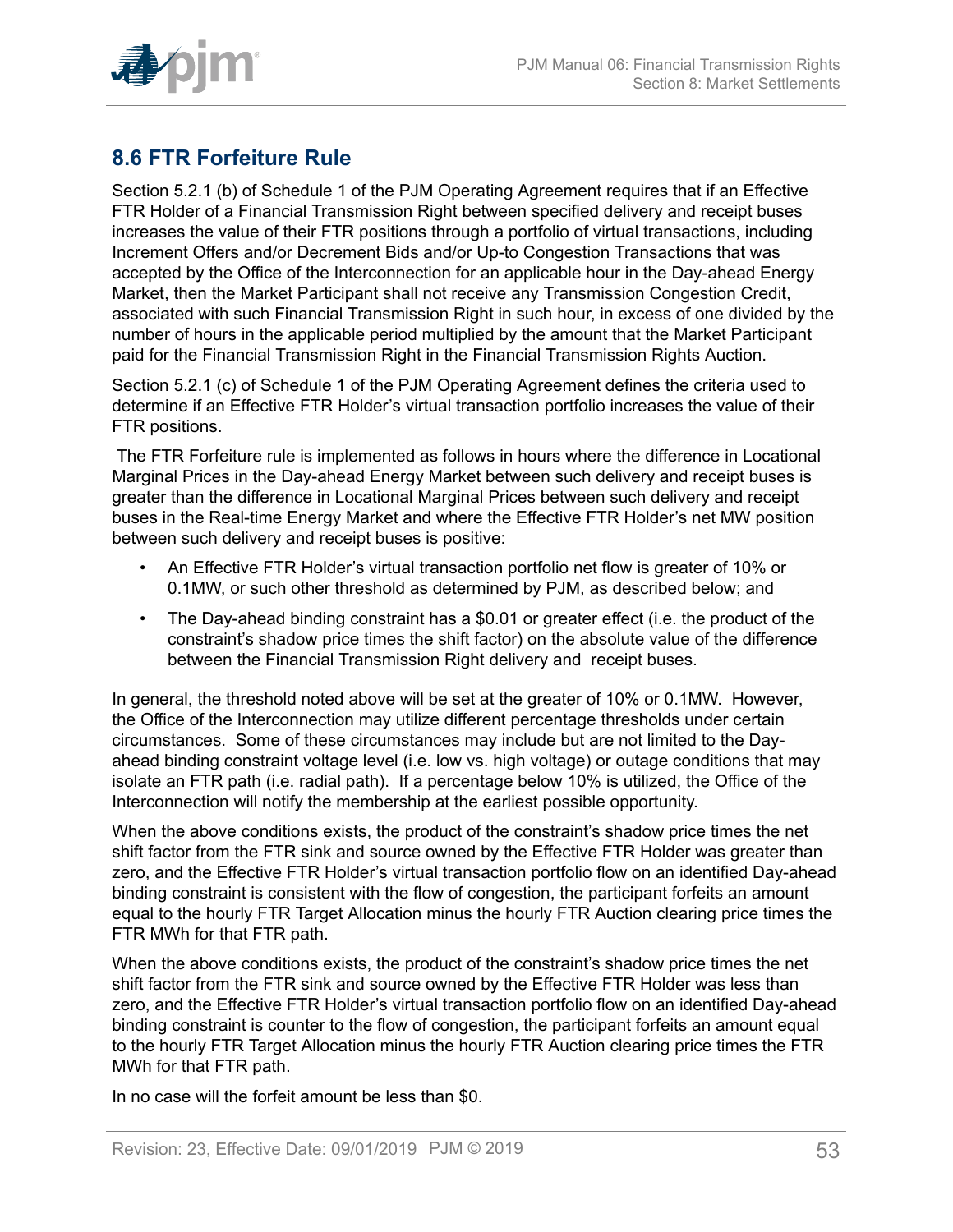

# <span id="page-53-0"></span>**8.7 FTR Nodal Remapping**

As a result of an LMP Bus Model update, effective FTR source or sink points may be deleted or renamed and must be remapped. Prior to each LMP Bus Model effective date, PJM will post a list of impacted FTR pnodes and the corresponding replacement pnode. For deleted pnodes, electrically equivalent replacement pnodes will be determined using engineering judgement through analysis of geographic proximity and historical Day-ahead congestion pricing. If a reasonable electrically equivalent pnode is not available for remapping, the FTR group will create a dummy pnode purely for FTR pricing. For purposes of this new dummy pnode, only sell offers for these pnodes would be allowed in the FTR auctions. When all outstanding FTRs at a dummy pnode expired (or were sold) the pnode would be terminated. Note in cases where effective Incremental Auction Revenue Rights (IARRs) pnodes are deleted, a dummy pnode will always be created following the same logic as above. For renamed pnodes, the replacement pnode will be the new name in the LMP Bus Model update. Affected FTR source or sink points will be changed to the replacement pnode on the effective day of the LMP Bus Model update.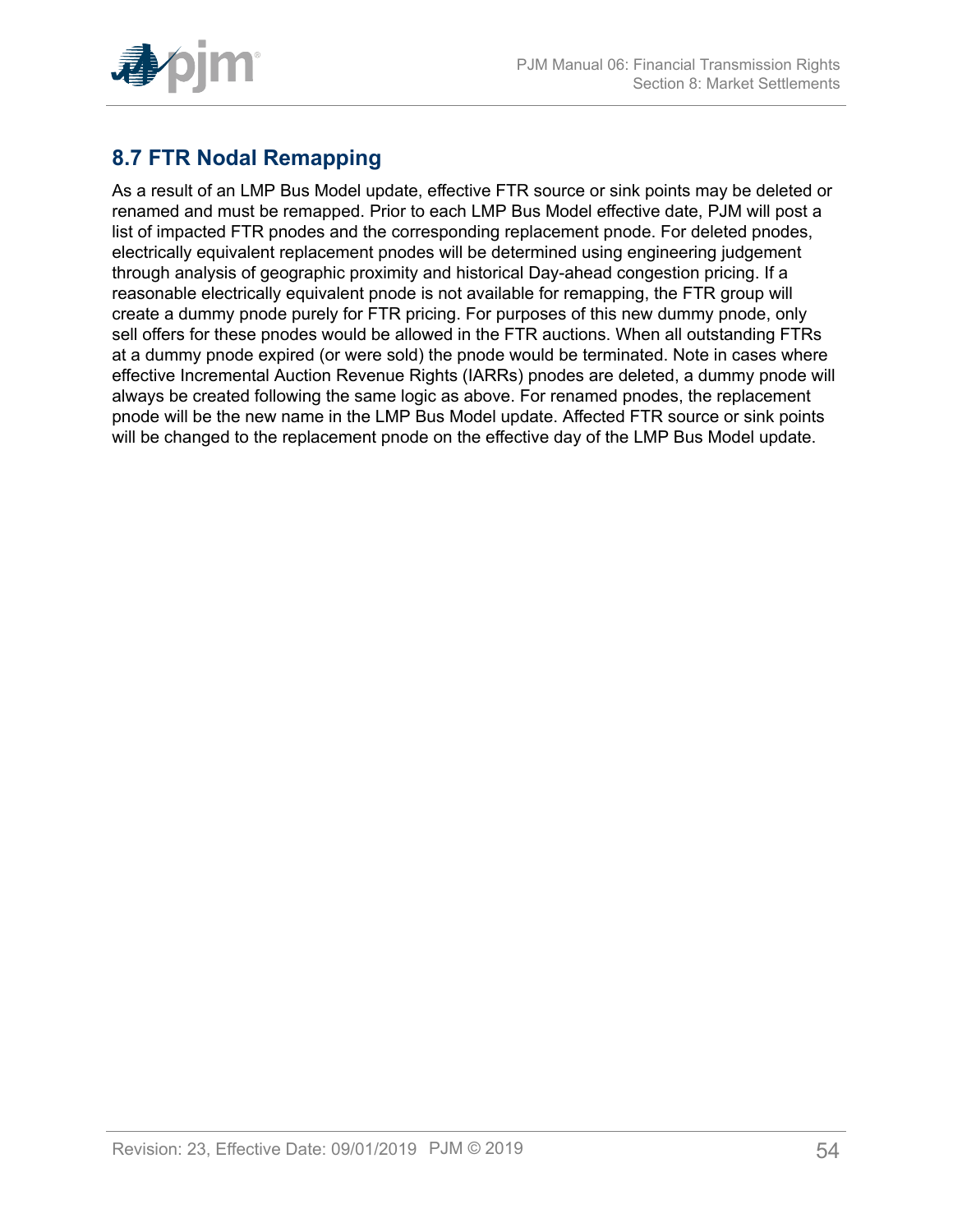

### <span id="page-54-0"></span>**Section 9: Simultaneous Feasibility Test**

Welcome to the *Simultaneous Feasibility Test* section of the *PJM Manual for Financial Transmission Rights*. In this section, you will find the following information:

• A description of the Simultaneous Feasibility Test (SFT) and how it is performed by the PJM OI (see "Simultaneous Feasibility Test Overview").

## <span id="page-54-1"></span>**9.1 Simultaneous Feasibility Test Overview**

The Simultaneous Feasibility Test (SFT) is a market feasibility test run by PJM that provides revenue adequacy by ensuring that the Transmission System can support the subscribed set of FTRs or ARRs during normal system conditions. If the FTRs or ARRs can be supported under normal system conditions and congestion occurs, PJM will be collecting enough congestion charges to cover the FTRs or ARR credits, thus becoming revenue adequate. The purpose of the SFT is to preserve the economic value of FTRs or ARRs to the holders by ensuring that all FTRs or ARRs awarded can be honored. An SFT is run for each ARR or FTR requested.

The SFT uses a DC power flow model that models the requested firm transmission reservations and expected network topology during the period being analyzed. It is not a system reliability test and is not intended to model actual system operating conditions. FTRs and ARRs for Firm Point-to-Point Service are modeled as generation at the receipt (source) point(s) and load at the delivery (sink) point(s). FTRs and ARRs for Network Integration Service are modeled as a set of generators at the receipt (source) point and a network load at the delivery (sink) point. SFTs are run for yearly, monthly, and weekly analysis periods, when network resource changes are submitted and during the determination of the winning quotes for the Annual FTR Auction and the Monthly FTR auction.

Inputs to the SFT model include:

- all newly-requested FTRs and ARRs for the study period,
- all existing FTRs and ARRs for the study period,
- transmission line outage schedules, thermal operating limits for transmission lines, that are expected to last for 2 months or more will be included in the determination of simultaneous feasibility for the Annual PJM FTR Auction and outages of five days or more shall be included in the determination of simultaneous feasibility for monthly PJM FTR auctions as well as outages of shorter duration that are determined through PJM analysis to be likely to cause FTR revenue inadequacy if not modeled. Simultaneous Feasibility determinations shall take into account outages based on reasonable assumptions about configuration and availability of transmission capability.
- PJM reactive interface limits that are valid for the study period, and
- estimates of uncompensated power flow circulation through the PJM Control Area from other Control Areas.

Specific to residual ARR allocations and long-term FTR auctions pursuant to section 6.3, the model will include any transmission upgrade that meets the following criteria:

• Approved to be in service by June 30 of the following year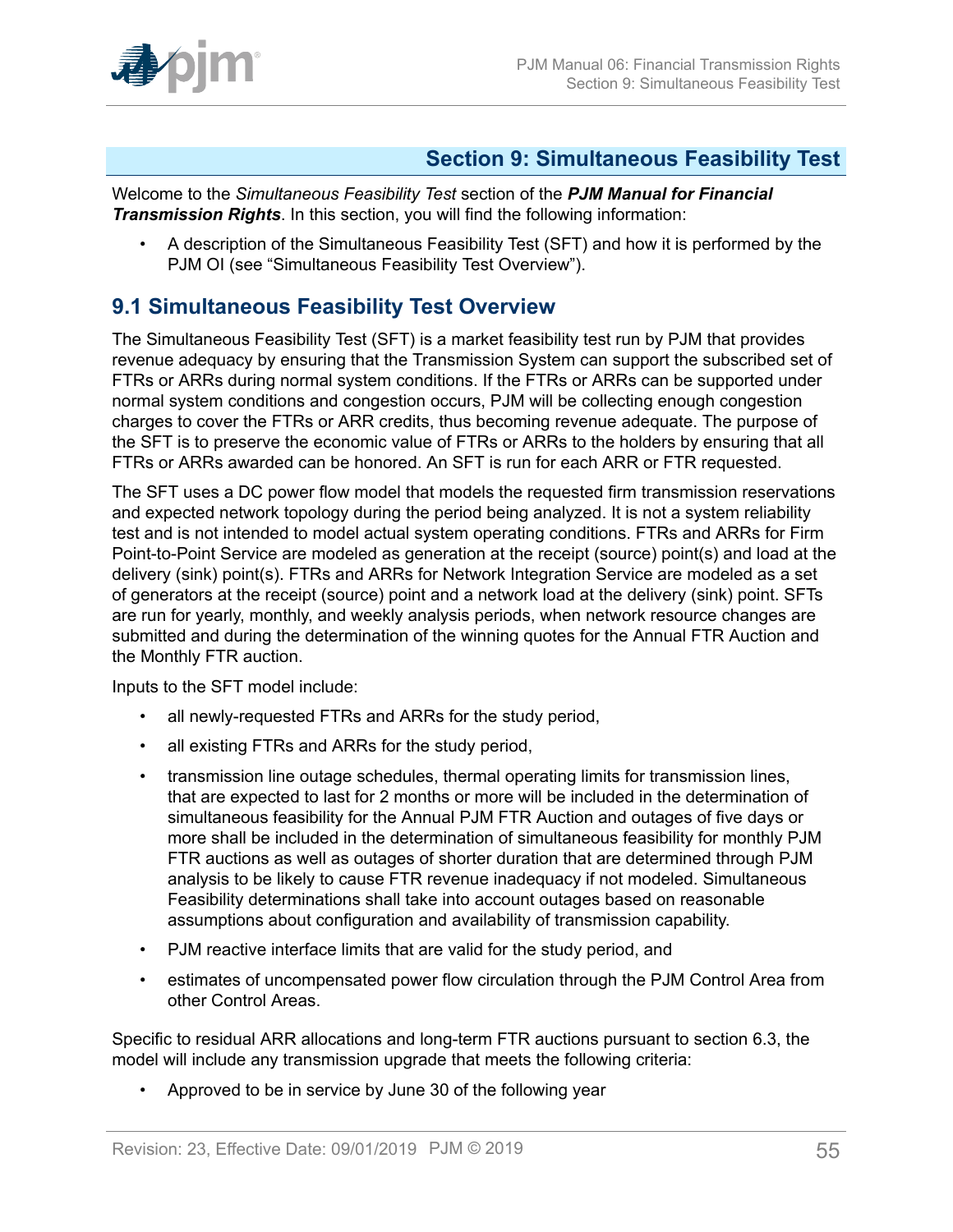

• Determined to individually, or together, have 10% or more impact on the transmission congestion on an individual constraint or constraints with congestion of \$5 million or more affecting a common congestion path.

Consistent with PJM Operating and Planning criteria, the SFT evaluates the ability of all system facilities to remain within normal ratings during normal, extended-period operation, while maintaining an acceptable bulk system voltage profile. The system must also be able to sustain any single contingency event with all system facilities remaining within applicable short-term, emergency ratings while maintaining an acceptable bulk system voltage profile and a maximum bulk system voltage drop of five percent. To ensure feasibility, each constraint is monitored for limit violation by the worse-case scenario combination of awarded FTR options and obligations. Counterflow created by an FTR option is ignored.

PJM may use normal capability limits instead of the increased ARR Stage 1A capability limits in FTR Auctions for all ARR Stage 1A infeasible facilities if ARR funding is not impacted, requested Self Scheduled FTRs are fully cleared, and net FTR Auction revenue is positive. If normal capability limits cannot be achieved then the lowest achievable limit may be used by decreasing capability limits below Stage 1A increased capability limits pro-rata based on the MWs of ARR Stage 1A infeasibility. PJM will only reduce infeasibilities on facilities in which there are auction bids available to reduce infeasibilities.

Before the start of each planning period, PJM will post a list of future transmission outages that are anticipated to cause monthly auction base case infeasibilities. The posted list may include outages that meet the following criteria:

- Transmission outages that have historically caused FTR underfunding.
- Transmission outages on the High Voltage system.
- Transmission outages that create an infeasibility of at least 10%.

PJM may attempt to remove or reduce infeasibilities in FTR Auctions caused by selected modeled transmission outages only if ARR funding is not impacted and net FTR Auction revenues are positive. PJM will only reduce infeasibilities on facilities in which there are auction bids available to reduce infeasibilities. PJM will update the posted list of transmission outages that are anticipated to cause infeasibilities as necessary throughout the Planning Period.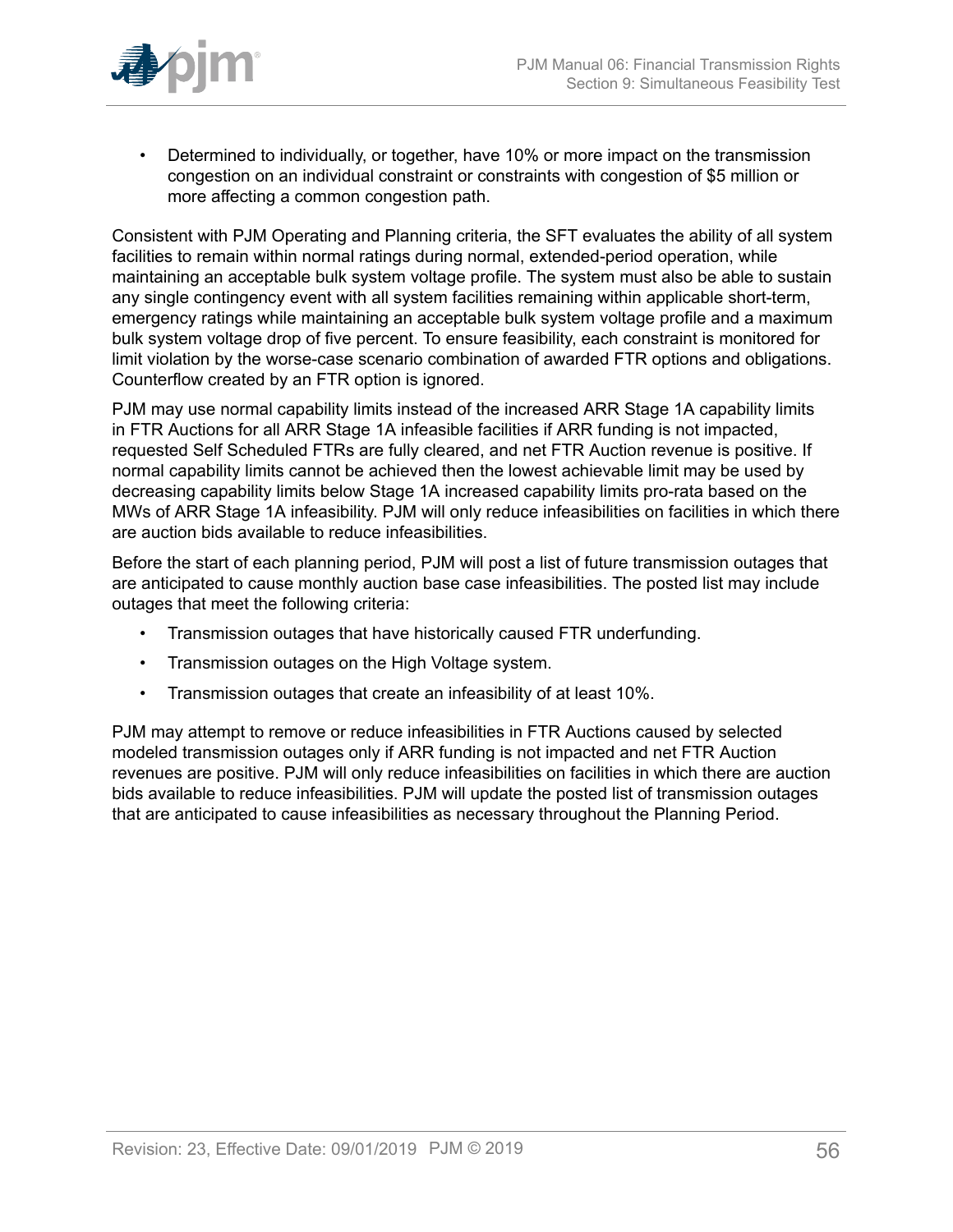

### <span id="page-56-0"></span>**Section 10: PJM FTRCenter**

Welcome to the *PJM FTRCenter* section of the *PJM Manual for Financial Transmission Rights*. In this section, you will find the following information:

• A description of the PJM FTR Auction system (see "PJM FTRCenter Overview").

### <span id="page-56-1"></span>**10.1 PJM FTRCenter Overview**

<span id="page-56-2"></span>PJM FTRCenter is an Internet application that allows Market Participants to participate in PJM's FTR Auctions and secondary market. Figure 9.1 presents a conceptual view of the FTR auction subsystems.



*Exhibit 2: FTR Auction Subsystems*

Offers to sell or bids to purchase FTRs are submitted by Market Participants through the Market User Interface (MUI). All entered quotes are validated and entered into the FTR auction database by the MUI.

In addition to the quotes, other data that is required by the FTR Auctions is provided by other PJM systems. These items include external grid/flow modeling, outage schedules, and facility ratings.

The FTR auction subsystem consists of the following four components: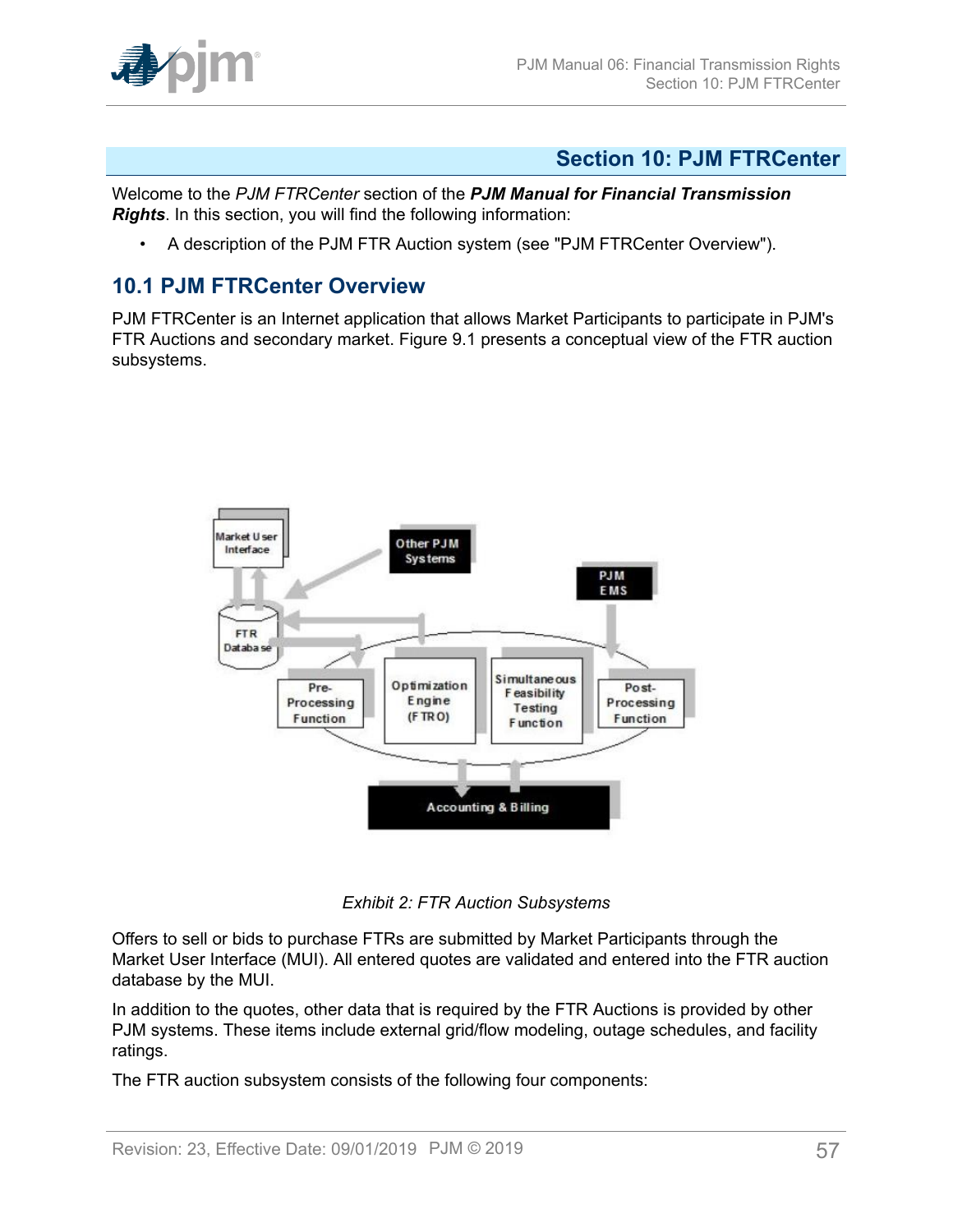

- *Pre-processing Function* performs all activities necessary to setup a base case for the evaluation process, including evaluating the quotes and preparing a set of FTRs to be tested for simultaneous feasibility.
- *Optimization Engine (FTRO)* formulates the Linear Programming (LP) problem including transmission facility limits constraints, generic constraints, and contingencies and solve the LP problem. The objective is to determine the highest valued combination of FTRs to be awarded in the auction that is simultaneously feasible while respecting pre-and post-contingency transmission limits in conjunction with the previously awarded FTRs. FTR offers and bids are cleared based on their comprehensive prices determined by both their bid/offer prices and their relevant impacts on all the binding constraints. This optimization is based on a DC transmission network model.
- *Simultaneous Feasibility Testing Function* checks the feasibility of the FTR auction solution generated by the optimization module under network contingency conditions. This module performs DC power flow based contingency analysis and identifies those contingencies that cause violations of facility limits. To ensure feasibility, each constraint is monitored for limit violation by the worse-case scenario combination of awarded FTR Options and Obligations. Impacts of counterflows from FTRs Options are taken into account, and counterflow created by an FTR option is ignored. Once identified, constraints corresponding to these contingencies are constructed and the optimization module is called again to solve the FTR auction with the newly identified contingencies included.
- *Post-*processing *Function* ensures that the appropriate data items are transferred to the FTR auction database for posting on the MUI and ensures the results are transferred to the accounting and billing subsystems.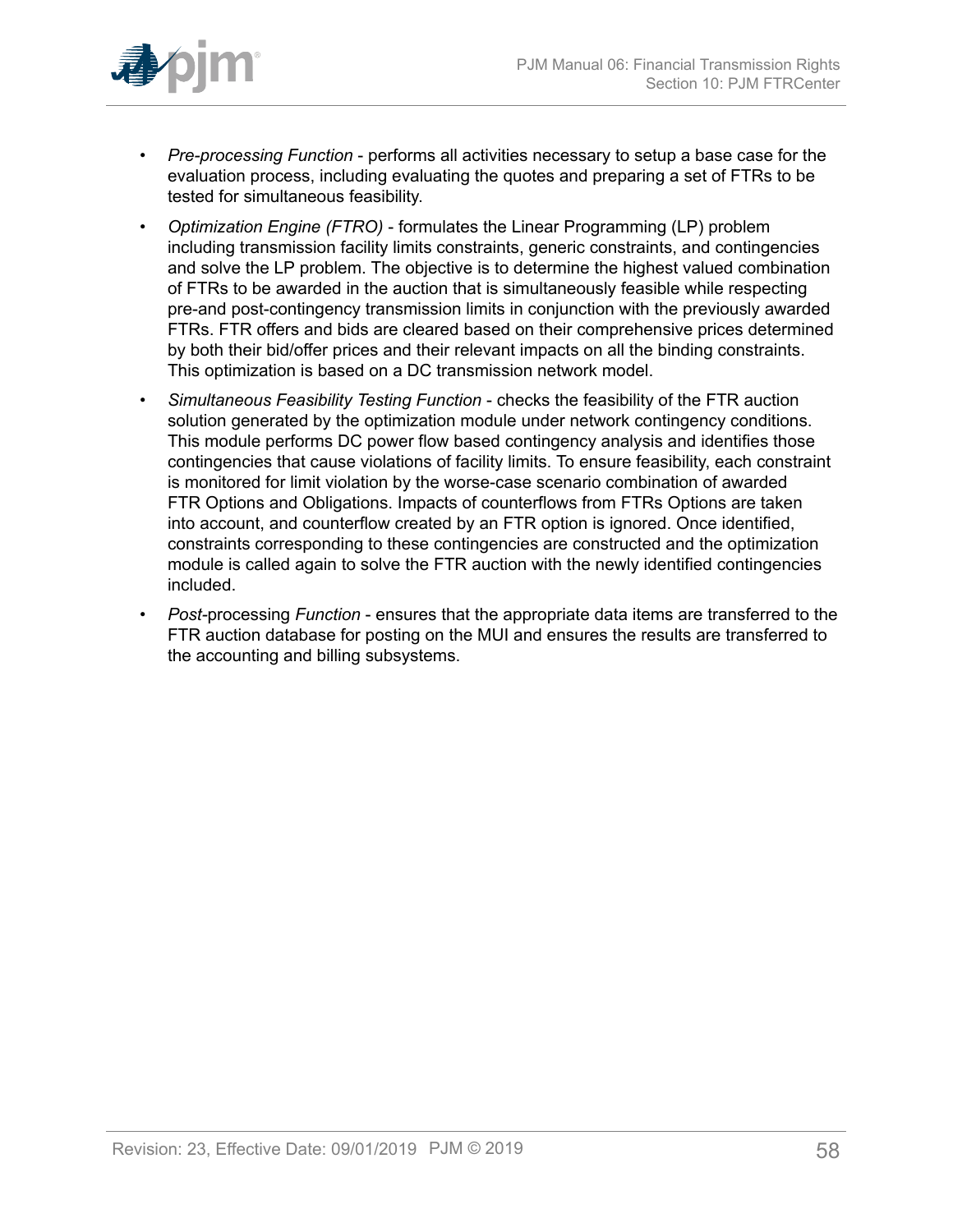

### <span id="page-58-0"></span>**Revision History**

#### **Revision 22 (06/27/2019):**

- **Cover to Cover Periodic Review**
	- o Replaced section 6.7 with reference to PJM Tariff, Attachment Q and Credit Overview document
	- o Changes to 6.8 to reflect replacement of FTR liquidation process with settlement process
	- o Miscellaneous updates to sections 3.2 and 5.3 to align with OASIS refresh

#### **Revision 21 (12/06/2018):**

- Cover to Cover Periodic Review
- Updated Manual owner to Brian Chmielewski

#### **Revision 20 (06/01/2018):**

• Added conforming changes to section 6.1, 6.3, 9.1 to account for long term FTR modeling changes and monthly BOPP biddable period changes.

#### **Revision 19 (09/01/2017):**

• Added conforming changes to section 8.6 to account for FTR Forfeiture rule changes

#### **Revision 18 (06/01/2017):**

- Cover to Cover 2017 Periodic Review
- Added conforming changes to section 4.2 and 4.3 to account for Qualified Replacement Resources in Stage 1 of the Annual ARR allocation
- Added conforming changes to section 8.4 to account for exclusion of balancing congestion for FTR Target funding
- Added conforming changes to section 4.10 to account for removal of negatively valued Residual ARRs

#### **Administrative Change (10/26/2016):**

- Revised Revision History to remove incorrect reference
- Revised Manual Owner from Tim Horger to Asanga Perera

#### **Revision 17 (06/01/2016):**

- Periodic Review clarifying changes to better describe existing rules and processes
- Administrative Change updated references for eFTR to FTRCenter

#### **Revision 16 (06/01/2014):**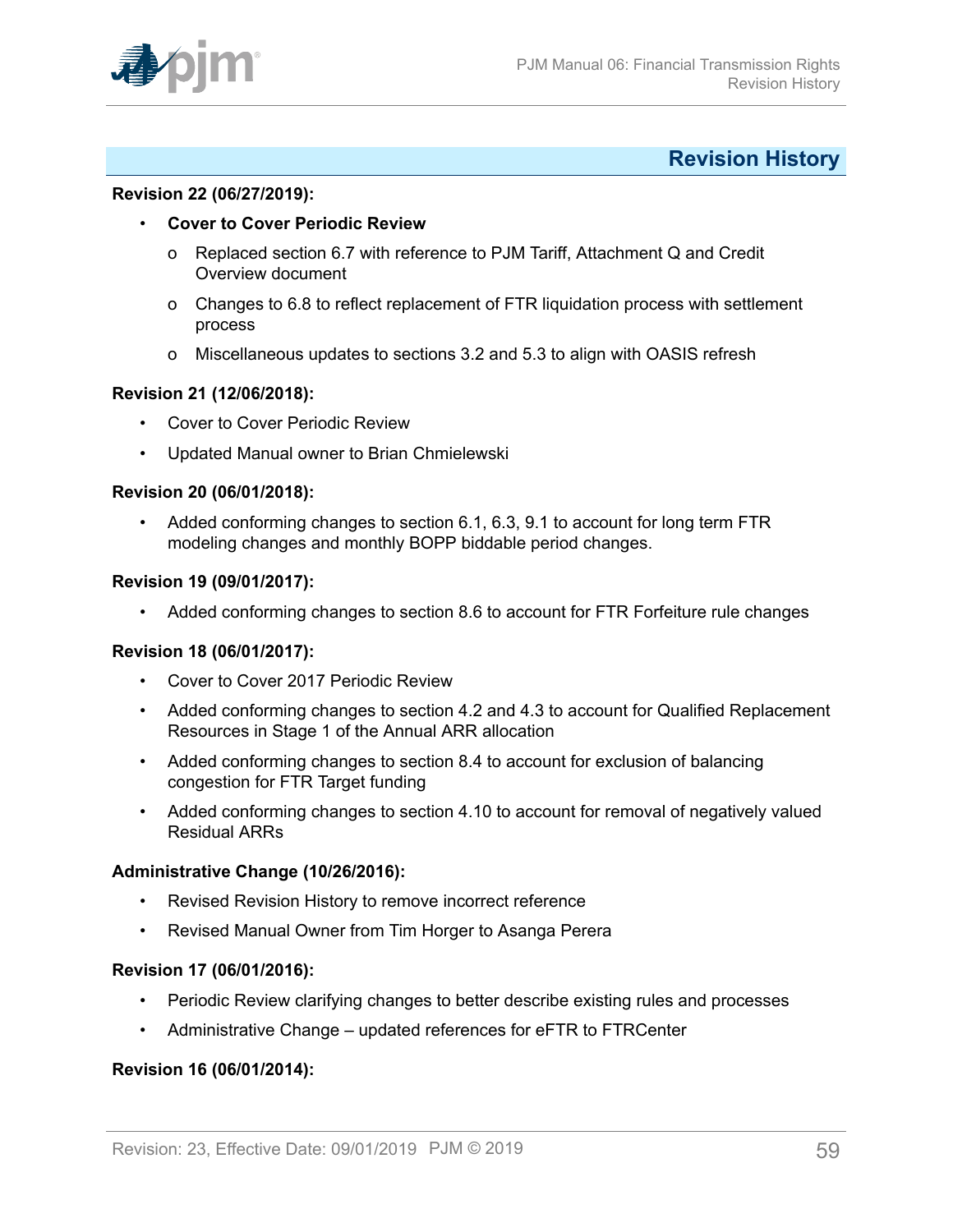

• Added conforming changes to section 4.2 for purposes of determining the Zonal Base Load for use in stage 1A of the annual ARR allocation, a clause has been added to modify the definition such that the negative impacts of extraordinary circumstances are properly taken into account. Added conforming changes to section 4.2 for purposes of residual zone pricing.

#### **Revision 15 (10/10/2013):**

• Added conforming changes to section 9.1explaining process PJM utilizes to reduce Stage 1A infeasible facilities.

#### **Revision 14 (7/01/2013):**

- Conforming changes to incorporate rules for Residual Zone Pricing as approved by FERC in Docket(s) ER13-347. Residual metered load pricing is effective 6/1/2015. Conforming revisions made to sections 3 and 4.
- Added section 8.6 to include conforming changes to incorporate rules for applying FTR Forfeiture Rule to cleared increment offers, cleared decrement bids, and cleared Up-to transactions
- Added conforming changes to section 9.1explaining process PJM utilizes to reduce infeasibilities associated with modeled transmission outages.

#### **Revision 13 (06/28/2012):**

Added Section headers to entire document.

Section 1.1: Definition and Purpose of FTRs

• Deleted Language on valid source and sink designations for the Monthly FTR Auctions and Long Term and Annual FTR Auctions.

Section 3.2: Firm Point-to-Point Transmission Auction Revenue Rights (ARRs)

• Deleted language for the timeline of TSR/ARR request and approval process for Firm Point to Point Transmission Service

Section 4 Introduction: Annual ARR Allocation

• Removed language on inclusionary topics in Section 4

Section 4.5: Annual Allocation of Auction Revenue Rights (ARRs) – Stage 2

• Added the term available to clarify the type of source node of an ARR request

Section 4.9.2: Regional Transmission Expansion Plan (RTEP) IARRs

- Added clarification of RTEP to heading topics
- Clarified language on the allocation of IARRs to state that PJM will determine the quantity of IARRS to be allocated within 3 months prior to the actual in-service date of the upgrade
- Moved language of effective day and Value of IARRs to separate section (now 4.9.4)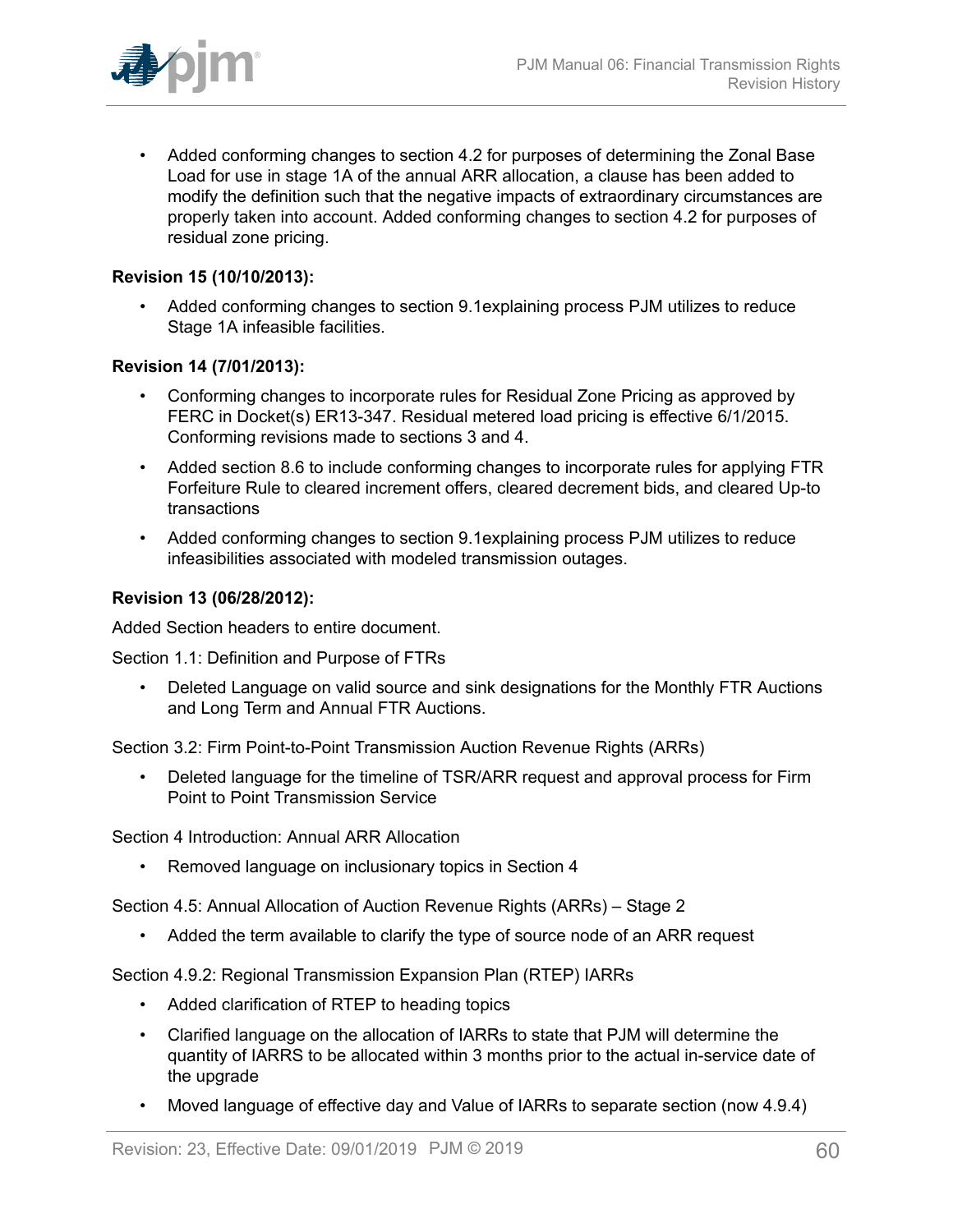

Section 4.9.3: Elective Upgrade IARRs

• Modified Heading Name to Elective Upgrade IARRs

Section 4.9.4: Duration and Value of IARRs

• New section formed to encompass duration and value of IARRs

Section 5.1: FTR Allocation Process for New Load in Zones Associated with Market Growth

• Removed language regarding new member elections in FTR Auctions.

Section 5.3: Firm Point-to-Point Transmission Financial Transmission Rights (FTRs)

- Changed 'ARR' to 'FTR'
- Removed timeline for the TSR/FTR request and approval process for Firm Point-to-Point Transmission Service (Exhibit 3)

Section 6.1: FTR Auctions Overview

- Updated language to reflect 3 Long-Term FTR Auction rounds and that each round will award 1/3 of the feasible FTR available capability.
- Added the term available to clarify the type of valid source and sinks for an FTR Auction.
- Added language that the list of available source and sinks for each auction will be posted before the start of the bidding window.
- Removed language that PJM determines and posts the expected non-simultaneous estimates of available FTR capability for each interface, via the MUI

Section 6.3: Long-Term FTR Auction Time Line

• Updated Long-term FTR Auction Time Line to reflect 3 rounds being conducted as opposed to 2 rounds.

Section 6.7: FTR Auctions Credit Business Rules

- Removed language regarding self-scheduled FTRs having a zero credit requirement
- Clarified language of the credit responsibility of an FTR that is traded.
- Removed additional language of payment and revenue credits as well as credit requirements of transactions involving a 3rd party
- Removed language that allows credit requirement to be reduced by zonal/base load for LSEs for portfolio diversification calculation as language was rejected by FERC.

Section 7.3: FTR Secondary Trading Business Rules

• Added language stating the credit requirements for traded FTRs will be calculated through the FTRCenter system.

Section 8.3: FTR Settlement – Calculating Transmission Congestion Credit Target Allocations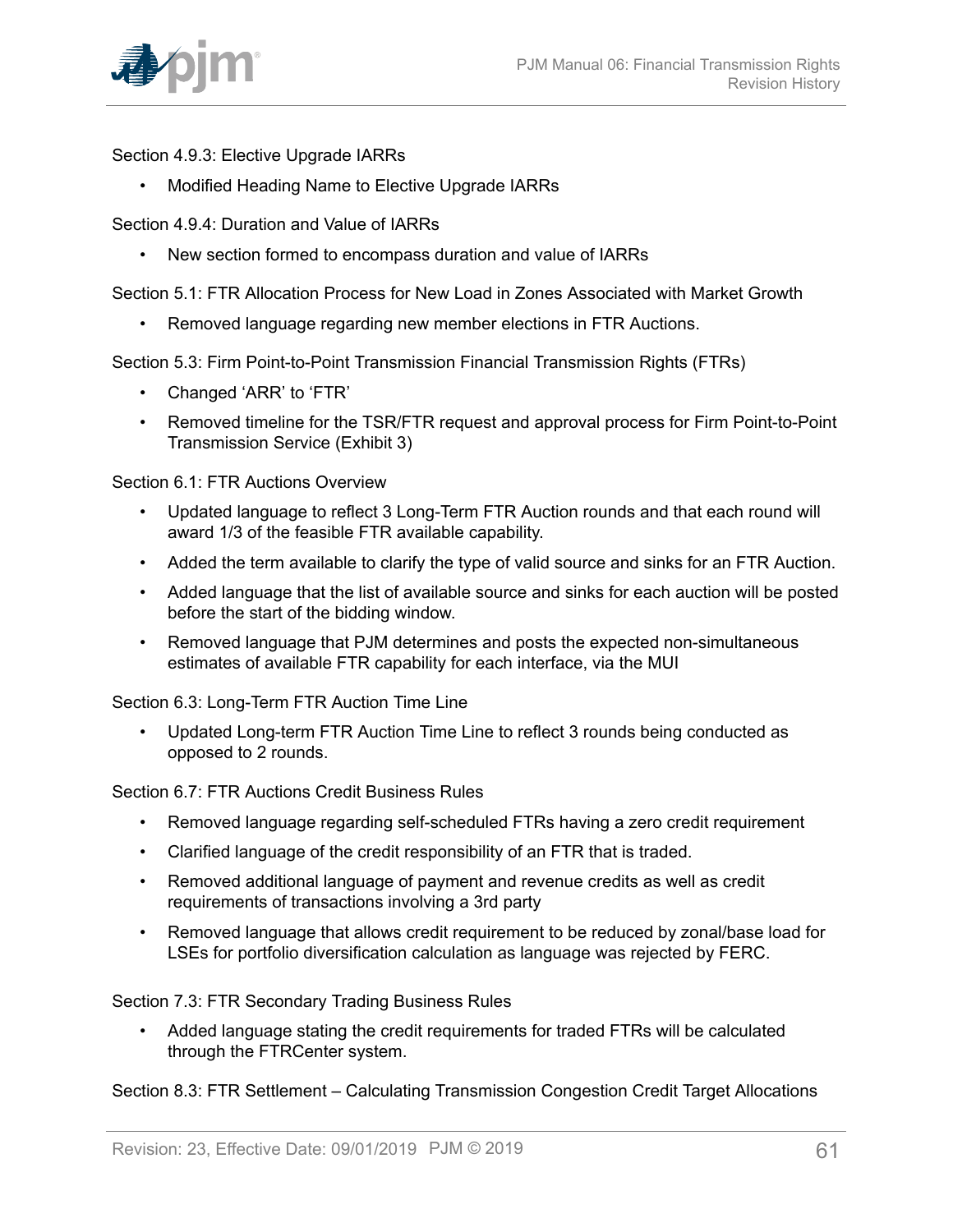

• Added clarifying text that the DA LMPDelivery and DA LMPReceipt LMPs are the Day-Ahead Congestion LMP.

Section 9.1: Simultaneous Feasibility Test Overview

• Added language indicating the Simultaneous Feasibility determinations shall take outages into account based on reasonable assumptions about configuration and availability of transmission capability.

#### **Revision 12 (07/01/2009):**

Section 4: Annual ARR Allocation

- Revised to reflect new rules associated ARR Stage 1 Participation for External LSEs
- Revised to reflect rules associated with historic resource splits for historic load aggregation zone splits.
- Revised to reflect new rules associated with credit responsibility for traded ARRs.
- Revised to reflect new rules associated with IARRs for RTEP projects

Section 6: FTR Auctions

- Revised to reflect removal of prompt month established participant credit requirement exemption.
- Revised to reflect new rules associated with undiversified credit calculation for LSEs.
- Revised to reflect new rules associated with Termination and Liquidation of FTR Positions for Credit Defaults.

#### **Revision 11 (08/01/2008):**

Section 1: Financial Transmission Rights Overview

• Revised to reflect new rules associated with implementation of Long-term FTR Auctions

Section 4: Annual ARR Allocation

- Revised to reflect new rules associated with the implementation of Residual ARRs
- Revised to reflect rules surrounding Incremental Auction Revenue Rights

Section 6: FTR Auctions

- Revised to reflect new rules associated with implementation of Long-term FTR Auctions
- Revised to reflect rules surrounding FTR Credit

Section 8: Market Settlements

- Revised to reflect new rules associated with implementation of Long-term FTR Auctions
- Revised to reflect rules surrounding distribution of end-of-period excess transmission congestion credit charges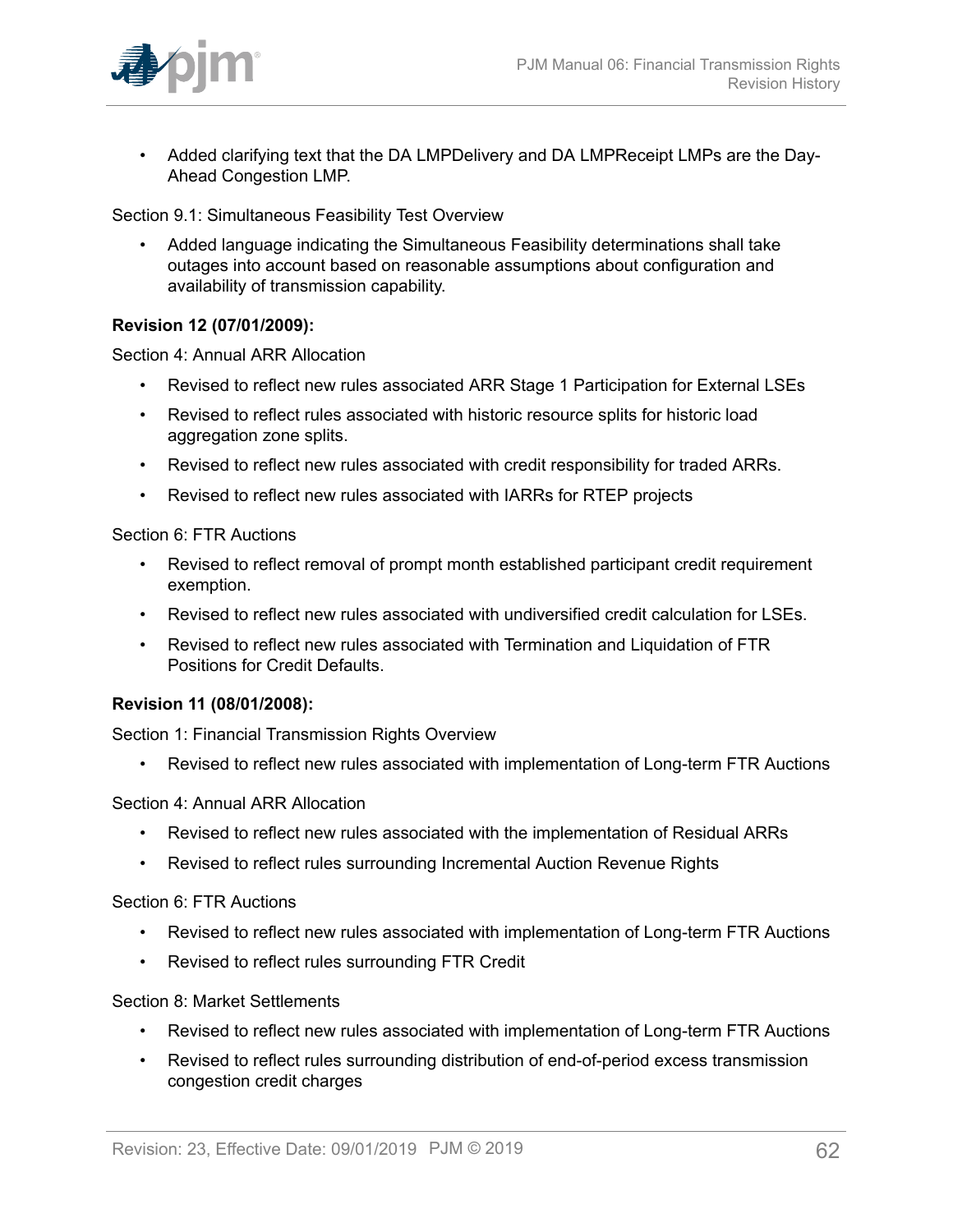

• Revised to reflect rules surrounding collection and distribution of end-of-period uplift required to fully fund FTRs.

#### **Revision 10 (06/01/07):**

Section 1: Financial Transmission Rights Overview

• Revised to reflect new rules associated with the implementation Marginal Losses

Section 2: Auction Revenue Rights Overview

• Revised to reflect new rules associated with the implementation Marginal Losses

#### **Revision 9 (04/04/07):**

Section 4: Annual ARR Allocation

• Revised to reflect new rules associated with LTTR filing.

#### **Revision 08 (03/08/06):**

Section 4: Annual ARR Allocation

• Revised to reflect a clarification of rules for ARR trading.

Section 6: FTR Auctions

- Revised to reflect new rule that \$0 bids will not be awarded on paths with a clearing price of zero.
- Revised to reflect rules surrounding new monthly balance-of-planning-period auction format.
- Revised to reflect new annual and monthly auction credit rules.
- Revisions were made on the following pages: 24-27, 34-36 and 38-43.

#### **Revision 07 (04/15/05):**

Section 4: Annual ARR Allocation

Section 5: Financial Transmission Rights (FTRs) for New Load in Zones Associated with Market Growth

• Revised to reflect to business rule changes approved by FERC, effective March 8, 2005, that allow Point-to-point customers, with long-term firm transmission service used to deliver energy from a designated network resource located outside or within PJM to load located outside or within PJM and that was confirmed and in effect during the historical reference year, to participate in Stage 1 of the Annual Allocation.

#### **Revision 06 (12/7/04):**

Section 9: Simultaneous Feasibility Test